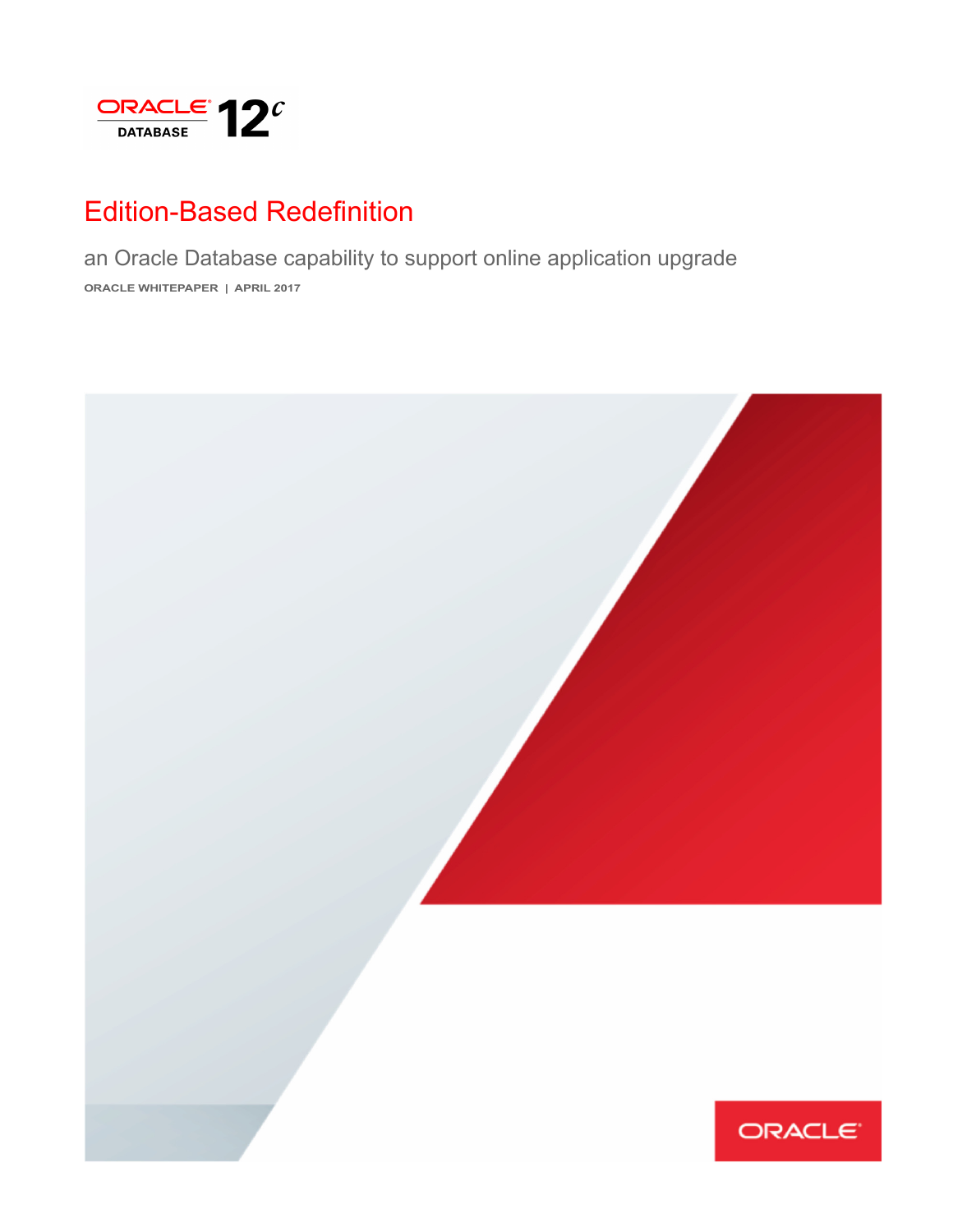# **Contents**

| Customer Goals and Oracle Database Capabilities  3                                                                                                                                                                                                                                                                                                                                                                                                                       |          |
|--------------------------------------------------------------------------------------------------------------------------------------------------------------------------------------------------------------------------------------------------------------------------------------------------------------------------------------------------------------------------------------------------------------------------------------------------------------------------|----------|
| actual objects, inherited objects, and name resolution <i>mass contained contained series</i> and series and series and                                                                                                                                                                                                                                                                                                                                                  |          |
| Retiring an edition <i>witch in the content of the content of the content of the content of the content of</i> $9$                                                                                                                                                                                                                                                                                                                                                       |          |
| Consequential actualization of dependants and fine-grained                                                                                                                                                                                                                                                                                                                                                                                                               |          |
| Package state when the same package is instantiated in more than one edition $\ldots \ldots \ldots$ 17                                                                                                                                                                                                                                                                                                                                                                   |          |
| An editioning view must be owned by an editions-enabled user $\dots\dots\dots\dots\dots\dots\dots\dots\dots$<br>There can be no more than one visible editioning view for a particular table                                                                                                                                                                                                                                                                             |          |
| The subquery factoring clause is not allowed (interactional content interaction of 19)<br>The query block must identify exactly one table $\ldots \ldots \ldots \ldots \ldots \ldots \ldots \ldots \ldots \ldots \ldots \ldots 20$<br>The select list must mention only column names and optional aliases $\ldots \ldots \ldots \ldots \ldots \ldots 20$<br>The where clause, group by clause, and having clause are not allowed $\ldots \ldots \ldots \ldots \ldots 20$ |          |
| Allowed freedoms when defining an editioning view contract contracts of the 20<br>Primary key constraints are allowed but foreign key constraints are disallowed  21<br>Operations supported by an editioning view that are not supported by                                                                                                                                                                                                                             |          |
| An editioning view allows table-style triggers (and contain an according or an according view allows table-style triggers (and contained according $21$<br>A hint in a SQL statement that targets an editioning view can identify an index                                                                                                                                                                                                                               | 21<br>21 |
|                                                                                                                                                                                                                                                                                                                                                                                                                                                                          | 22       |
|                                                                                                                                                                                                                                                                                                                                                                                                                                                                          |          |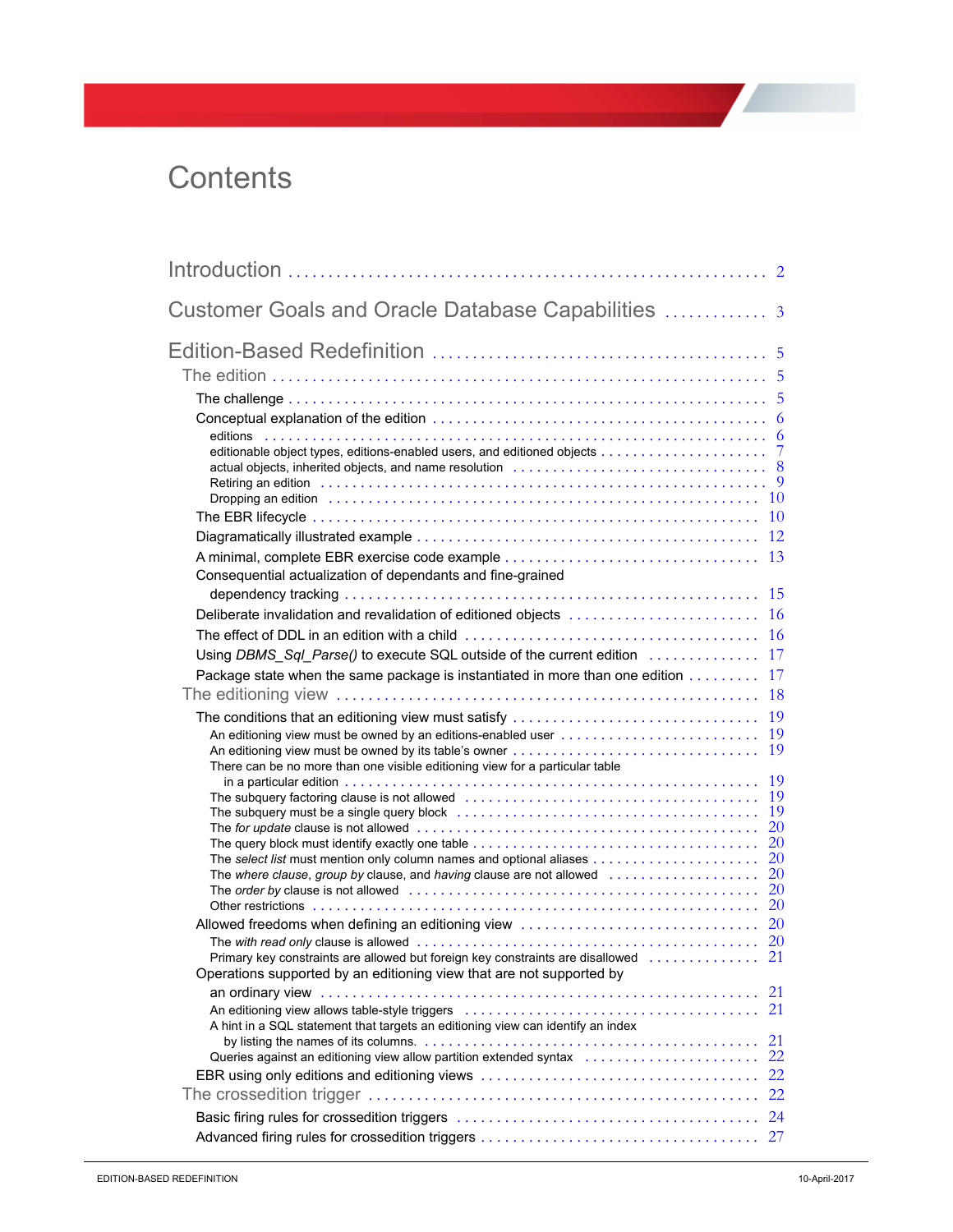| The apply step: systematically visiting every row to transform the pre-upgrade representation to<br>Crossedition triggers must be idempotent (all contained according to the crossedition triggers must be idempotent (b) and the contained according to the cross of $28$<br>When to enable crossedition triggers—DBMS_Utility.Wait_On_Pending_DML() 29 | 27 |
|----------------------------------------------------------------------------------------------------------------------------------------------------------------------------------------------------------------------------------------------------------------------------------------------------------------------------------------------------------|----|
|                                                                                                                                                                                                                                                                                                                                                          |    |
|                                                                                                                                                                                                                                                                                                                                                          |    |
|                                                                                                                                                                                                                                                                                                                                                          |    |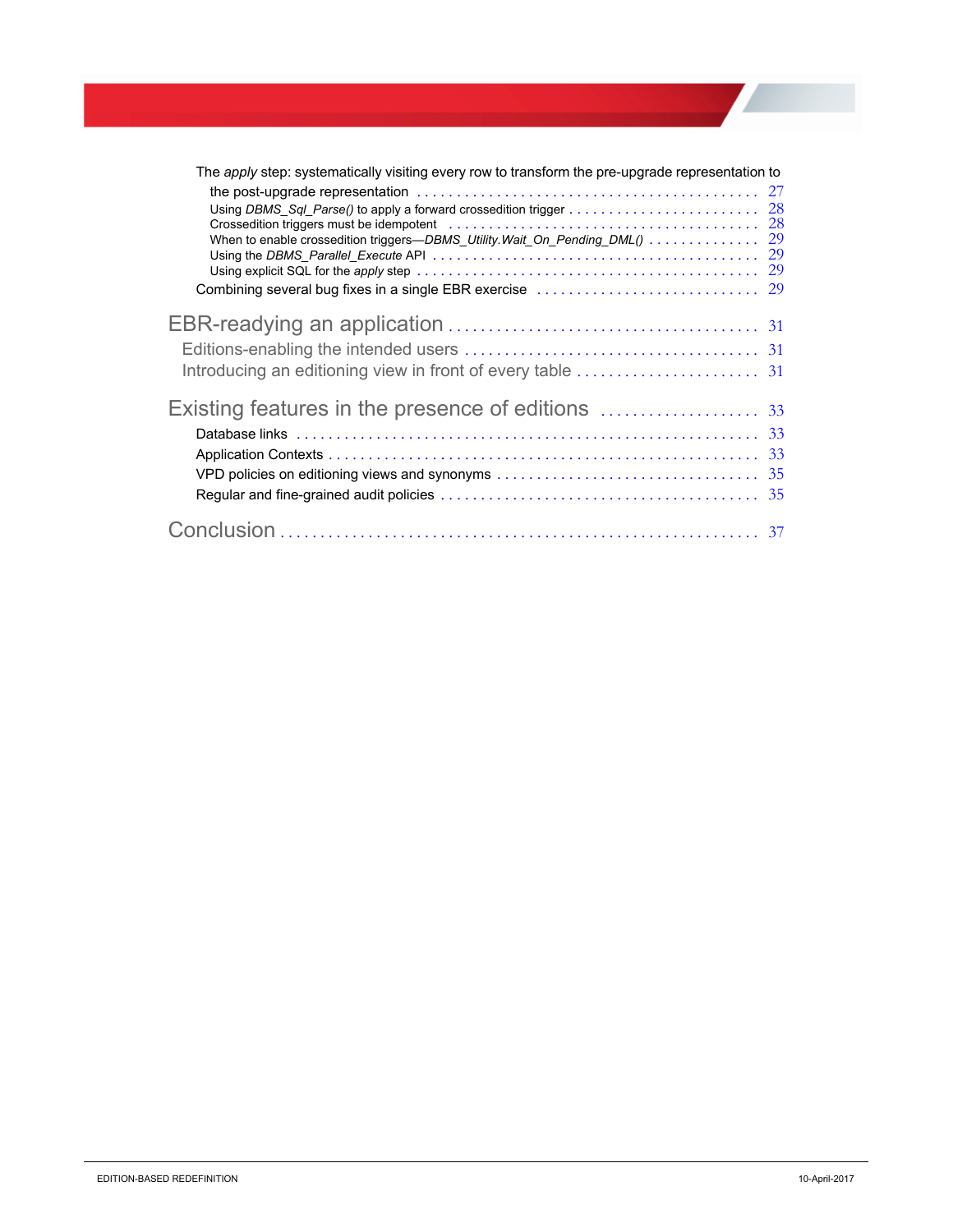# Executive Overview

Large, mission critical applications designed for Oracle Database 11*g* Release 1, or earlier versions, are often unavailable for tens of hours, or even longer, while the application's database backend is patched or upgraded. Oracle Database 11*g* Release 2 introduced edition-based redefinition—hereinafter EBR—a revolutionary capability that allows online application upgrade with uninterrupted availability of the application. When the installation of the upgrade is complete, the pre-upgrade application and the post-upgrade application can be used at the same time. Therefore an existing session can continue to use the pre-upgrade application until its user decides to end it; and all new sessions can use the post-upgrade application. As soon as no sessions are any longer using the pre-upgrade application, it can be retired. In other words, the application as a whole enjoys hot rollover from the pre-upgrade version to the post-upgrade version.

To take advantage of the capability, the application's database backend must be EBR-readied by making some one-time schema changes; and the script that install a patch or an upgrade must be written in a new way to use EBR's features. Therefore, EBR adoption and subsequent use is the perogative the development shop.

Oracle Database 12*c* Release 1 and Oracle Database 12*c* Release 2 brought significant improvements to EBR that make it easier to EBR-ready an application's database backend.

This whitepaper explains how EBR works, how to adopt it, and how to write online application upgrade scripts using this capability, at the level of detail needed by the engineers who will plan and do the implementation.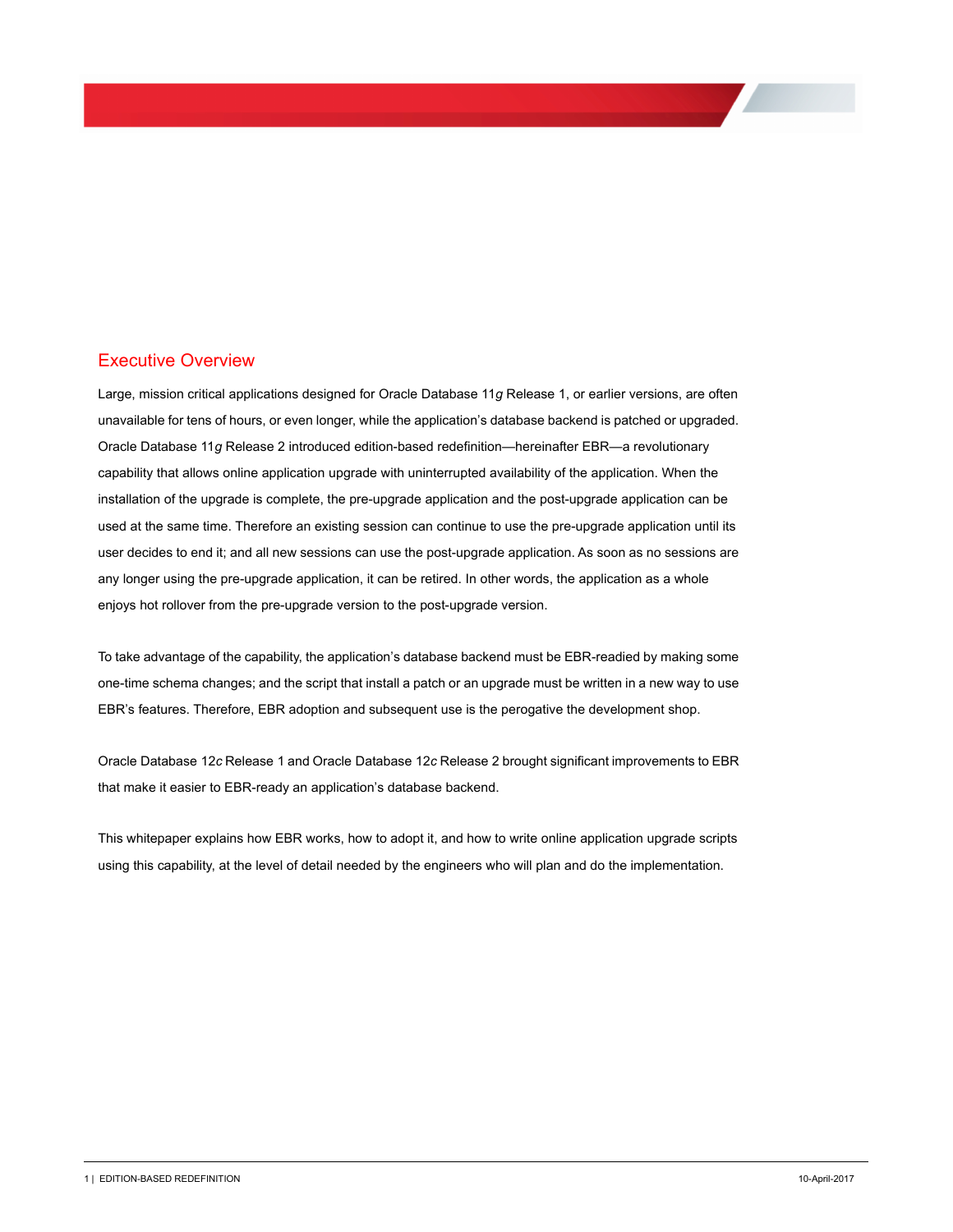# <span id="page-4-0"></span>**Introduction**

To achieve online application upgrade<sup>1</sup>, the following challenges must be met:

- >> The installation of the changed database objects into the production database must not perturb live users of the pre-upgrade application.
- >> Transactions done by the users of the pre-upgrade application must be reflected in the post-upgrade application.
- >> For hot rollover, transactions done by the users of the post-upgrade application must be reflected in the pre-upgrade application.

Oracle Database 11g meets these challenges by making some evolutionary improvements to existing capabilities in both Release 1 in Release 2 and, more significantly, by introducing a revolutionary new capability in Release 2.

The revolutionary new capability is *edition-based redefinition*—herinafter EBR:

- >> Code changes are installed in the privacy of a new *edition*.
- >> Data changes are made safely by writing only to new columns or new tables not seen by the old edition. An *editioning view* exposes a different projection of a table into each edition to allow each to see just its own columns.
- >> A *crossedition trigger* propagates data changes made by the old edition into the new edition's columns, or (in hot-rollover) vice-versa.

This whitepaper explains EBR in detail by treating the concepts that underpin it and by illustrating the basic operations with minimal code samples. Then it presents a series of realistic use cases in order of increasing complexity. The discussion of these use cases should prepare the user for designing and implementing scripts for the online upgrade of the database component of real world applications.

This whitepaper does not attempt to be a reference manual. The relevant SQL syntax and PL/SQL APIs are documented in the Oracle Database SQL Language Reference book, the Oracle Database PL/SQL Language Reference book, and the Oracle Database PL/SQL Packages and Types Reference book; and the catalog views that expose facts about the relevant objects are documented in the Oracle Database Reference book. Rather, it aims to explain the concepts and the use of EBR at a depth that is not practical in the Oracle Database Documentation Library. In this way, it complements and extends the treatment in the Oracle Database Advanced Application Developer's Guide book and the Oracle Database Administrator's Guide book.

<sup>1.</sup> The term *upgrade* will be used in this whitepaper to denote both that and *patch*. The term *patch* is conventionally used to denote changes that are made to a system to *correct* behavior which deviates from its current functional specification; and the term *upgrade* is conventionally used to denote changes that are made to *enhance* behavior so that it conforms to a new version of the functional specification. However, this distinction in intention has no consequence for the nature of the changes that are made to an application's database objects. A change, for example, to a PL/SQL unit, to table data, or to table structure requires the same steps and has the same consequences whether the intention is to patch or to upgrade.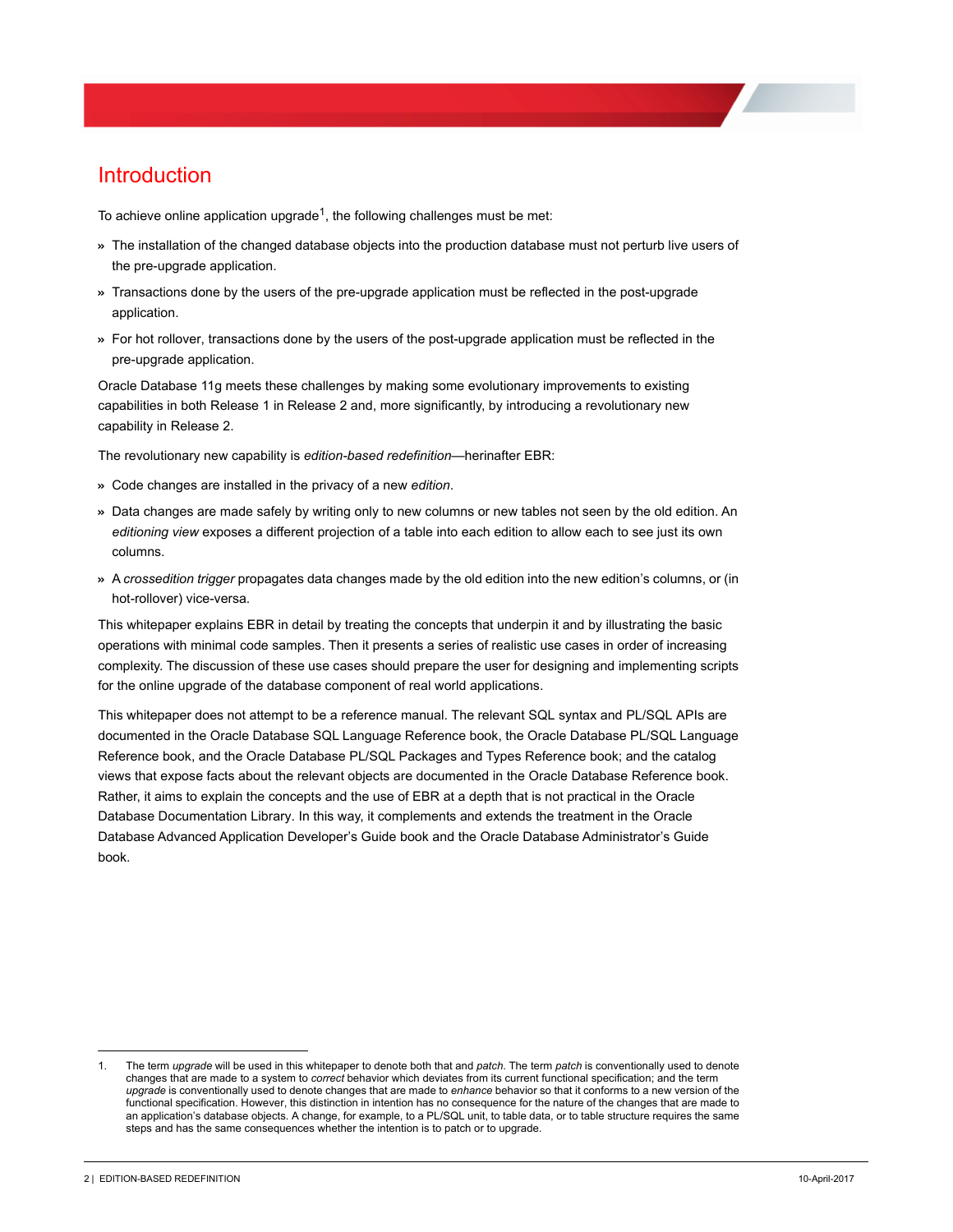# <span id="page-5-0"></span>Customer Goals and Oracle Database Capabilities

Businesses rely on applications, some of which are used by their employees and others of which are used directly by their customers. Increasingly commonly, both the employees and the customers may be located anywhere around the world. For such applications, then, there is no common notion of the working day, the working week, or of public holidays. Therefore, not only is randomly occurring unavailability in the face of some kind of electrical or mechanical breakdown unacceptable, but so also is even planned unavailability to perform predictable software maintenance tasks. The customer's *high availability* goal is quite simply *zero downtime* stretching into the indefinite future.

Oracle Database has for some time had various capabilities to allow customers to maintain availability in the face of a spectrum of hardware problems ranging from disk or CPU failure through to demolition of the whole site.

With respect to deliberately undertaken software changes, it is useful further to break down this class into changes to the database system itself, as supplied by Oracle Corporation, and changes to the database objects that constitute the back end of the application, as supplied by developers employed by the customer organization or by an ISV.

Changes to the database itself are affected by running programs<sup>2</sup> supplied by Oracle Corporation. These changes are engineered to have no effect on the semantics of the database component of an extant application $3$ . This fact has allowed capabilities which were designed to maintain availability the face of hardware problems to be used to maintain availability the face of planned changes to the database system. Both Logical Standby and Streams may be used in this way. Briefly, a new database is established as true copy of the extant database on a second hardware system dedicated to that purpose. For a period, the new database tracks the old database. Then the new database is taken off line, noting the moment at which this is done4. The new database's system software is upgraded as required and then it is put back on line and tracking of the old database is turned on again so that it "catches up" with the changes to customer objects that were made in the old database while the new database was not tracking it. Finally, the new database is declared to be the canonical one and end user sessions start to use it. (This requires a brief period of downtime to ensure that no end-user sessions use the new database until the old one has been formally closed for such sessions.) Then the hardware that supported the old database can be returned to the pool of available hardware to restore the *status quo* of hardware use by the application. This approach is viable also when it is required to upgrade the operating system software; it is viable, too, even if the goal is to migrate the database to brand new hardware which possibly has a different operating system.

The approach just described relies on the fact that the customer's database objects are identical in the old and the new databases. When the aim is to upgrade these objects, a different approach is needed. Such an approach is supported by EBR and is the subject of this whitepaper.

It is useful, finally, to distinguish between these two goals: online application upgrade and online application maintenance. In the former, changes are made to the *logical* aspects of an application's database objects; and in the latter, changes are made to their *physical* aspects. Examples of online application maintenance goals are the desire to tidy up a table by coalescing chained rows, by reclaiming the space taken up by a column that has been set unused, or by moving it to a different tablespace; and by the desire to rebuild an index. *Figure 1.*

<sup>2.</sup> Here, the term *program* is used generically to mean a set of machine-readable files whose contents determine the outcome when processed by various operating system utilities and utility components of the Oracle Database software installation.

<sup>3.</sup> Of course, a bug fix intentionally causes a behavior change. But such benign changes are insignificant in the present discussion.

<sup>4.</sup> This "moment" is recorded as a System Change Number.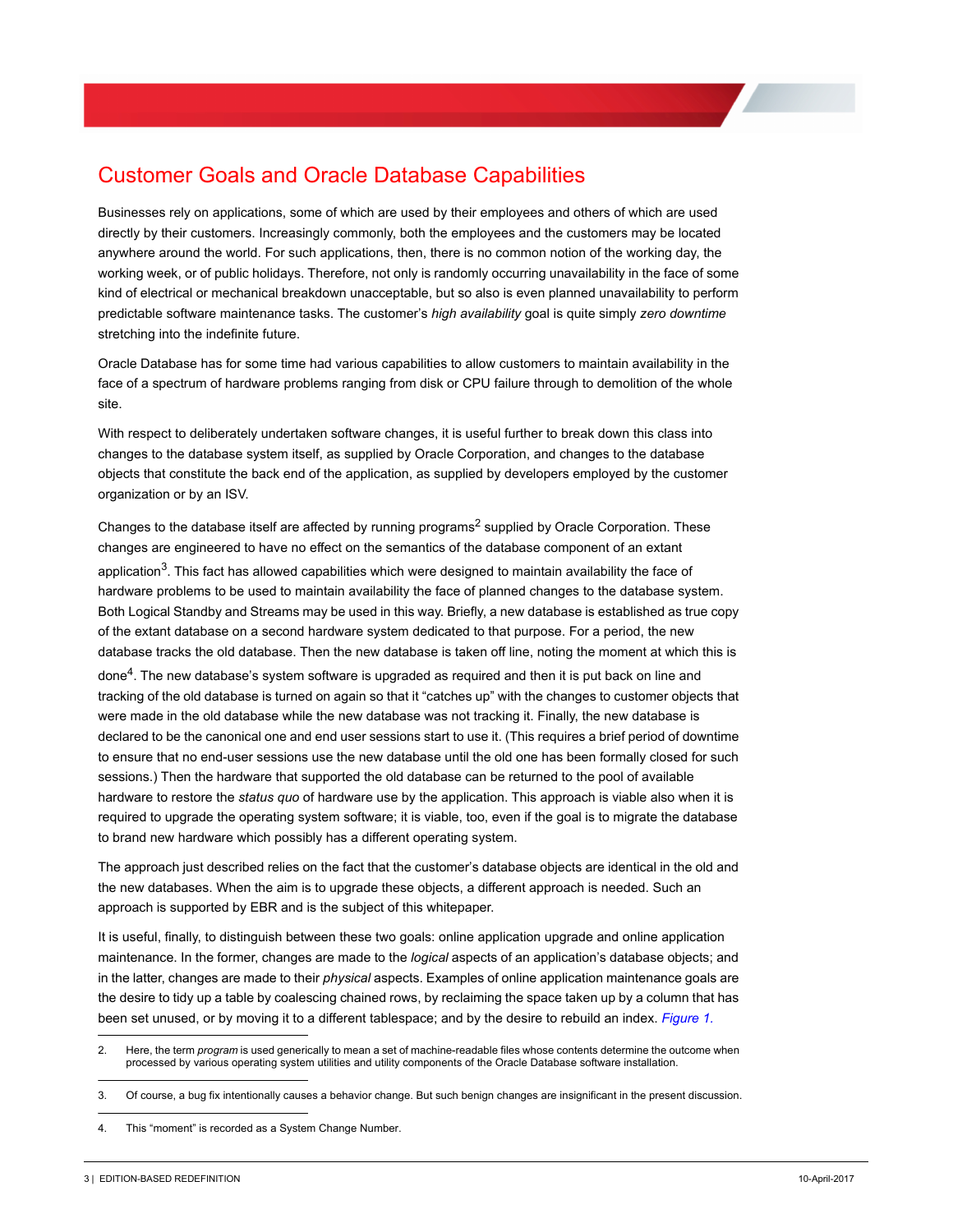summarizes the preceding discussion and shows illustrative capabilities of Oracle Database that support the various depicted customer goals.



*Figure 1. Taxonomy of high availability goals and illustrative capabilities of Oracle Database that support them*

It is self-evident that the new Oracle Database capabilities that support the customer's online application upgrade goal must be fully interoperable with, and must not compromise the reliability of, the Oracle Database capabilities that support other aspects of the customer's overall high availability goal. This whitepaper will show that this is the case.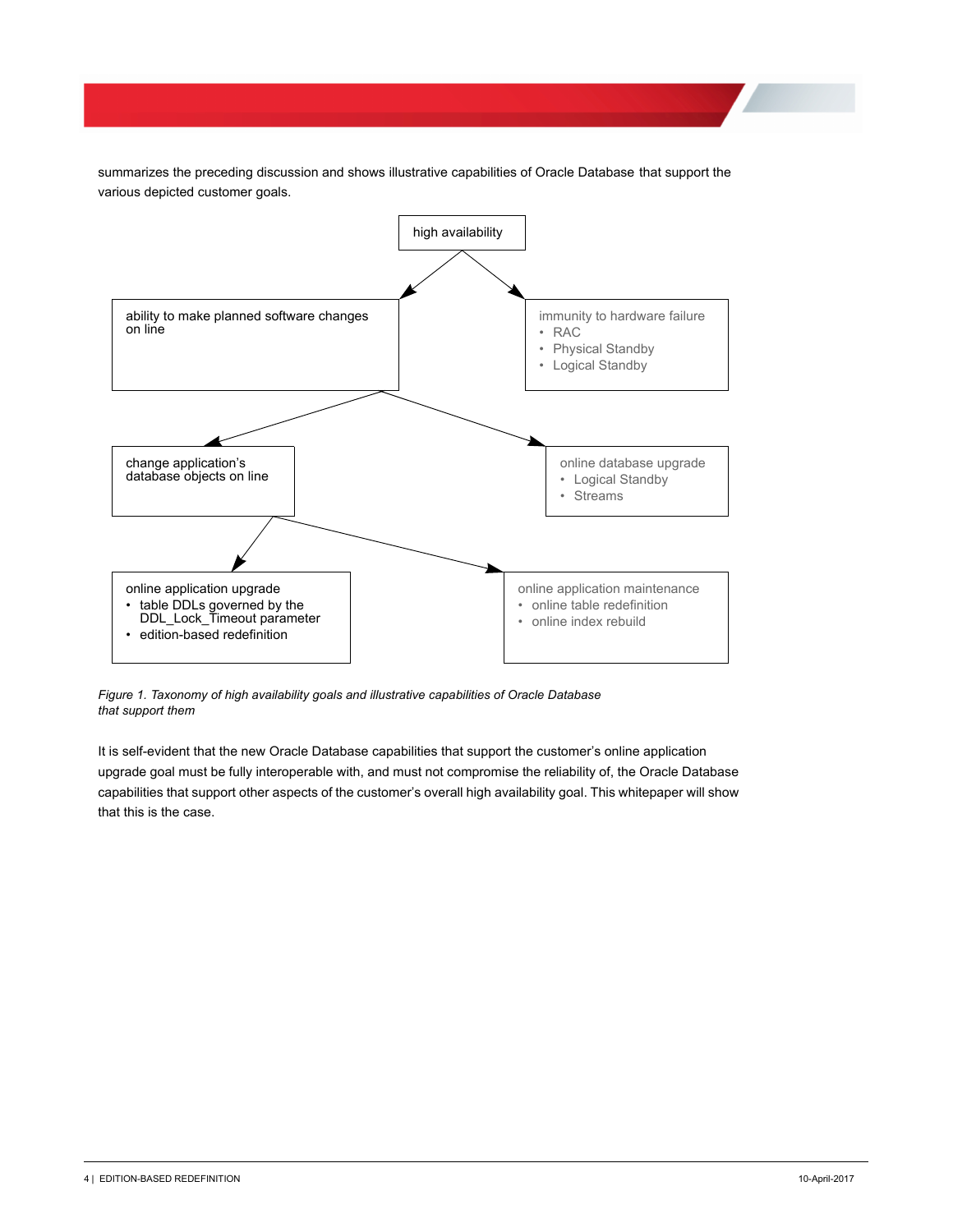# <span id="page-7-0"></span>Edition-Based Redefinition

EBR depends upon three new kinds of object: the *edition*, the *editioning view*, and the *crossedition trigger*.

- >> If the application upgrade will change only views, synonyms, and PL/SQL objects, then the edition alone is sufficient to allow these changes to be made while the application remains on line. This type of change is common when, for example, new presentations of data or new workflows are required.
- >> If changes to table data or structure are restricted to only those tables that are not changed via the ordinary end-user interfaces, then the edition together with the editioning view are sufficient to allow these changes to be made while the application remains on line. Tables whose data parameterizes the user interface layout or workflows meet this condition. So do tables that hold the catalog of wares for a shopping application.
- >> If changes to table data or structure are required for those tables that are changed routinely by the end-user, then the edition, the editioning view, and the crossedition trigger must be used in concert to allow these changes to be made while the application remains on line.

This understanding determines the natural order of exposition of the following topics.

# <span id="page-7-1"></span>The edition

This section first explains, at the next level of detail the challenge that presents when several mutually referring database objects are to be changed in the environment of others that, to implement the current upgrade, will not be changed.

It then explains, at a conceptual level, what an edition is and how it solves the problem at hand. This explanation brings with it some important terms of art that are not reflected directly in SQL syntax or in the names of catalog views, their columns, or the values that these contain.

It then presents code that illustrates the minimal self-contained illustration of a complete EBR exercise.

#### <span id="page-7-2"></span>The challenge

Suppose that an application has 1,000 mutually dependent tables, views, PL/SQL units, and triggers, that these are owned by more than one user, and that the source code of these objects makes references to other of these objects, often by schema-qualified name<sup>5</sup>. Suppose that the upgrade needs to change only 10 of these. *Figure 2.* illustrates this.





<sup>5.</sup> There is no getting away from schema-qualified names when an application's database objects span two or more schemas. The best that can be done is to isolate the schema-qualification in the definition of synonyms.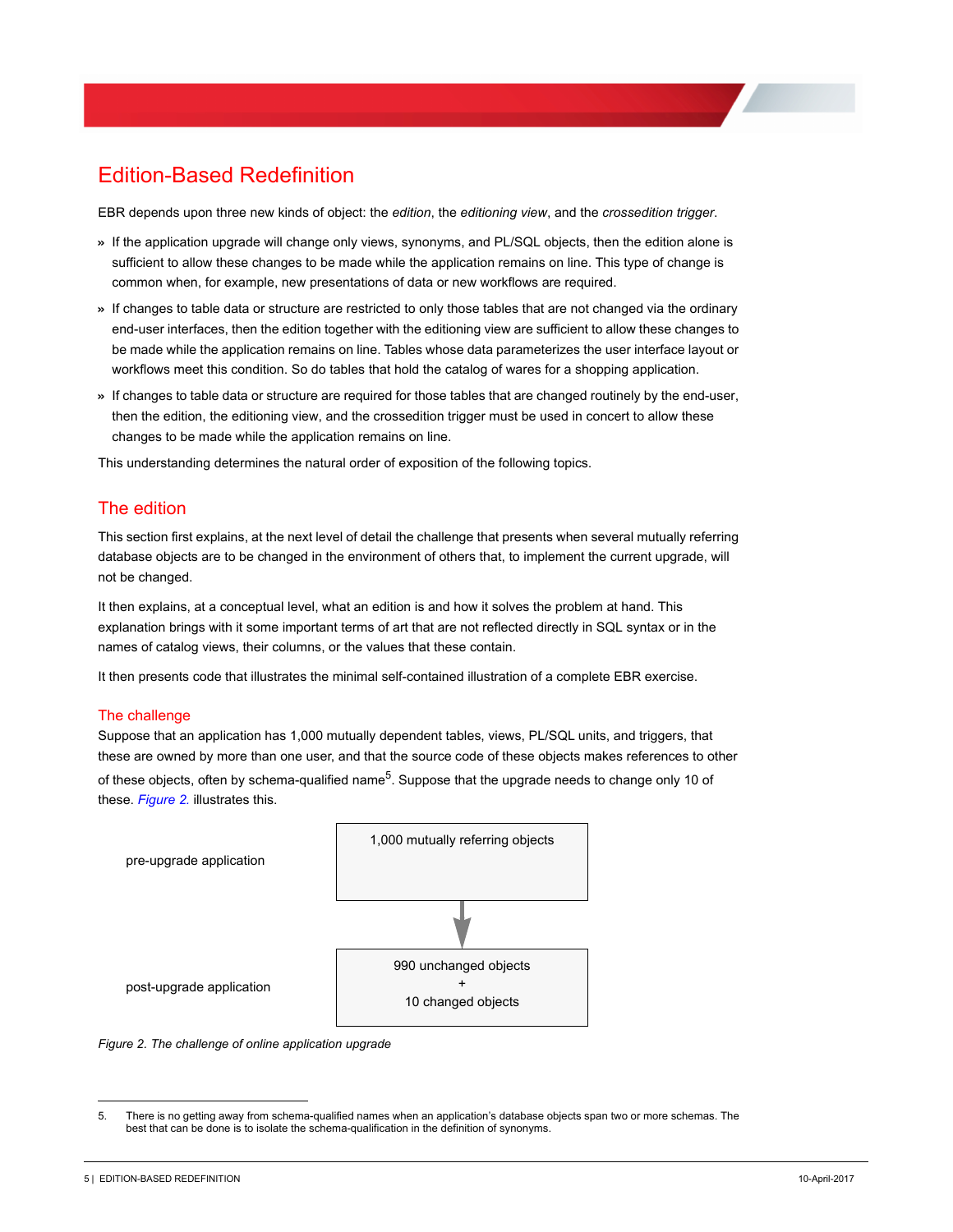Of course, the 10 objects cannot be changed in place because many of the other 990 refer to them and doing so would change the meaning of the pre-upgrade application. Through Oracle Database 11*g* Release 1, the only dimensions that identify the intended object when one object refers to another, are its name and its owner: these naming mechanisms are not rich enough to support online application upgrade.

A short digression on the viability of an approach that uses schemas and synonyms to explicitly to enrich the naming mechanisms manually will be useful. It would be possible for a customer to impose a discipline where every reference from an object to another "primary" object in a different schema is made via a "secondary" private synonym in the referring object's schema. In such a regime, it might seem that online application upgrade could be achieved by installing the complete upgraded application in a new set of schemas with appropriately redefined private synonyms. This would, at least, allow the source text of the 900 "primary" objects for which no change was intended to remain unchanged in the source control system. There would, however, be some effort in redefining the synonyms in the source control system, but this could, presumably be done automatically. This approach suffers from a number of disadvantages with respect to using EBR:

- >> It requires specific design by the customer.
- >> Every "primary" object needs to be duplicated. This costs both space and the time it takes to run the DDL statements.
- >> While a scheme to handle changes to table data and structure might, just, be feasible using a hand-crafted equivalent of the editioning view, the effort to design and implement a scheme to reflect changes made by the pre-upgrade application into the representation that the post-upgrade application uses, and *vice versa*, would be dauntingly complex and, because of that, subject to an appreciable risk of error.
- >> Some applications issue DDL statements as part of their normal response to ordinary end-user interaction. The effort to design and implement a scheme to reflect such changes forwards and backwards between the pre-upgrade and the post-upgrade applications would be huge.

With applications of sufficient size and complexity, various issues arise (too complicated to describe in this whitepaper) that defeat the scheme. It is, quite simply, not generally viable "in the large".

As shall be seen, EBR supports the high-level philosophy of the manual approach just described but overcomes all its disadvantages.

### <span id="page-8-0"></span>Conceptual explanation of the edition

The understanding of how the edition enriches the naming mechanism is best gained by first appreciating the following new, seemingly dry, facts about EBR.

#### <span id="page-8-1"></span>**editions**

- >> An edition is a new, nonschema object type, uniquely identified, therefore, by just its name. Editions are listed in the *DBA\_Objects* catalog view family where, just like the nonschema object type *directory*, they appear to by owned by Sys<sup>6</sup>.
- >> Every database from *11.2* onwards, whether brand new or the result of an upgrade from an earlier version, non-negotiably has at least one edition. Immediately on creation or upgrade to *11.2*, there is exactly one edition with the name *Ora\$Base*.
- >> A new edition must be created as the child of an existing one; the syntax of the *create edition* statement allows that the parent edition be identified using the *as child of* clause.

<sup>6.</sup> A nonschema object, just as the name implies, is not owned by a schema and is potentially visible to all users, identified by just its name. The fact that *DBA\_Objects* shows the owner of an edition or directory to be *Sys* is an artefact of the implementation and has no practical significance.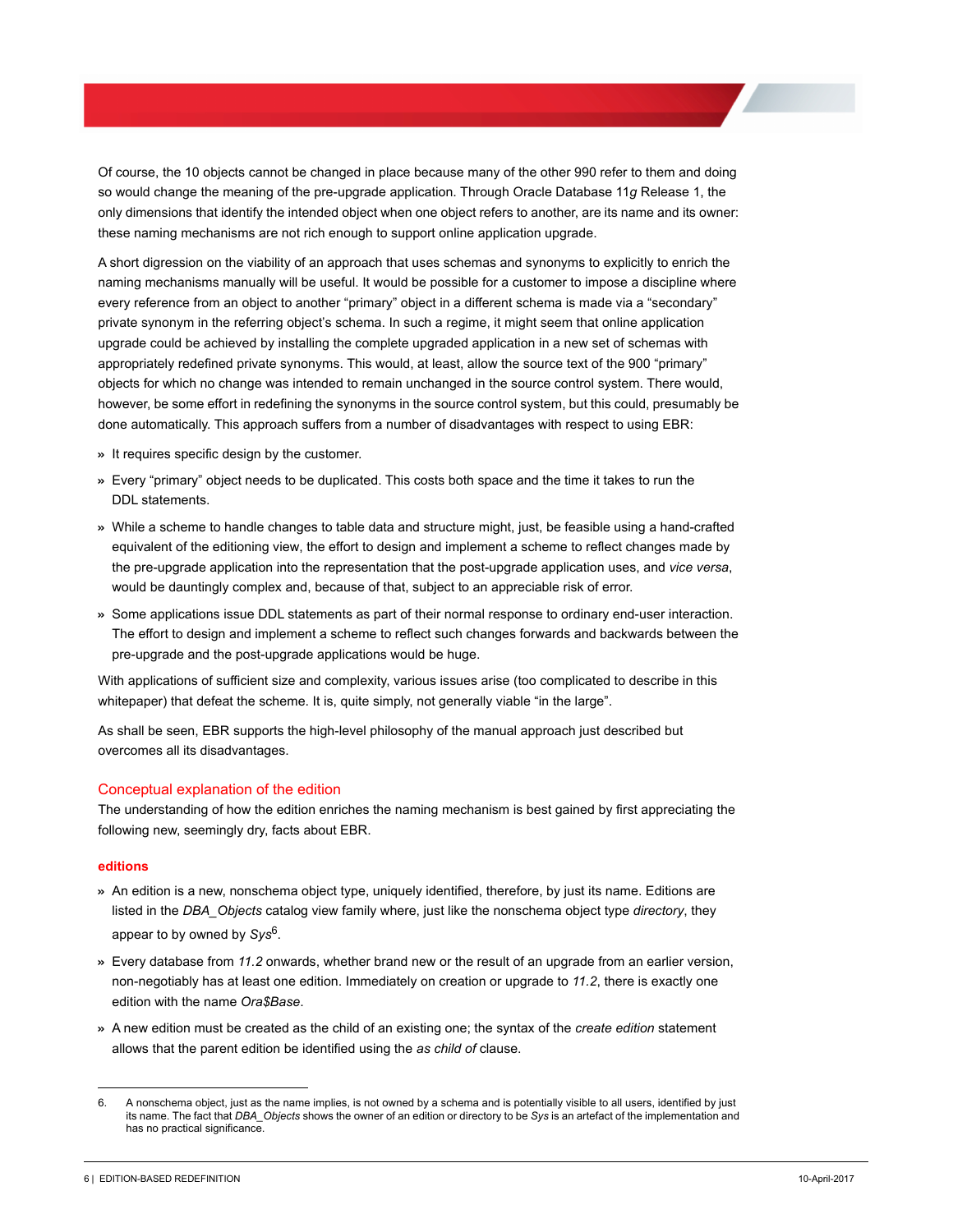- $\ast$  An edition may have no more than one child<sup>7</sup>.
- >> The *create edition* statement allows that the *as child of* clause be omitted to mean that the new edition is created as the child of the *leaf edition*8.
- >> Every foreground database session, at every moment throughout its lifetime, non-negotiably *uses* a particular edition9. This is reflected as the value of the new parameter *Current\_Edition\_Name* in the *Userenv* namespace for the *Sys\_Context()* builtin.
- >> A new *not null* database property, *Default\_Edition*, listed in *Database\_Properties*, specifies the edition that a session will use immediately on connection if the connect syntax does not nominate an explicit edition<sup>10</sup>. *Code\_1* shows the SQL statement to set this.

```
-- Code_1<br>alter database default edition = Some_Edition
```
A side effect of making an edition the default is to grant *Use* on it to *public*.

- >> When a new connection is made, it is possible to specify to edition the session should (initially) use.
- >> A new *alter session* command allows the edition that a session is using to be changed. However, this command is legal only as a top-level server call; an attempt to issue it using PL/SQL's dynamic SQL will cause an error<sup>11</sup>. Further, an attempt to change the edition that a session is using will fail if there is any uncommitted DML<sup>12</sup>.

#### <span id="page-9-0"></span>**editionable object types, editions-enabled users, and editioned objects**

- » Views (and therefore editioning views), synonyms, and all the kinds of PL/SQL objects type<sup>13</sup> (and therefore crossedition triggers) are *editionable* object types. There are no other editionable object types. For example, *table* is not an editionable object type; nor is *java class*14.
- >> The nonschema object type *user* has a new *Y/N* property, shown in *DBA\_Users.Editions\_Enabled*. This can be set with the *create user* command or changed with the *alter user* command, but only from *N* to *Y*.

10. The OCI and JDBC programmatic interfaces have been enhanced to allow an edition to be specified at session-creation time; and tools like SQL\*Plus expose this new optional degree of freedom with appropriate syntax. However, in *11.2*, the connect string specification (*i.e.* the item for which an alias can be established in *tnsnames.ora*) does not allow the edition to be specified. This means that a database link always connects to the target database's default edition.

<sup>7.</sup> This restriction may be relaxed in a later version of Oracle Database. The reader will see that the conceptual design accommodates this.

<sup>8.</sup> As long as the restriction holds that an edition may have no more than one child, there will always be exactly one *leaf edition*. Until this restriction is lifted, Oracle recommends thathe plain *create edition* command be used without the *as child of* clause.

<sup>9.</sup> Some background sessions, most notably *MMON*, also always use exactly one edition.

<sup>11.</sup> A new overload for *DBMS\_Sql\_Parse()* allows a single SQL statement to be executed in a specifically nominated edition. See *["Using DBMS\\_Sql\\_Parse\(\) to execute SQL outside of the current edition"](#page-19-0)* on page 17. And a new procedure *DBMS\_Session.Set\_Edition\_Deferred()* causes the nominated edition to be made current as the last action of the top-level server call that issues it.

<sup>12.</sup> The attempt causes *ORA-38814: Alter session set edition must be first statement of transaction*.

<sup>13.</sup> All the PL/SQL object types are potentially listed in the *DBA\_PLSQL\_Object\_Settings* catalog view family. This includes *library*.

<sup>14.</sup> Objects of some types are purely metadata (represented just by rows in tables in the data dictionary) and consume no quota. It is convenient to call these *code objects*. Objects of other types, like tables and indexes, not only have metadata but also contain quota consuming substantive data. It is convenient to call these *data objects*. Later releases of Oracle Database might grow the list of editionable by adding more code object types. But for reasons that will become clear in *["The editioning view"](#page-20-0)* on page 18, the list will never include data object types.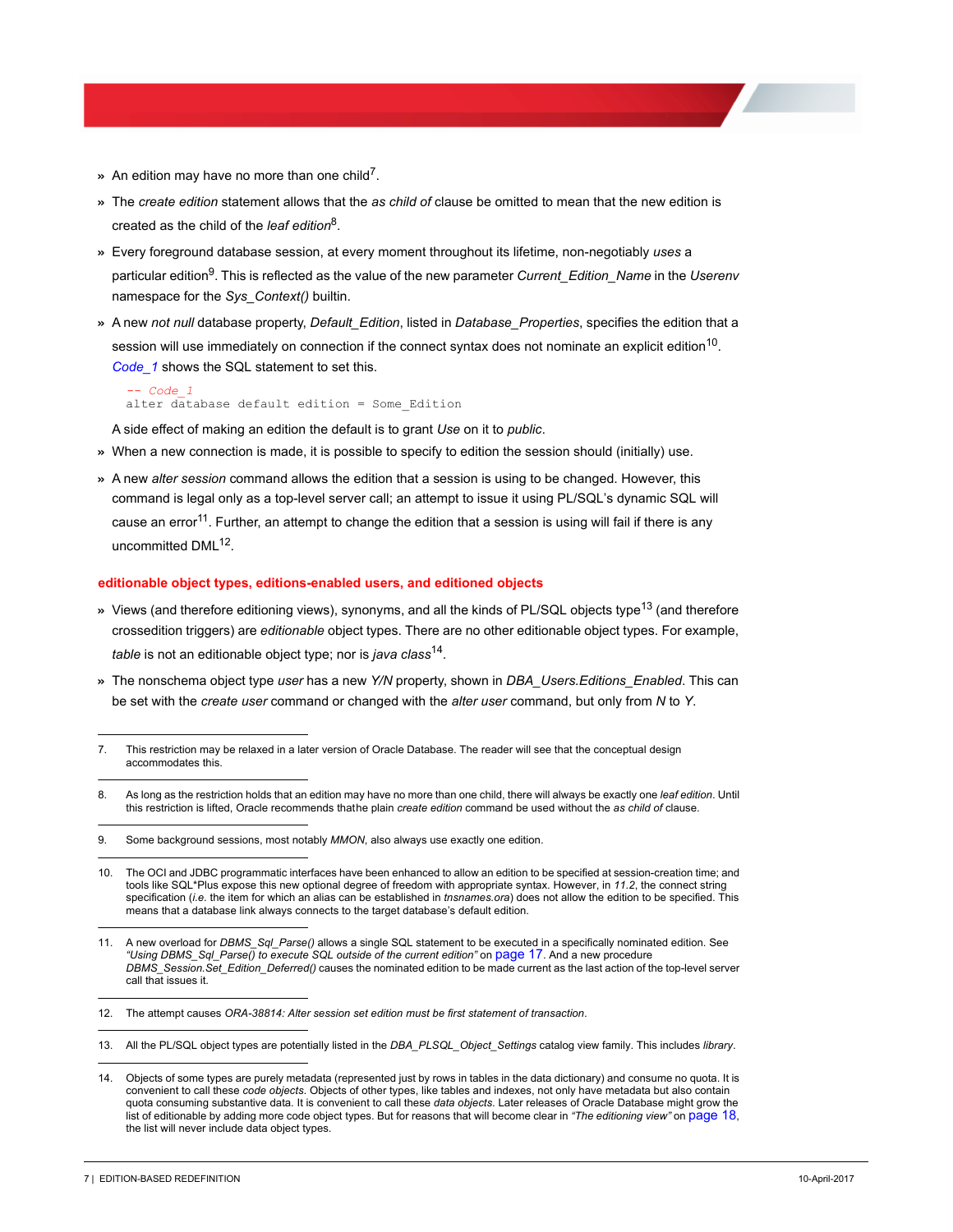However, certain users (*Sys*, *System*, and any user listed in the *DBA\_Registry* catalog view family) cannot be *editions-enabled*; the attempt will cause an error.

- >> An object of an editionable object type that is owned by an editions-enabled user is *editioned*. An object that is not of an editionable object type can never be editioned. An object of an editionable object type that is owned by a user that is not editions-enabled is not editioned, but it will irrevocably become so when its owner is altered to become editions-enabled.
- >> An object that is not editioned is uniquely identified, just as it was through *11.1*, by just its owner, name and namespace. The context of reference defines the namespace so that references mention only the owner and name as explicit references. For example, a *package* is in the namespace *1*, and a *package body* is in the namespace *2*15. The *create package* statement establishes the namespace as *1*; the *create package body* statement establishes the namespace as *2*; and the invocation of *DBMS\_Output.Put\_Line()* in a PL/SQL unit establishes that the identifier *DBMS\_Output* is in namespace *1*.
- >> An editioned object is uniquely identified by its owner, name, namespace *and* the value of current edition that issued the SQL statement that created or changed it<sup>16</sup>. This fact is the *sine qua non* of EBR; it lets two or several occurrences of the "same" object, as identified by owner, name, namespace, exist in the same database.
- >> The *DBA\_Objects* catalog view family has a new column, *Edition\_Name*17. It is always *null* for an object that is not editioned; for an editioned object, it is always *not null* and shows the name of the edition where the object was created or changed.

#### <span id="page-10-0"></span>**actual objects, inherited objects, and name resolution**

- >> There is no edition-extended syntax. When an editioned object is to be identified, the name of the edition is always supplied implicitly by the context of the reference. For a DDL statement, the current edition provides the value; and for a reference from the source code of an editioned object, the referring object's edition provides the value.
- >> Therefore, the source code of an object that is not editioned may not refer to an editioned object; such an attempt will cause a compilation error. As a corollary, an attempt to editions-enable a user will sometimes fail $18$ .
- >> When the source code of an editioned object refers to another editioned object, then this reference is resolved to that occurrence whose *Edition\_Name* is that of the edition which is the closest ancestor to the one denoted by the *Edition\_Name* of the referring object. When the *Edition\_Name* of the referenced object is the same as that of the referring object, then the referenced object is said to be *actual* from the point of view of the referring object; and when the *Edition\_Name* of the referenced object denotes an ancestor to that of

*This is discussed further in ["EBR-readying an application"](#page-33-0)* on page 31*.*

<sup>15.</sup> Starting in *11.1*, the *DBA\_Objects* catalog view family gained the column *Namespace* to advertise this property that, hitherto, had been somewhat obscure.

<sup>16.</sup> As will be seen, "change" includes not only the effect of the *create or replace* or *alter* statements but also statements like *grant* and *revoke*.

<sup>17.</sup> This column was in fact introduced in *11.1*, but there it was always *null*. It first becomes useful in *11.2*.

<sup>18.</sup> *First example:* Suppose that the users *u1* and *u2* are both not editions-enabled and are not among those supplied by Oracle Corporation that cannot be editions-enabled. Suppose that procedure *u2.p* depends on procedure *u1.p*. An attempt to editions-enable *u1* will fail unless *u2* is editions-enabled first.

*Second example:* Suppose that table *u1.Tabl* has a column whose datatype is the user-defined type *u1.Typ*. An attempt to editions-enable *u1* will fail until *u1.Tabl*, or the column in question, is dropped*.*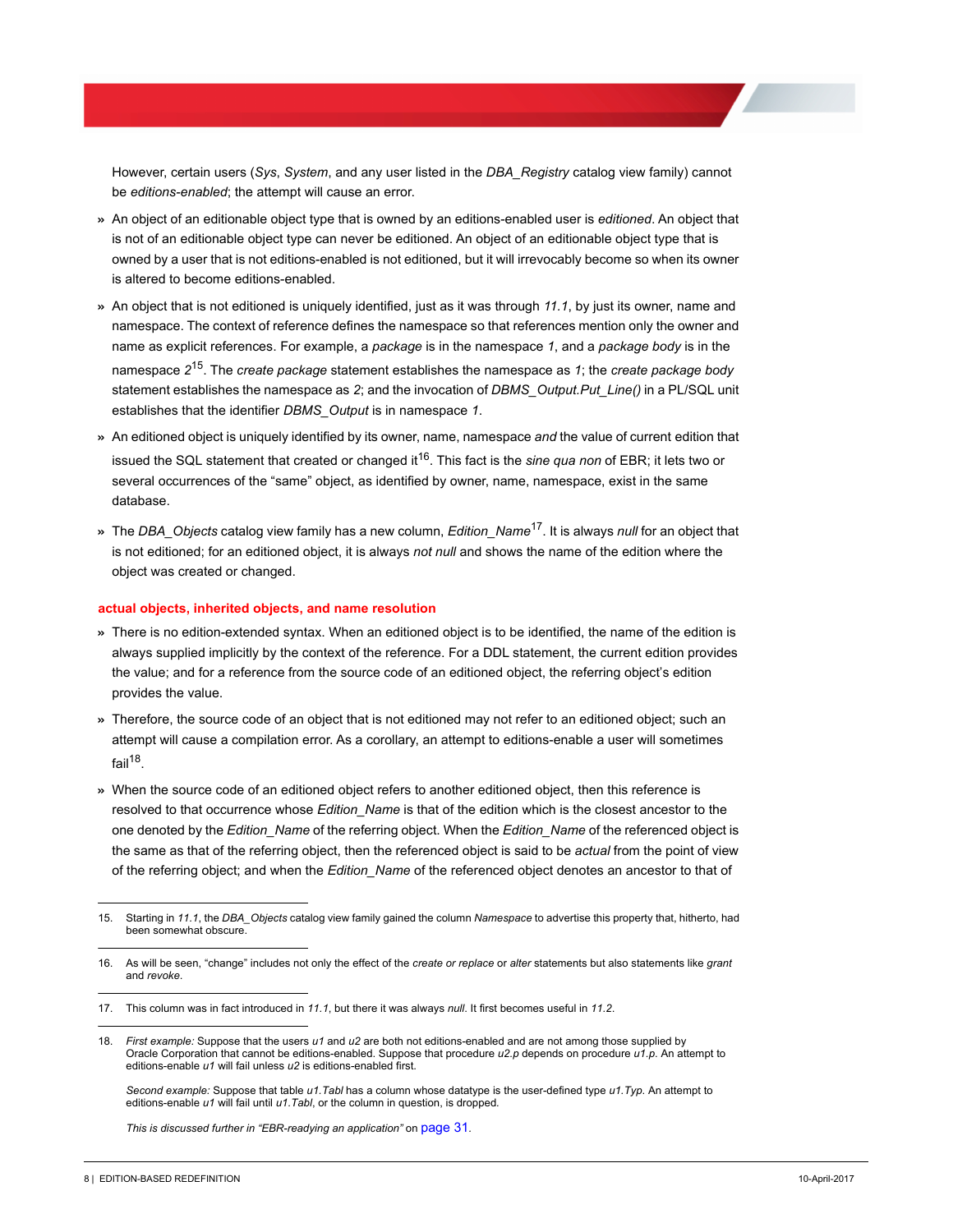the referring object, then the referenced object is said to be *inherited* from the point of view of the referring object.

- >> This same distinction between actual and inherited holds between editioned objects listed in the *DBA\_Objects* catalog view family and varies according to the current edition. When *DBA\_Objects*.*Edition\_Name* is the same as the current edition, then the object is said to be actual in that edition; and when *DBA\_Objects*.*Edition\_Name* is that of an ancestor edition to the current edition, then the object is said to be inherited in that edition.
- >> All the catalog views that show properties about objects whose type is editionable share the behavior of showing only those editioned objects that are visible in the current edition. However, only the *DBA\_Objects* and the *DBA* Objects  $AE^{20}$  catalog view families have an *Edition\_Name* column<sup>19</sup>.
- >> A DDL statement that changes an existing inherited editioned object (for example *create or replace* or *alter*) causes that object to become actual in the current edition of the session that issued the DDL, in other words, it *actualizes* a new occurrence of the target object. This means that the changes are not seen in ancestor editions.
- >> The effect of the *drop* command on an inherited object is to make it vanish from the point of view of the current edition20. Again, the effect of this is not seen in ancestor editions. The *rename* command is supported for views and synonyms but not for PL/SQL objects. Rename behaves as if the target had been dropped and recreated with the new name: the target object is visible with its old name in ancestor editions and with its new name in the edition where the DDL statement was executed $^{21}$ .
- >> If the owner and name of the target of the *create* command collide with an existing editioned object, then the attempt causes an error. This is the case both when the collision is with an actual object and when it is with an inherited object. Of course, *drop* followed by *create*, using the same owner and name, can have the result that the identified editioned object is of different types in different editions<sup>22</sup>.
- >> An editioned object, then, is visible in its own edition and in descendants of its own edition until, in such a descendant, there exists a new actual occurrence.
- >> If an editioned object is the target of a DDL statement in particular edition (including *drop*), if that edition has descendants, and if the object in question is not actual in any of these descendants, then the effect of the change is visible in the descendants. If the object in question *is* actual in one of these descendants, then the change is visible in the intervening descendants up to, but not including, the descendant where it is actual.

#### <span id="page-11-0"></span>**Retiring an edition**

When an EBR exercise is complete, it is useful to ensure that no new sessions will start to use the pre-upgrade edition. This is simply achieve by revoking the *Use* privilege on the to-be-retired edition from every user and role in the database. Notice that *Sys*, being beyond the normal notions of privilege, can still use the retired

<sup>19.</sup> *To do...* Some other views like *DBA\_Errors\_AE* also have an *Edition\_Name* column. List them here.

<sup>20.</sup> The *DBA\_Objects* catalog view family is supplemented by the *DBA\_Objects\_AE* catalog view family. "AE" stands for "all editions"; these views have the same columns as their non-AE counterparts; but for each editioned object, they show each actual occurrence it has. *DBA\_Objects\_AE* shows an object that was the target of the *drop* command with the type *non-existent* in the edition where it suffered that DDL. This fact is an overt part of the user's conceptual model; it lets the user understand how, even after dropping an object in a particular edition, it is still visible in that edition's ancestors (but not visible in any descendent editions).

<sup>21.</sup> The *DBA\_Objects\_AE* shows an object that was the target of the *rename* command with the type *non-existent* in the edition where it suffered that DDL.

<sup>22.</sup> The *create* that follows a *drop* for a particular owner and name will re-use the *non-existent* object caused by the *drop*. (Here, reuse refers to the value of *Object\_ID*.) Most users will never notice this; but users who want to develop a complete mental model might feel pleased when they appreciate that this is an inevitable consequence of the axioms of the conceptual model.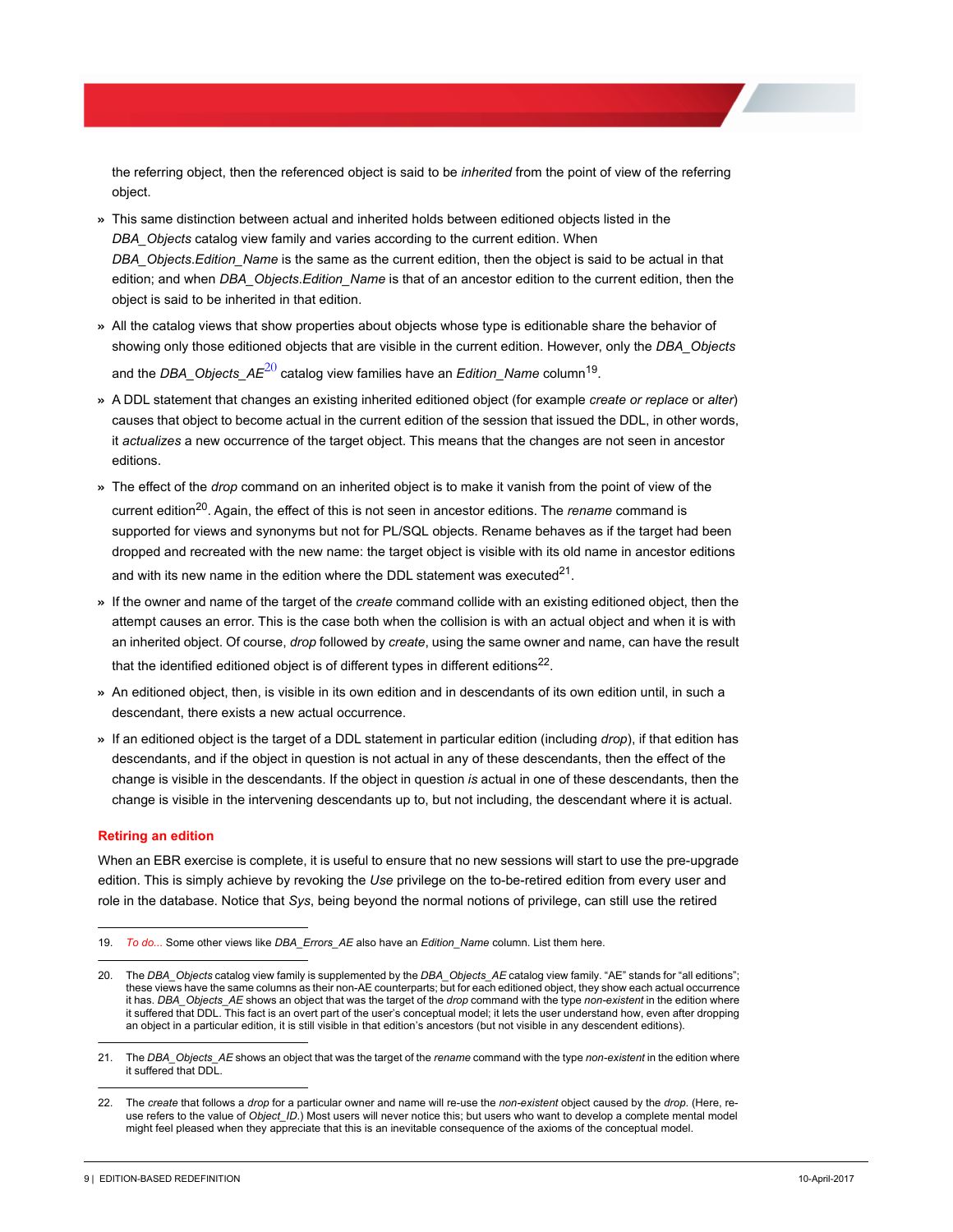edition. Advantage can be taken of this to drop objects that are actual in such retired editions and that are not visible in any non-retired edition because they are actual in a descendant of the retired edition.

#### <span id="page-12-0"></span>**Dropping an edition**

It is useful to drop the new child edition that was used for an EBR exercise should the exercise for some reason fail, or should the result be deemed unsatisfactory. For this use case, use the *drop edition... cascade* command to drop all objects the are actual in the to-be-dropped edition.

While it is never necessary to drop the *root edition*, this may be done when the conditions given below are met. The current *root edition* may be dropped, and then the new *root edition* may be dropped, until the database has only a single edition: the *leaf edition* as was when these successive drops of the *root edition* were started. Customers may occasionally like to do this in pursuit of a feeling of hygiene. But doing this has no practical benefit except to remove mental clutter.

The *drop edition... cascade* command. just like the *drop user... cascade* command, is not atomic. This means that if the instance is shut down while the command is in progress, some of the edition's actual objects will have been dropped but others, and the edition itself, will remain. However, unlike is the case if the instance is shut down while a *drop user... cascade* command is in progress (where connecting as the to-be-dropped user is still safe), it is *not* now safe to use the to-be-dropped edition. For this reason, such an edition is marked unusable. This status is reflected in the *Usable* column in the *DBA\_Editions* catalog view family. If a session attempts to make an unusable edition its current edition, either with the *alter session* command or at connect time, then an error occurs23.

An edition can be dropped only when the following conditions are met:

- >> The edition is not the only one in the database
	- <sup>&</sup>gt; *and either* it has no child edition (*i.e.* is the *leaf edition*)
	- <sup>&</sup>gt; *or both* it has no parent edition (*i.e.* is the *root edition*) *and* it has no editioned objects that are inherited by its child edition24.
- >> No session is using the edition.
- >> The edition is not the database default edition.

Notice that the *MMON* background process, just as the foreground processes do, always use an edition. This is because, unlike other "primitive" background processes like *SMON* or *PMON*, it issues SQL. Some other background processes also issue SQL. *MMON* and other such SQL-issuing background processes use the database default edition. Therefore, before attempting to drop, for example, edition *Pre\_Upgrade*, it must be ensured that the default edition is something else, for example, *Post\_Upgrade*25.

#### <span id="page-12-1"></span>The EBR lifecycle

Most EBR exercises will follow this simple pattern:

- >> Before starting, the database will have only one non-retired edition, say *Pre\_Upgrade*.
- 23. An error also occurs if the overload of *DBMS\_Sql\_Parse()* that has an *Edition* formal is used to attempt to execute a SQL statement in an unusable edition.
- 24. Notice that crossedition triggers (see *["The crossedition trigger"](#page-24-2)* on page 22) are of an editionable object type. Moreover, every crossedition trigger must be editioned. However, as will be seen, a crossedition trigger is visible only in the edition where it is actual. Therefore, the presence of crossedition triggers in an edition does not affect whether that edition can be dropped.

<sup>25.</sup> *MMON* and other SQL-issuing background processes run in a continuous loop and poll the identity of the default edition on each iteration. Should this be changed, then they issue an *alter session* command to use the new default. This switch usually happens with very little delay. But if the attempt to drop the former default edition is made before the switch has happened, then *ORA-38805: edition is in use* will occur.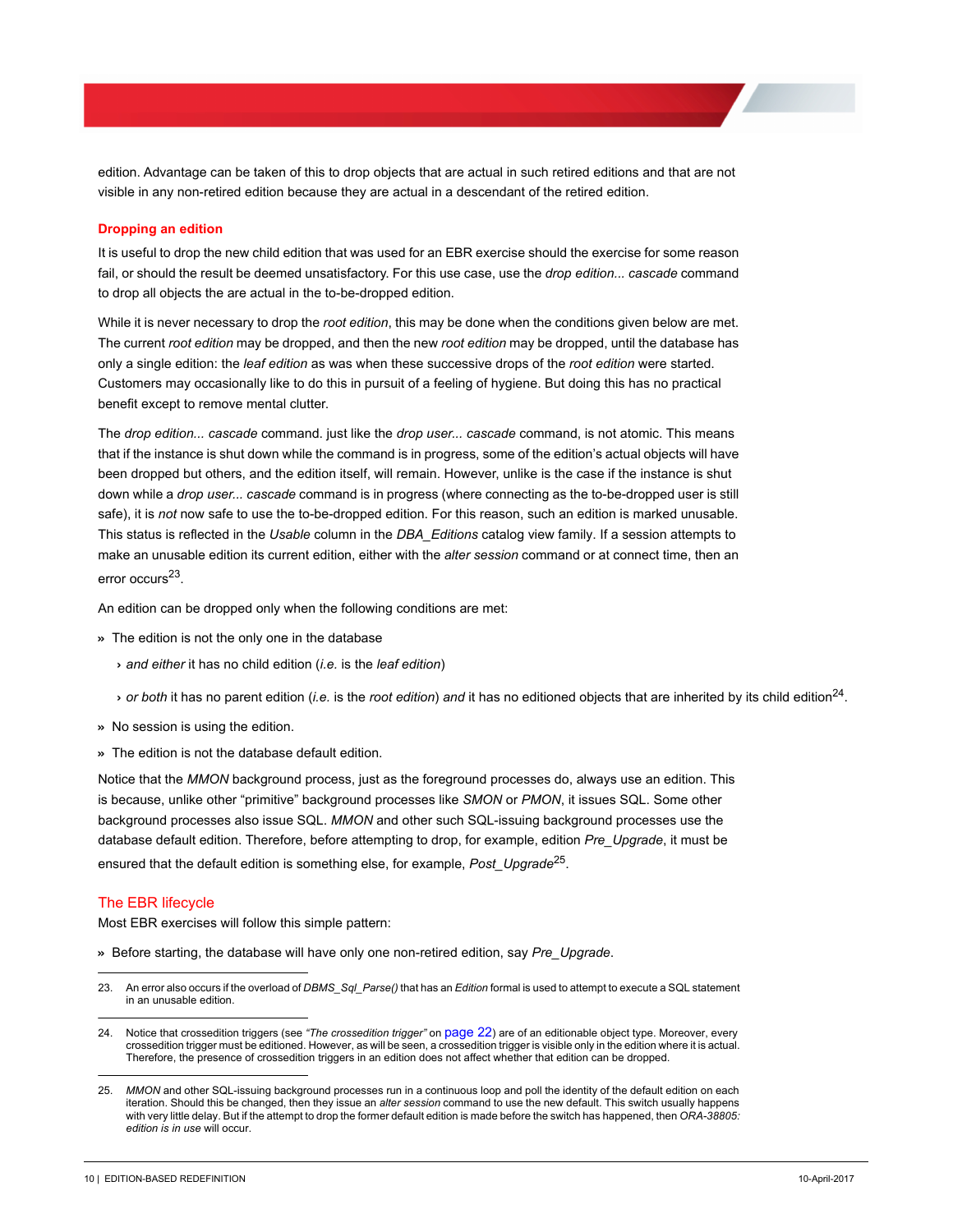- >> During the EBR exercise, the database will have two non-retired editions, *Pre\_Upgrade* and its child, say *Post\_Upgrade*.
- >> When no sessions any longer need to use *Pre\_Upgrade*, then this will be retired and the starting state for the next exercise will be restored: the database has only one non-retired edition.

As long as the *Pre\_Upgrade* edition is still available for ordinary use, then *Post\_Upgrade* can be simply dropped<sup>26</sup>. This might be done if it were realized that the upgrade install script is irrevocably incompatible with some customizations that have be made at the particular deployed site. With possibly some manual follow-up steps, all traces of the aborted upgrade attempt can be removed without interrupting the availability of the pre-upgrade application. The use-case for dropping the ultimate child edition, then, is clear.

The use-case for dropping the ultimate parent edition is far less clear and is expected to be a rare occurrence. The idea of returning to the "ground state" after each EBR exercise, where the database has just one edition, seems initially to be intuitively appealing. However, this is unnecessary and resource-intensive*.*

The key question is this: what is the practical difference between using an edition where every editioned object is actual and one where just a few are actual and most are inherited from many retired editions stretching back over a lengthy ancestor chain? It might seem that, in principle, name resolution in the many-edition regime would be appreciably slower than in the single-edition regime because most lookups would involve a recursive search backwards in the edition ancestor chain. However, the implementation, which faithfully preserves the conceptual model, transparently uses a denormalization to avoid the recursive search. Moreover, name resolution takes place at compile time and not at run-time<sup>27</sup>. It turns out, therefore, that there is no noticeable difference between using a database where the only non-retired edition is that database's only edition and using one where the only non-retired edition has an ancestor chain of, say, several hundred retired editions.

<sup>26.</sup> As soon as the post-upgrade application is used to record end-user transactions that cannot be represented by the pre-upgrade application, then the possibility for a simple return to the pre-upgrade application vanishes. This is determined by ordinary logic and not by any restrictions imposed by EBR.

<sup>27.</sup> The compilation of a stored PL/SQL unit is very visible, because it requires a separate step. The compilation of a SQL statement, often referred to as *parsing*, is less visible to users because interfaces like PL/SQL's embedded SQL disguise the distinction between SQL compilation and SQL execution; nevertheless, the distinction is clear—and the famous so-called soft-parse skips the SQL compilation and goes straight to the execution.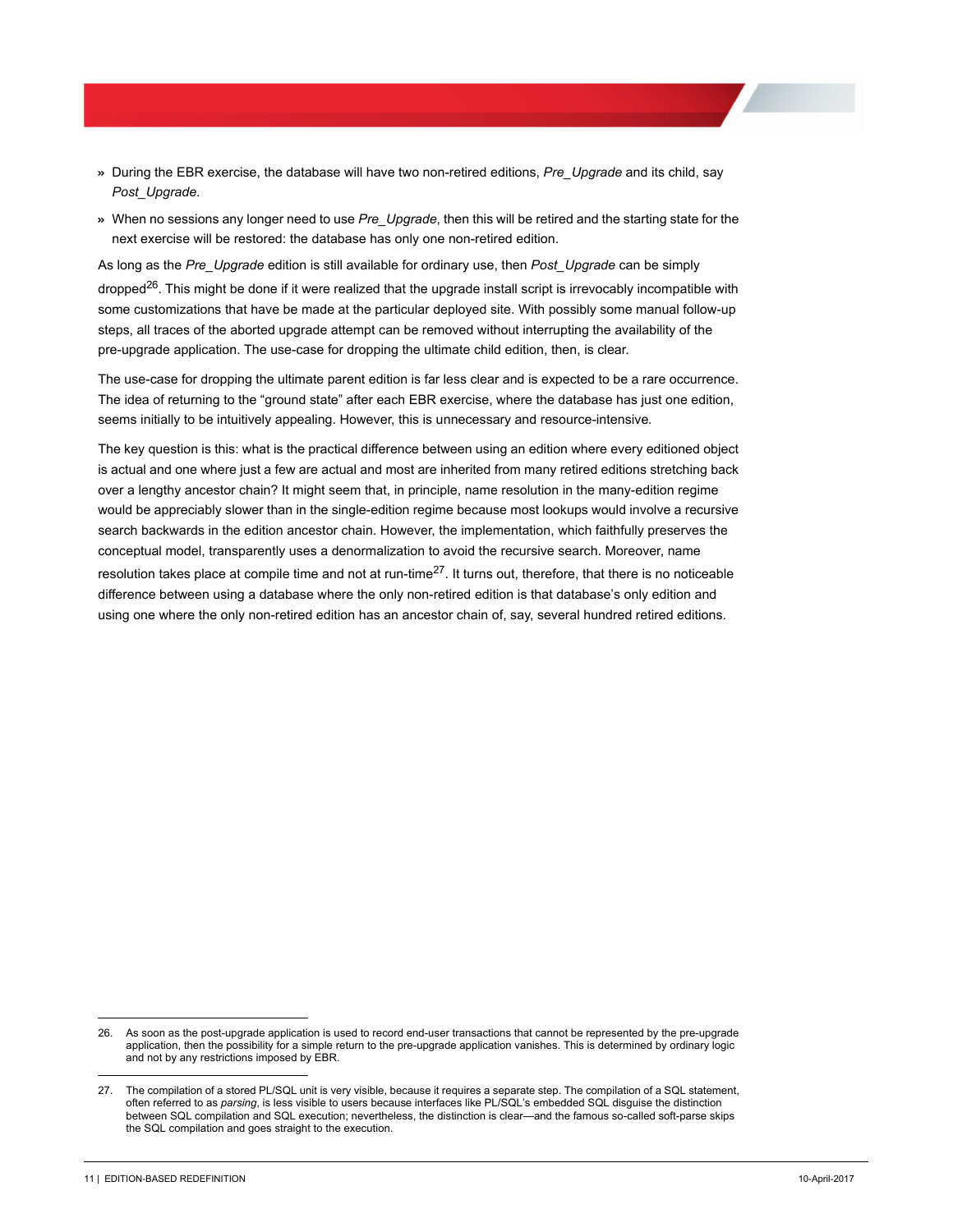### <span id="page-14-0"></span>Diagramatically illustrated example

*[Figure 3.](#page-14-1)* shows the kind of situation that might exist after a few distinct EBR exercises have been undertaken.



<span id="page-14-1"></span>*Figure 3. The situation after three EBR exercises. Actual editioned objects are shown as squares with a solid border; inherited editioned objects are shown as squares with no border; objects that are not editioned are shown*  as circles with a solid border; active editions are shown with a light gray fill; and retired editions are shown with a *dark gray fill.*

- >> The starting point is that the database has exactly one edition, *e1*28. The procedures *p1* and *p2* and the views *v1* and *v2* are editioned objects and are actual, as they must be, in *e1*. The table *t1*, because it is not an editioned object, is drawn outside of the containing box that represents *e1*.
- >> Then *e2* is created as the child of *e1*.
- >> Then a session that uses *e2* does *create or replace* on *p2* and *v1*, causing them to be actualized in *e2*. A session using *e2* sees *p2* and *v1* as actual and *p1* and *v2* as inherited; sessions using respectively *e1* and *e2* see the same occurrence of *p1* and *v2*; each sees its own distinct occurrence of *p2* and *v1*, each with its own defining source code; and, of course, each sees the same *t1* because there can never be more than one occurrence of an object that is not editioned. When no sessions any longer need to use *e1*, it is retired.
- >> Then *e3* is created as the child of *e2*.
- >> Then a session that uses *e3* does *create or replace* on *p1* and *v2*, causing them to be actualized in *e3*; and it drops *v1*. A session using *e3* sees *p1* and *v2* as actual and *p2* as inherited. Of course, it cannot see the dropped *v1*; and it sees the one-and-only occurrence of *t1*. Though *v1* is dropped in *e3*, it is still visible in *e1* and in *e2*. When no sessions any longer need to use *e2*, it is retired.
- >> Then *e4* is created as the child of *e3*.
- >> Then a session that uses *e4* does *create or replace* on *v2*, causing it to be actualized in *e4*. A session using *e4* sees *v2* as actual and *p1* and *p2* as inherited. Of course, it too, like *e3*, cannot see the dropped *v1*; and it, too, sees the one-and-only occurrence of *t1*. When no sessions any longer need to use *e3*, it is retired.

<sup>28.</sup> This is very easy to achieve. A freshly created, or newly upgraded, *11.2* database has no editions-enable users and therefore no editioned objects. It is trivial to create edition *e1* as the child of *Ora\$Base*, to set the database default edition to *e1*, and then (when no sessions are using it) drop *Ora\$Base*. This succeeds because *Ora\$Base* has no actual editioned objects. There is no reason to do this in a production environment; the name *Ora\$Base* is as good as any other name. But in a test database, and especially in connection with developing code examples for teaching purposes, it is nice to choose the name of the starting edition.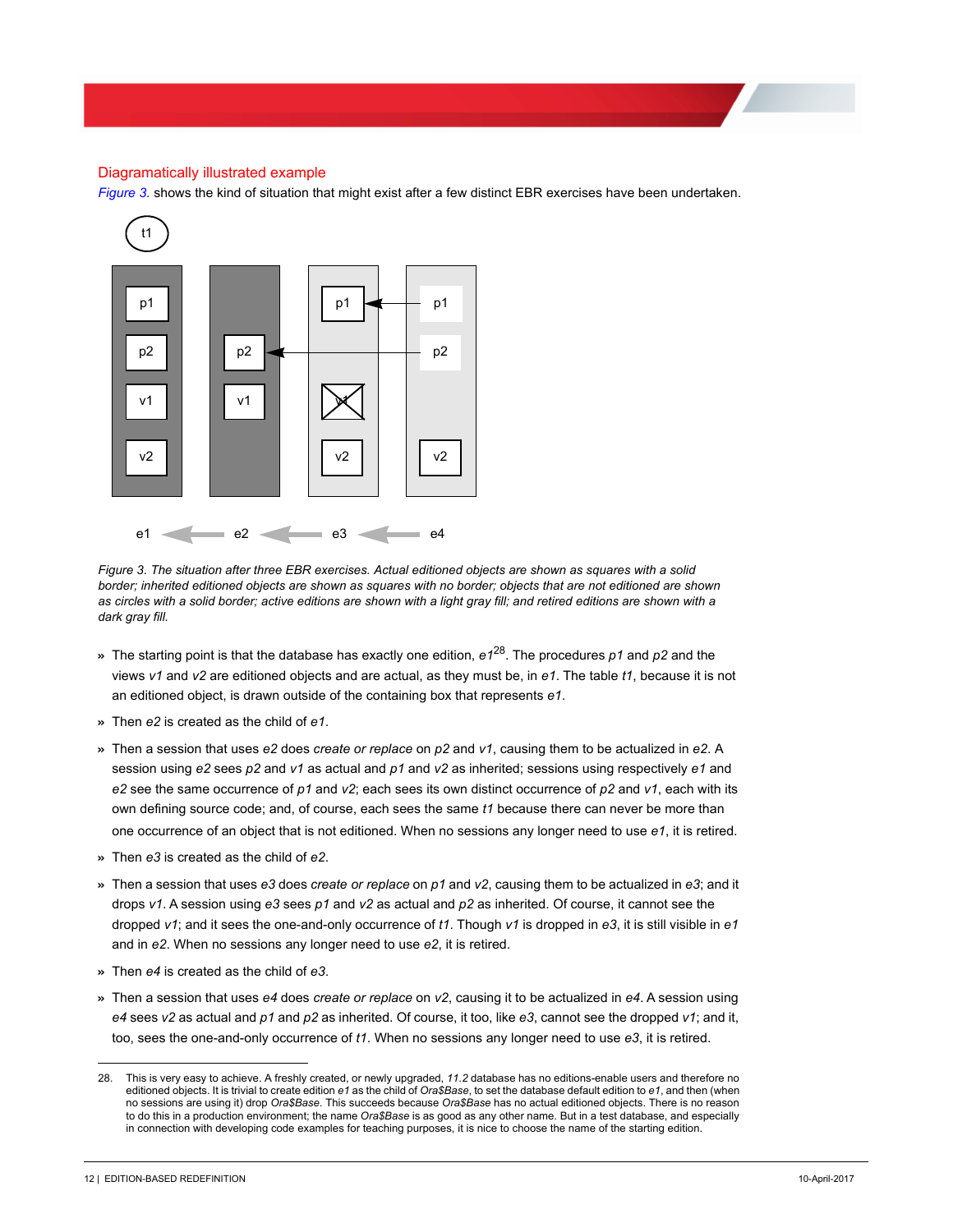

*[Figure 4.](#page-15-1)* shows the situation that might exist after the next EBR exercise.

<span id="page-15-1"></span>*Figure 4. The situation after four EBR exercises*

- >> *e5* is created as the child of *e4*.
- >> Then a session that uses *e4* does *create or replace* on *v2*; this change is denoted by the asterisk in *[Figure 4.](#page-15-1)*. A session using *e5* sees the same modified *v2* because it sees *v2* it as inherited.
- >> Then a session that uses *e5* creates package *v1*. Because, just before it does this, *e5* sees no object called *v1*, there is no reason why this name cannot now be used for an editioned object of a different type from that which the name denotes in *e1* and *e2*. Notice that had an attempt been made to create an object called *v1* that was not editioned (for example a table called *v1*), then this would have failed because of name collisions in *e1* and *e2*.

#### <span id="page-15-0"></span>A minimal, complete EBR exercise code example

The starting point is a database that has exactly one edition, *Pre\_Upgrade*. The application architect has worked out that objects whose type is editionable and that are owned by *App\_Owner* should be editioned. Therefore, the DBA has executed the SQL statement shown in *Code\_2*.

```
-- Code_2<br>alter user App_Owner enable editions
```
*App\_Owner* connects and inevitably uses edition *Pre\_Upgrade*. The query shown in *Code\_3* is then executed.

```
- Code_3<br>elect Text
select<br>from
from User_Source<br>where Name<sup>-</sup>= 'HEL
              Name = 'HELLO' and Type = 'PROCEDURE'
order by Line
```
### The output is as shown in *Code\_4*.

```
-- Code_4 Minimum_Complete_Edition_Based_Redefinition\Demo.sql
procedure Hello is
begin
   DBMS Output.Put Line('Hello from Pre Upgrade');
end Hello;
```
Of course, when *Hello* is executed, it shows "*Hello from Pre\_Upgrade*".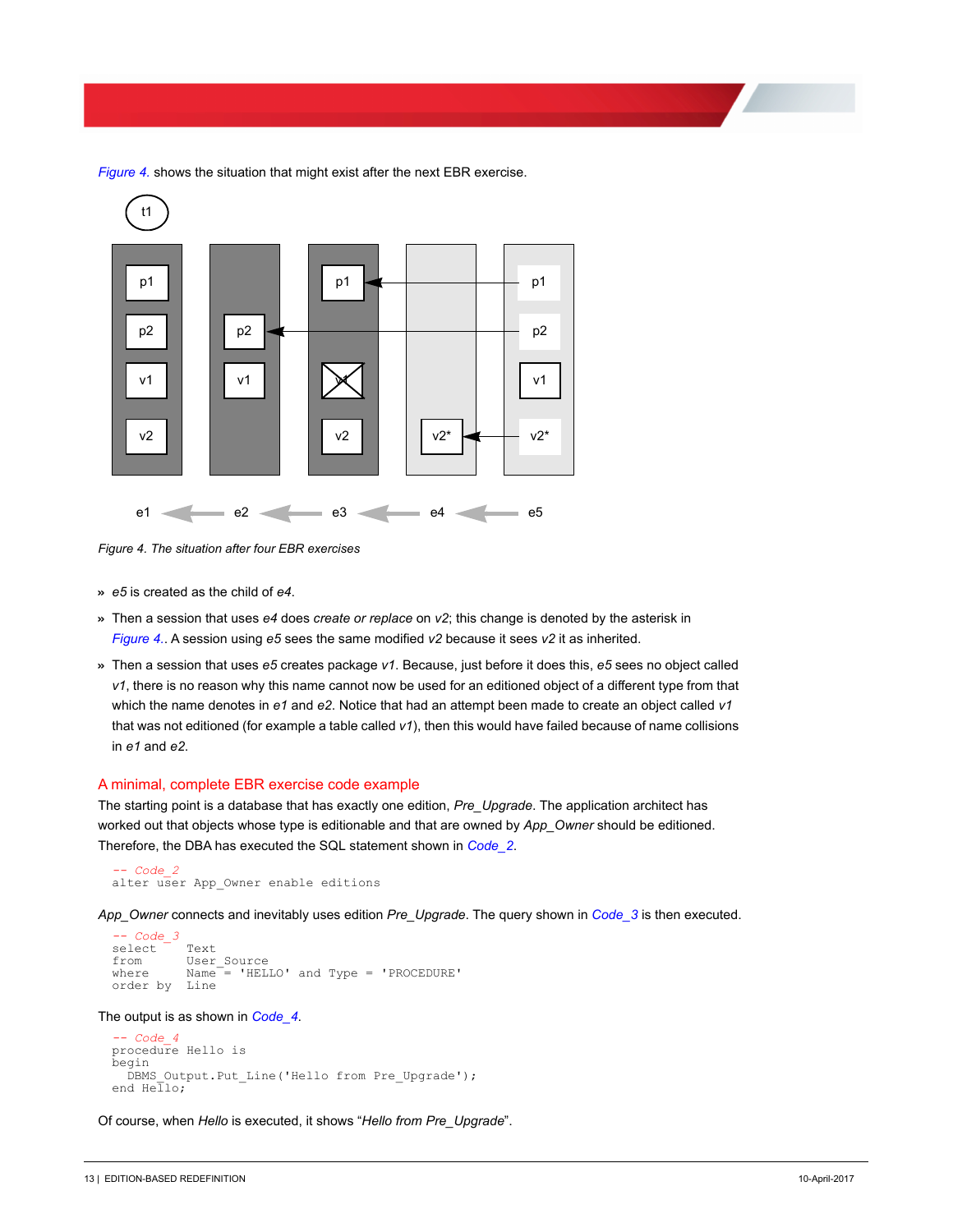In preparation for the EBR exercise, a user who has the *Create Any Edition* system privilege creates *Post Upgrade*, and allows *App Owner* to use it, using the SQL\*Plus script shown in *Code 5*.

```
-- Code_5 Minimum_Complete_Edition_Based_Redefinition\Demo.sql
create edition Post_Upgrade as child of Pre_Upgrade
/
grant use on edition Post_Upgrade to App_Owner
/
```
*App\_Owner* is now able to execute the SQL statement shown in *Code\_6*.

```
-- Code_6<br>alter session set Edition = Post Upgrade
```
If *Hello* is executed, it still shows "*Hello from Pre\_Upgrade*". Now *App\_Owner* executes exactly the same DDL statement that would have been used to modify *Hello* in versions of Oracle Database prior to *11.2* as shown in *Code\_7*.

```
-- Code_7 Minimum_Complete_Edition_Based_Redefinition\Demo.sql
create or replace procedure Hello is
begin
  DBMS Output.Put Line('Hello from Post Upgrade');
end Hello;
```
*App\_Owner* now executes the SQL\*Plus script shown in *Code\_8*.

```
-- Code_8 Minimum_Complete_Edition_Based_Redefinition\Demo.sql
begin Hello(); end;
/
select Text
from User_Source<br>where Name = 'HEL
           Name = 'HELLO' and Type = 'PROCEDURE'
order by Line
/
alter session set edition = Pre_Upgrade
/<br>select   Sys Context('Userenv',  'Current Edition Name')
from Dual
/
-- Notice that the spelling that follows is identical
-- to that used before the current edition was changed
begin Hello(); end;
/
select Text
from User_Source<br>where Name = 'HEL
             Name = 'HELLO' and Type = 'PROCEDURE'
order by Line
/
```
While *App\_Owner* is using *Post\_Upgrade*, the output of *Hello* is "*Hello from Post\_Upgrade*" and the code shown in *User\_Source* is that of the new, modified occurrence; and while *App\_Owner* is using *Pre\_Upgrade*, the output of *Hello* is "*Hello from Pre\_Upgrade*" and the code shown in *User\_Source* is that of the old, original occurrence.

When all are satisfied that the application as represented in *Post\_Upgrade* is an improvement on the one represented in *Pre\_Upgrade*, and no sessions any longer are using *Pre\_Upgrade*, then a suitably privileged user will retire the *Pre\_Upgrade* edition29. In this trivial example, *Pre\_Upgrade* now has no actual editioned objects that are inherited by its child (and has no parent); there is no reason, therefore, not to drop it. However, in the general case, it is very likely that *Pre\_Upgrade* would have editioned objects that are inherited by *Post\_Upgrade* and it would not be cost-beneficial to actualize all of these in *Post\_Upgrade*. Therefore, in the general case, *Pre\_Upgrade* would be retired but not dropped.

<sup>29.</sup> See *["Retiring an edition"](#page-11-0)* on page 9.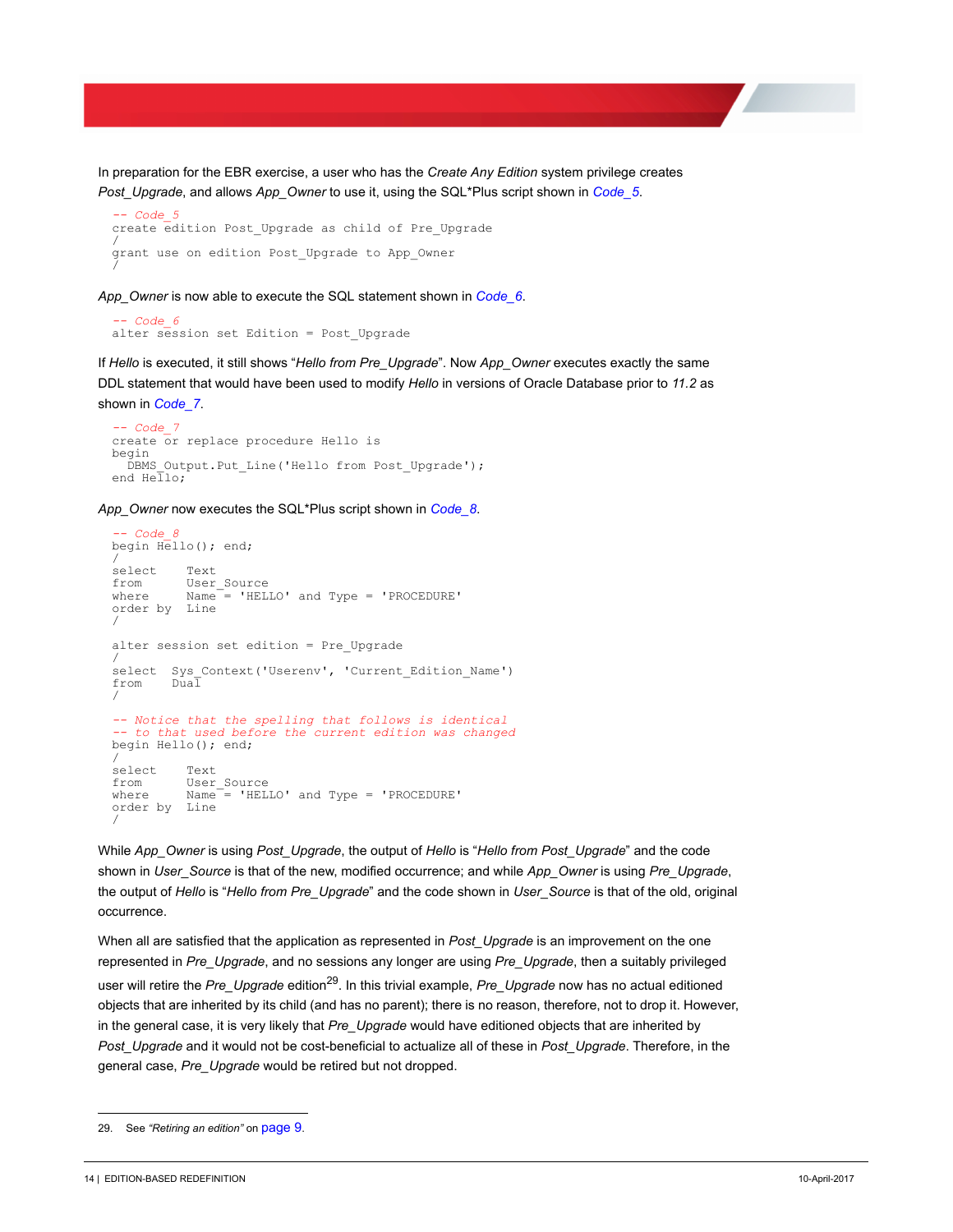If, for some reason, it is decided to abandon the changes made in *Post\_Upgrade*, then a user who has the *Drop Any Edition* system privileges ensures that no session is using *Post\_Upgrade* and then executes the SQL\*Plus script shown in *Code\_9*30.

```
-- Code_9 Minimum_Complete_Edition_Based_Redefinition\Demo.sql
drop edition Post_Upgrade cascade
/
```
### <span id="page-17-0"></span>Consequential actualization of dependants and fine-grained dependency tracking

When an editioned object refers to, and therefore depends upon, another editioned object, then, of course, the referenced editioned object<sup>31</sup> must be visible in the edition where the dependant is actual. The referenced object might be actual in the same edition as the dependant, or might be actual in an ancestor edition to the dependant's and therefore seen as inherited in the dependant's edition. This rule implies that when a referenced object is first actualized in a particular edition, then all its direct and recursive dependants, that are not yet actual in that edition, will be consequentially actualized in that same edition $32$ .

Oracle Database 11*g* Release 1 brought a new, fine-grained dependency tracking model. In earlier releases, *any* change to a referenced object caused all objects that depended on it to become invalid. This was because only coarse-grained dependency information (object *p* depends on object *q*) was recorded. The fine-grained model records dependency information at the level of the *element* within the referenced object. For example:

- >> If procedure *p* depends only on procedure *x* in the package *Pkg* and if *Pkg* also exposes other subprograms, variables, type declarations, and so on, then the dependency information records that p depends on *Pkg.x*33.
- >> If view *v* mentions only columns *c1*, *c2* and *c3* in table *t*, then the dependency information records exactly this $34$ .

This means that when a referenced object is changed without changing the elements that an object that depends on it refer to, then the dependant remains valid.

This understanding needs to be extended when the referenced object, and therefore the dependant too, are editioned. If the dependant is already actual in the same edition as the referenced object (after this has suffered the DDL), or in a descendant of that edition, then the full benefit of fine-grained dependency tracking is available and invalidation that is not logically required is avoided. However, if on completion of the DDL to the referenced object, it is now in a younger edition than the dependant, then the dependant is actualized into the referenced object's edition in an invalid state<sup>35</sup>.

<sup>30.</sup> See *["Dropping an edition"](#page-12-0)* on page 10

<sup>31.</sup> The term *referenced object* reflects the names of the columns in the *DBA\_Dependencies* catalog view family: *Referenced\_Owner*, *Referenced\_Name*, and so on.

<sup>32.</sup> The rule is a consequence of logic: an object cannot depend on another that it cannot see.

<sup>33.</sup> The fine-grained dependency information also records the signature of *Pkg.x* (the names and datatypes of its formals).

<sup>34.</sup> The datatypes of the columns are recorded too.

<sup>35.</sup> It turns out that, because of various internal optimizations, an invalid object that is the result of consequential invalidation does not show up immediately in the *DBA\_Objects* and *DBA\_Objects\_AE* catalog view families. However, it will show up after a call to *DBMS\_Utility.Compile\_Schema()* or to one of the *Utl\_Recomp* APIs. It will show up, too, after an attempt to reference it (in either a compilation or an execution context).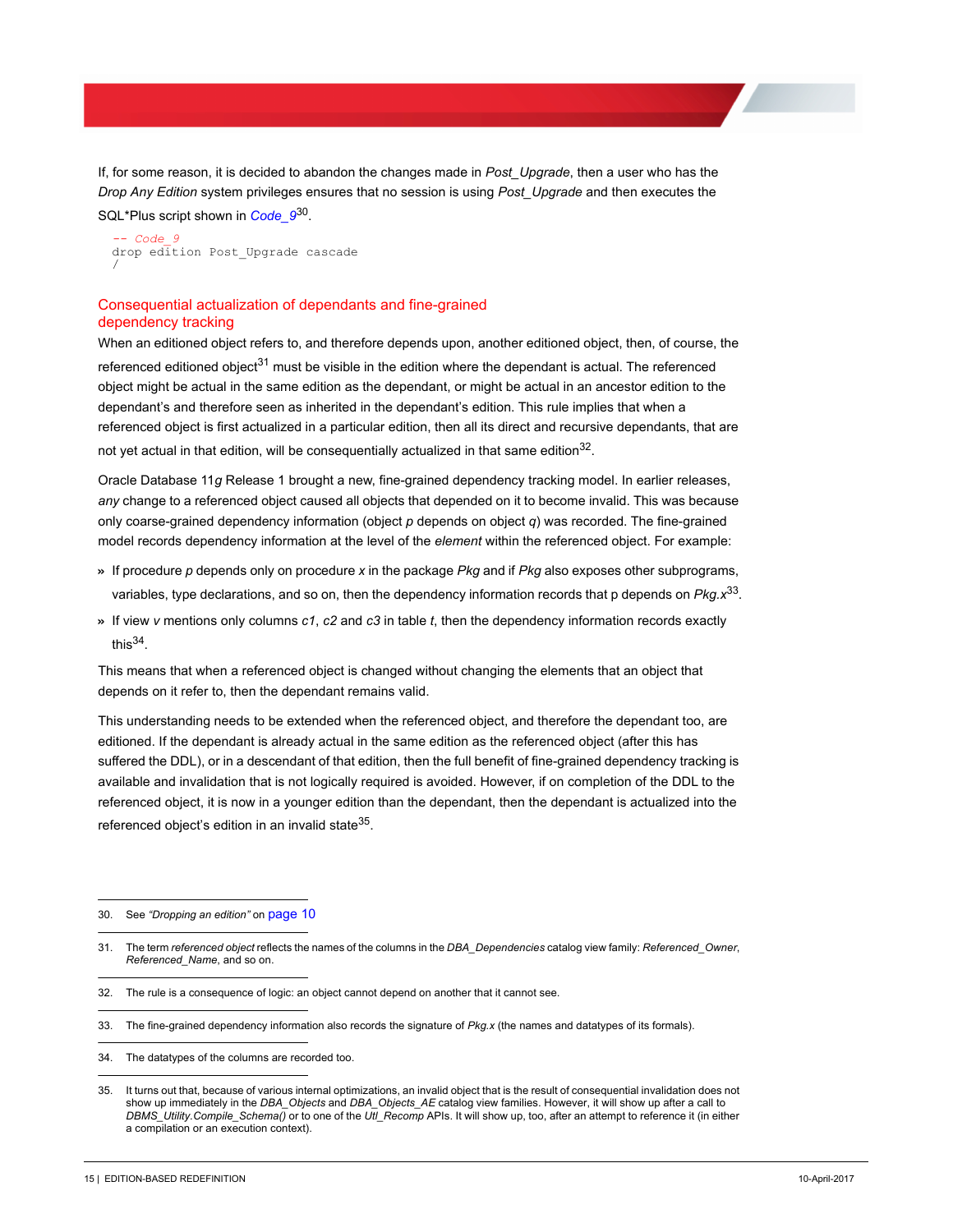#### <span id="page-18-0"></span>Deliberate invalidation and revalidation of editioned objects

In an ordinarily installed Oracle Database, any user can invoke *DBMS\_Utility.Validate()* or *DBMS\_Utility.Compile\_Schema()*36 but only the owner, *Sys*, can invoke the *Utl\_Recomp* APIs.

*DBMS\_Utility.Validate()* has two overloads. One takes *Object\_ID* and the other takes *Owner*, *ObjName*, *Namespace*, and *Edition*. (*Edition* is defaulted to the current edition.) If the target object is not actual in the current edition, then it is not actualized into this but remains actual in the edition where it was found. Notice that this is different from how *alter... compile* behaves; here, the target object is actualized into the current edition.

*DBMS\_Utility.Compile\_Schema()* and the *Utl\_Recomp* APIs can be understood as wrappers that apply *DBMS\_Utility.Validate()* to all the invalid objects in all editions in the specified schema or database-wide. As a consequence, using these APIs never causes actualization.

It is likely that an EBR exercise will make changes to editioned objects where at least some of these will have dependent objects. This will cause the dependent objects to be actualized into the new edition in an invalid state<sup>37</sup>. It would be sensible to revalidate such objects as soon as all the intended DDLs have been done in the new edition and before proceeding to the next steps<sup>38</sup>. *Utl\_Recomp.Recomp\_Parallel()* is the natural choice. There are no privilege concerns; implicit validation of invalid objects in the closure of dependency parents of an invalid object that is referenced for compilation or execution will anyway take place with no special privileges.

*DBMS\_Utility.Invalidate()* has only one overload; this identifies the target object using *Object\_ID*. Its only use in an EBR exercise would be to enable the values of the PL/SQL compilation parameters for a large number of units to be changed in the new edition with optimal efficiency. For example, an upgrade script might intend to compile each of the application's PL/SQL objects *native*. This is done efficiently by first invoking *DBMS\_Utility.Invalidate()* for each object, using an appropriate actual for *p\_plsql\_object\_settings*, and then invoking *Utl\_Recomp.Recomp\_Parallel()*.

Oracle recommends against invoking *DBMS\_Utility.Invalidate()* on an object that is not actual in the current edition.

#### <span id="page-18-1"></span>The effect of DDL in an edition with a child

Suppose that a database has exactly *N* editions,  $e_1$  through  $e_N$ , where  $e_2$  is the child of  $e_1$  and so on. Let  $x[e_1]$ denote an editioned object x that is actual in  $e_1$  and that has no dependencies on any editioned objects. As long as no DDL has been done on x, while using edition  $e_2$  or one of its descendants, then  $x[e_1]$  will be visible in  $e_2$  and its descendants because no actual occurrence of *x* exists in these editions. Notice that if *x[e<sub>1</sub>]* does have a dependency on an editioned object, y, then it will be actualized as  $x[e_M]$  in edition  $e_M$  should y be actualized there as *y[e<sub>M</sub>]*.

In other words, when an editioned object suffers DDL using a particular edition, then the change is visible in all descendent editions up to, but not including, the closest descendent edition where another actual occurrence exists. (This actual occurrence might have *Object\_Type* = *non-existent* if a DDL had been issued in the descendent edition to drop the object in question  $39.$ )

<sup>36.</sup> The *Execute* privilege on *DBMS\_Utility* is granted to *public* and the package has a public synonym.

<sup>37.</sup> This is explained in *["Consequential actualization of dependants and fine-grained dependency tracking"](#page-17-0)* on page 15.

<sup>38.</sup> The next steps begin with enabling all crossedition triggers and batch transforming all data from the old representation to the new one.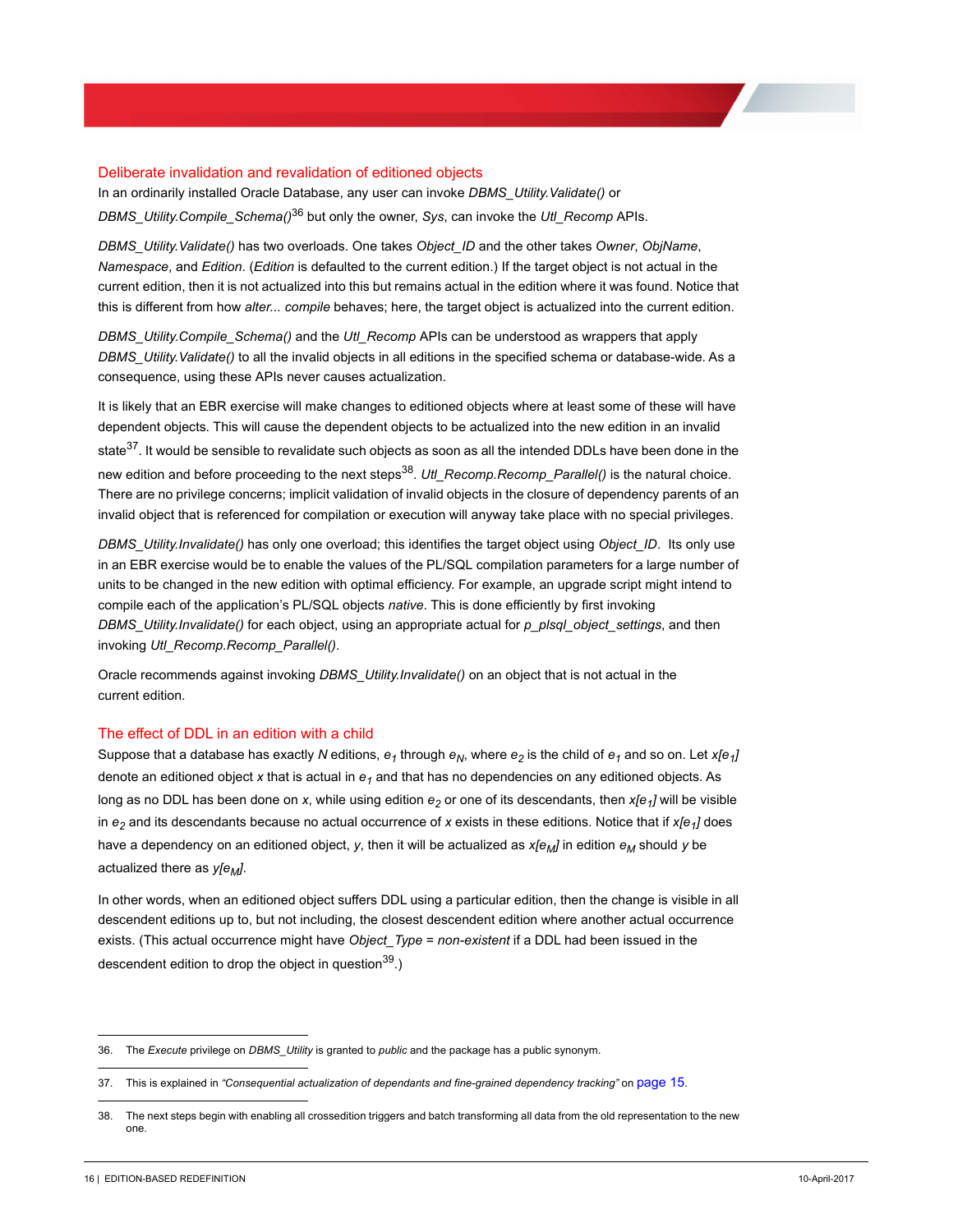It can be seen, therefore, that in general, the effect of DDL in any descendent editions it might have, depends on specific circumstances and history: it might well happen that the effect "shines through" to all descendent editions; but this result is not guaranteed.

#### <span id="page-19-0"></span>Using *DBMS\_Sql\_Parse()* to execute SQL outside of the current edition

*DBMS\_Sql\_Parse()* has some new overloads in *11.2*. Some support working with crossedition triggers; these will be described in ["The crossedition trigger"](#page-24-2) on page 22. One new overload is provided to execute a single SQL statement in a specifically nominated edition. This allows a PL/SQL unit to execute SQL in two or more different editions and can be useful for automating DBA tasks<sup>40</sup>. In 11.2, the remote session that supports access via a database link can use only the remote database's default edition. See *["Database links"](#page-35-1)* on [page 33.](#page-35-1) By using the remote database's *DBMS\_Sql* package, then at least single SQL statements can be executed in the chosen edition in the remote database.

#### <span id="page-19-1"></span>Package state when the same package is instantiated in more than one edition

Suppose that the database has two editions, *Pre\_Upgrade* and *Post\_Upgrade* and that the editioned package *Pkg,* with the source shown in *Code\_10*41, is actual in *Pre\_Upgrade* and inherited in *Post\_Upgrade*.

```
-- Code_10 State_When_Package_Instantiated_In_Two_Editions\Demo.sql
package Pkg authid Current_User is
   State simple integer := \overline{0};
end Pkg;
```
The SQL\*Plus script shown in *Code\_11* runs without error.

```
-- Code_11<br>alter session set Edition = Pre Upgrade
/
begin Pkg.State := 1; end;
/
alter session set Edition = Post_Upgrade
/
begin
   if Pkg.State <> 0 then
 Raise_Application_Error(-20000,
 'Unexpected Pkg.State: '||Pkg.State);
   end if;
end;
/
alter session set Edition = Pre_Upgrade
/
begin
   if Pkg.State <> 1 then
   Raise Application Error(-20000,
      'Unexpected Pkg.State: '||Pkg.State);
   end if;
end;
/
```
This shows that the same editioned package is instantiated distinctly in each distinct edition from which it is referenced during the lifetime of a session and that its state for each edition's instantiation is preserved independently. It is important to understand this when a forward crossedition trigger references an editioned package that is referenced also by ordinary application code.

<sup>39.</sup> Objects with *Object\_Type* = *non-existent* can be seen in the *DBA\_Objects\_AE* catalog view family but not in the *DBA\_Objects* catalog view family. This is a deliberate design. The latter view shows a world which, if a user uses only a single edition, reflects the same mental model as held for databases before *11.2*. The former view enables the user to understand the bigger picture and to predict what objects will be visible in any edition.

<sup>40.</sup> Recall that *alter session* cannot be used to change the current edition from a database PL/SQL unit.

<sup>41.</sup> The datatype *simple\_integer*, new in *11.1*, has a *not null* constraint.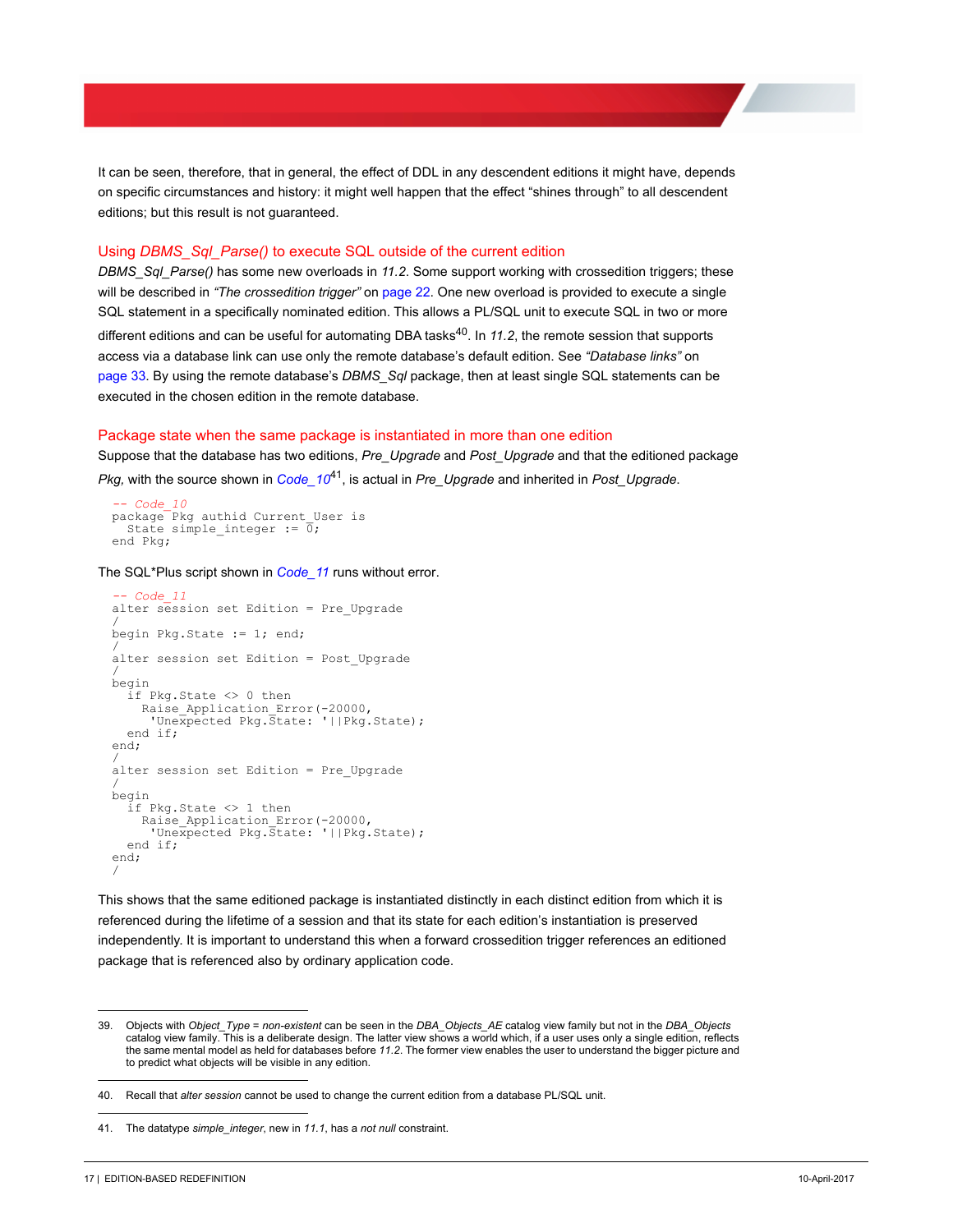Notice that the opposite is the case for a noneditioned package. This has just a single instantiation. This can be seen by re-running *Code\_11* when the owner of *Pkg* is not editions-enabled. Now, the value of *Pkg.State* that was set in *Pre\_Upgrade* is visible in *Post\_Upgrade*42.

# <span id="page-20-0"></span>The editioning view

Only some object types are editionable. Those that, in *11.2* and onwards, are not can be split into two classes: those that might become so in a later release of Oracle Database; and those that will never be editionable. Objects of the types in the first class do not consume quota—they are represented entirely by metadata (rows in various tables in the *Sys* schema) and cannot contain data. It is convenient to refer to these as *code objects*. Objects of the types in the second class *do* consume quota. In addition to the metadata that describes them, they contain substantive data. It is convenient to refer to these as *data objects*. The obvious examples of data objects are *tables* and *indexes*. These days, it is not uncommon for tables to contain terabytes of data.

It is practical for a given editioned object to have many occurrences in different editions, and to rely on a nameresolution scheme that supplies the *Edition\_Name* implicitly because, as code objects, they are small enough to allow many distinct, but similar, occurrences to exist without using a scheme that represents differences. However, the potential enormous size of data objects makes such an approach impractical; and any approach that attempted to represent only differences would have to use a fixed scheme in order not to harm the performance of DML and queries. The obvious scheme is physical: to use the database block as the quantum of differencing. But while this might allow a very compact representation of several occurrences of a table that differed only in a tiny number of rows, it is easy to see that an unfortunate pattern of differences could lead to such a large number of blocks that differed between the various occurrences that the explosion in data volume would be unacceptable.

The only practical approach, then, is to let the user control the differencing explicitly. If the aim is to change a column, for example by widening it, then the original column is left in place and a new wider *replacement column* (or columns) is *added* to the table.

A further practical reason drives this design. Typical table changes during an application upgrade are incremental: the pre-upgrade and post-upgrade applications see most of the table's data in common. Therefore, during an EBR exercise, it is natural and efficient to share this common data explicitly rather than to use mechanisms to keep tow separate copies of nominally the same data synchronized.

How, then, can such a table be presented to editioned code objects so that these see only the logical intention of the table at each new version and are not troubled by physical details? A view provides exactly the right mechanism; but an ordinary view is too general in its power of expression, and because of this forbids it being treated like a table with respect to some application requirements. For example, it is not allowed to create tablestyle triggers $43$  on an ordinary view.

EBR brings a new kind of view, the editioning view. It is created using special syntax and its defining *select* statement must satisfy strict restrictions if the creation is to succeed.

<sup>42.</sup> A happy consequence of this is that you can still use *DBMS\_Output* totrace code that does DML that causes a crossedition trigger to fire. The messages that are written by the application code that causes the DML, running for example in the pre-upgrade edition, and those that are written by the forward crossedition trigger, running therefore in the post-upgrade edition, are interleaved in the chronological order in which they are written and are displayed ordinarily in a tool like SQL\*Plus when the server call completes.

<sup>43.</sup> A table-style trigger is one whose timing point is *before statement*, *before each row*, *after each row*, or *after statement*. An ordinary view allows only *instead of* triggers.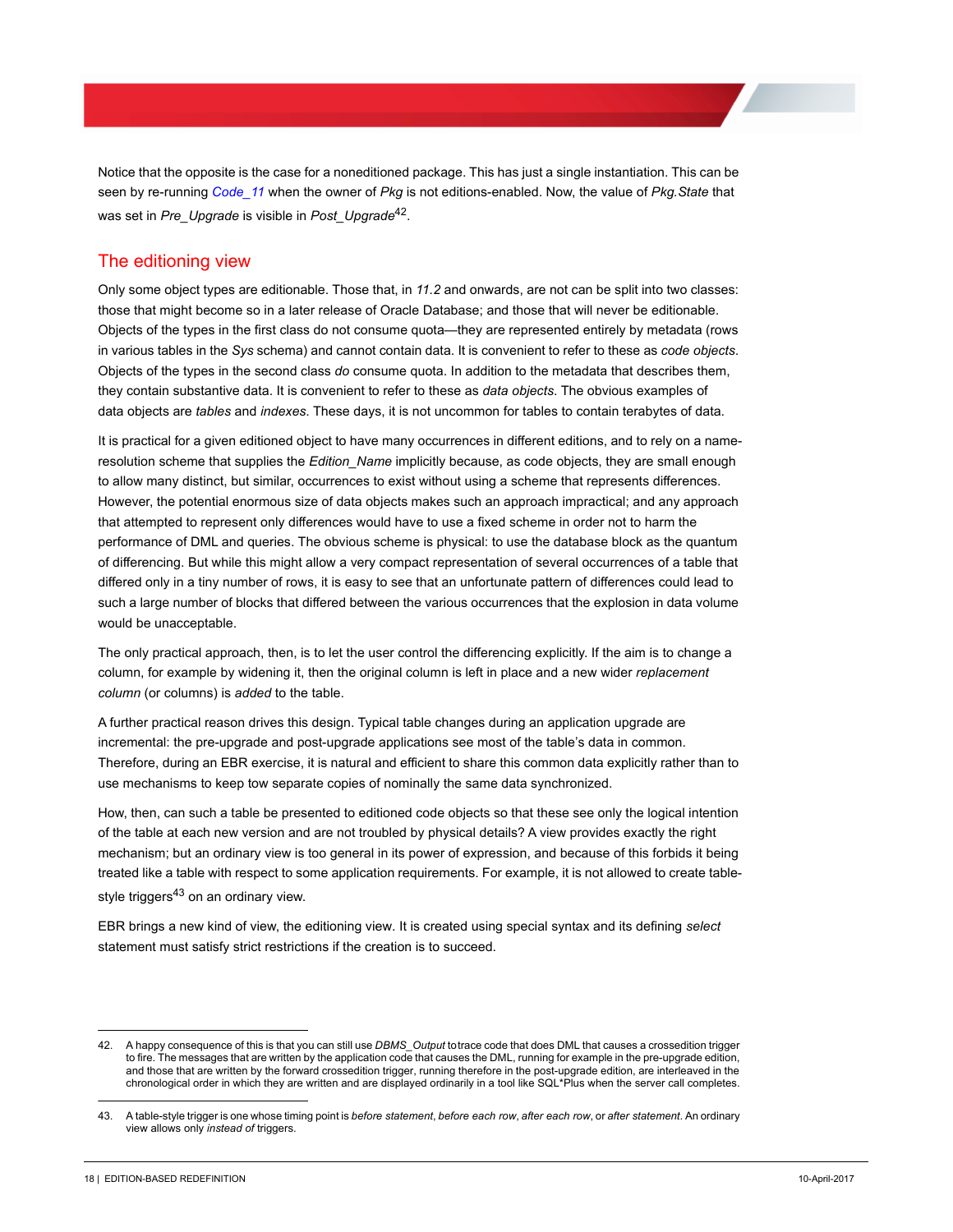An editioning view, as a special kind of view, is editionable. It might help to think that while the physical table cannot be editioned, the editioning view allows different occurrences of its logical projection to be presented in different editions.

Indexes and constraints remain in the physical domain at the table level.

#### <span id="page-21-0"></span>The conditions that an editioning view must satisfy

An editioning view's defining select statement must obey several restrictions<sup>44</sup>. The following list is not intended to be complete; rather, it is intended to make the spirit of the design clearer. The restrictions reflect the intention that an editioning view must simply return every row from a single table (and only those rows), without explicit ordering, and project, and maybe rename, a subset of the columns.

Because a successfully created editioning view has been confirmed to have satisfied all the restrictions, various operations on an editioning view can be supported that cannot be supported on an ordinary view. In particular, all memory of the fact that an editioning view stands in front of a table is lost during SQL compilation. The resulting execution plan is identical to the one for a query with the same meaning that targets the table(s) directly. In other words, the use of an editioning view is guaranteed to bring no performance penalty.

#### <span id="page-21-1"></span>**An editioning view must be owned by an editions-enabled user**

This restriction emphasizes the fact that an editioning view's specific and only purpose is to provide an editioned API to a projection of the data that is stored it the table it covers.

#### <span id="page-21-2"></span>**An editioning view must be owned by its table's owner**

This implies that the table for an editioning view cannot be in a different database denoted by a database link.

#### <span id="page-21-3"></span>**There can be no more than one visible editioning view for a particular table in a particular edition**

This follows from the basic intent of the editioning view. Its purpose is to present different logical projections of the data stored in a particular table in different editions. It is meaningless, in the basic conceptual model, to have more than one logical projection of the same table data in the same edition<sup>45</sup>.

#### <span id="page-21-4"></span>**The subquery factoring clause is not allowed**

Because of the other restrictions, the subquery factoring clause could anyway have no practical usability benefit.

#### <span id="page-21-5"></span>**The subquery must be a single query block**

This implies that the keywords *union [all]*, *minus*, and *intersect* are not allowed.

<sup>44.</sup> An attempted *create editioning view* statement that fails to satisfy the restrictions will cause an error and the view will not be created. The error message may seem obscure. For example, inclusion of a *where clause* causes *ORA-00933: SQL command not properly ended*; and inclusion of the *distinct* keyword causes *ORA-00936: missing expression*. If the statement succeeds without the *editioning* keyword but fails with it, then the reason is that the defining statement does not respect the restrictions. This suggests an approach to debugging a failed *create editioning view* statement: try it again without the *editioning* keyword.

<sup>45.</sup> There are also situations where it is useful uniquely to identify, starting with a table, how it is projected in a particular edition. For example, the intention to create an index on a list of logical columns is easily translated into the corresponding *create index* statement at the physical level. And the presence of an index on physical columns that are projected in a particular way in one edition suggests that a logically corresponding index, on possibly different columns, will be needed to support access from a different edition. Customer-written utilities can take advantage of the fact that the editioning view that presents a table into a particular edition is uniquely determined.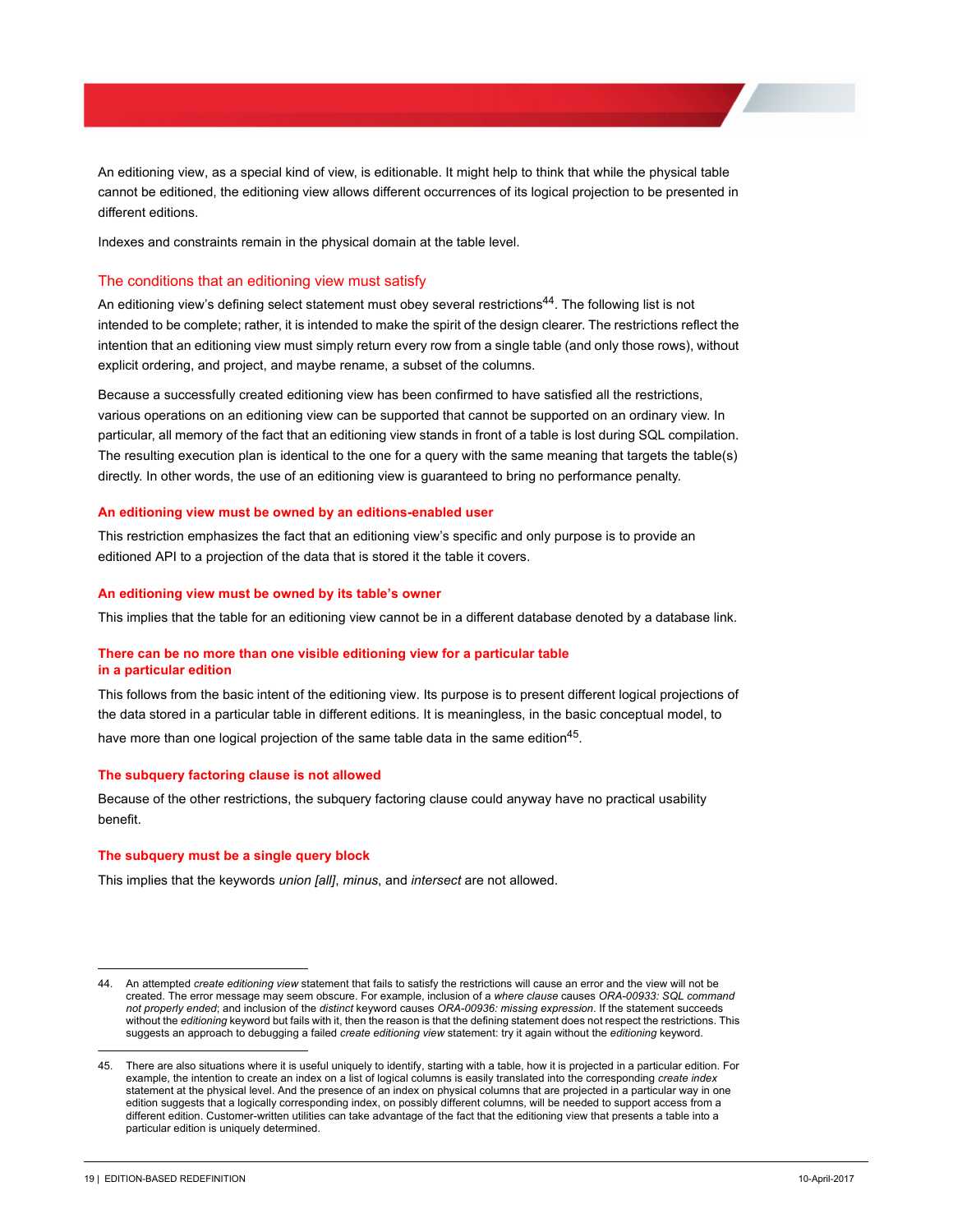#### <span id="page-22-0"></span>**The** *for update* **clause is not allowed**

The *for update* clause *is* always allowed in a query that targets an editioning view. (This is an instance of the more general rule that the *for update* clause is allowed in a query that targets an updatable view.)

#### <span id="page-22-1"></span>**The query block must identify exactly one table**

The *from list* must have just one item and the must be a *table*. A self-join is not permitted<sup>46</sup>. The item cannot be a view or a synonym.

#### <span id="page-22-2"></span>**The** *select list* **must mention only column names and optional aliases**

No column can be mentioned more than once. No kind of expression is allowed in the *select list*. For example, columns cannot be arithmetically combined; SQL and PL/SQL functions are prohibited.

#### <span id="page-22-3"></span>**The** *where clause***,** *group by* **clause, and** *having* **clause are not allowed**

This is consistent with the basic intention to provide a logical cover for a physical table. Application upgrades typically change the structure of tables and apply corrections, for every row, to values in particular columns. It is rare that they need to add or remove rows in a table. For such scenarios, different occurrences of the editioning view must denote different physical tables in different editions<sup>47</sup>.

#### <span id="page-22-4"></span>**The** *order by* **clause is not allowed**

This, too, is consistent with the basic intention. In particular, without this restriction the requirement could not be met that the execution plan for a query that targets an editioning view must be identical to the one for a query with the same meaning that targets the table directly.

#### <span id="page-22-5"></span>**Other restrictions**

The *distinct*, *unique*, and *all* keywords are not allowed before the *select list*. The *hierarchical query clause* and the *model* clause are not allowed. The *flashback query* clause is not allowed.

#### <span id="page-22-6"></span>Allowed freedoms when defining an editioning view

The following semantics are allowed in addition to the basic rule that an editioning view merely projects a single table, maps the names of its columns, and does no restriction.

#### <span id="page-22-7"></span>**The** *with read only* **clause is allowed**

Sometimes the amount of data in a table that needs to be changed in an application upgrade is small. This is typically the case for lists of values and for data that configures the behavior of the application. Moreover, such data is normally not modifiable by ordinary end-user actions but, rather, is changed only by an administrator. In such cases, a very straightforward approach to online application upgrade is possible. A new table is defined and populated ordinarily and is then exposed using an editioning view with the same name and logical meaning in the new edition as the one that exposed the old table into the old edition. By setting these editioning views *with read only*, the intention that the table content is not changed by end-users is formally enforced48.

<sup>46.</sup> ANSI join syntax is therefore disallowed.

<sup>47.</sup> It hardly needs pointing out that rows come and go, and are changed, as part of the routine operation of every application. The capability to do this comfortably in a multiuser environment is well-established. It would be appropriate to use EBR to stage the visibility of such ordinary changes only when the content of the tables in some way defines the behavior and meaning of the application, and, of course, especially when both the context and the structure of such configuration tables needs to be changed.

<sup>48.</sup> The *DBA\_Views* catalog view family has *Y/N* columns called *Read\_Only* and *Editioning\_View*.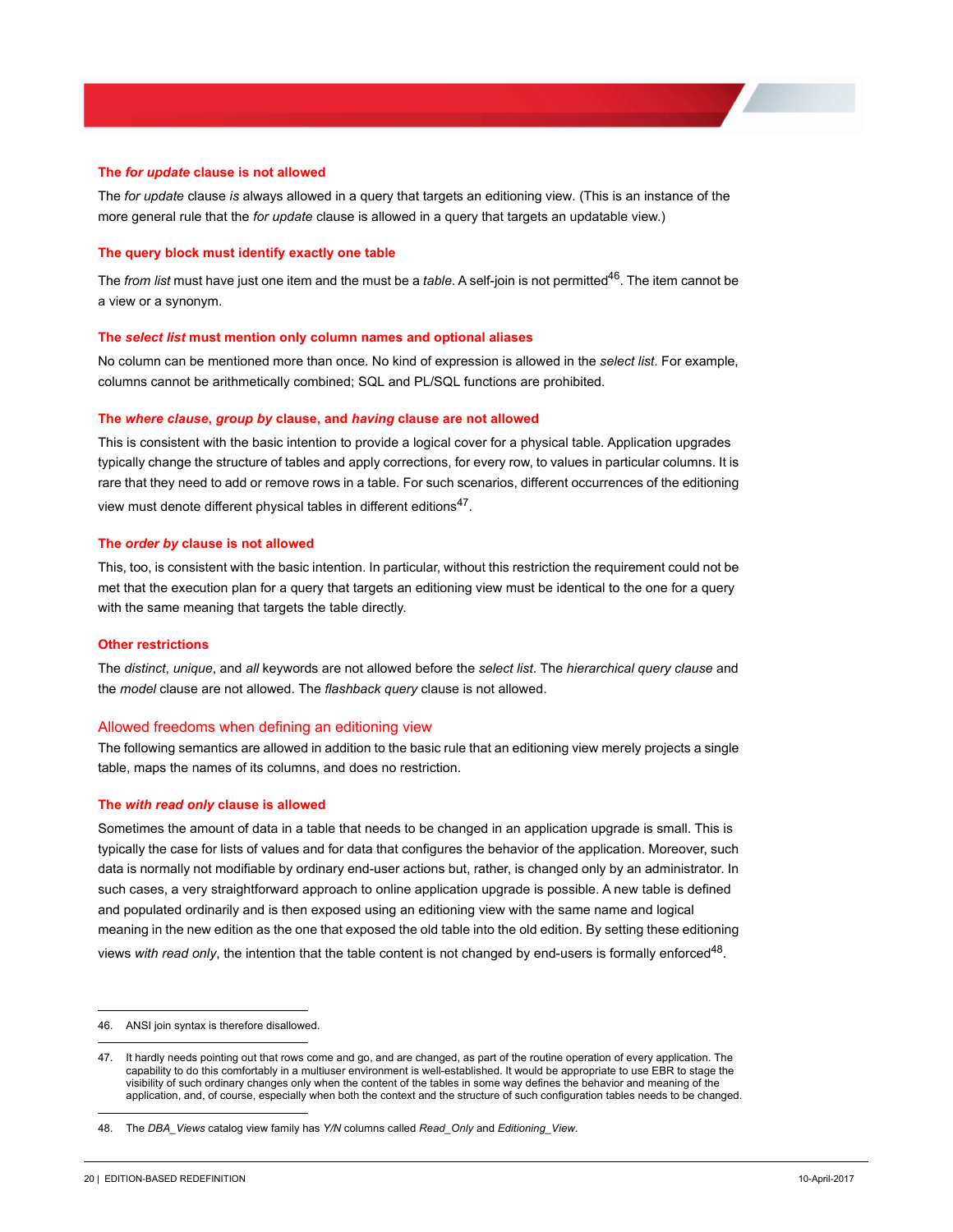Of course, the *alter view* command can be used to make an editioning view either read-only or read/write. Notice that there is no special *alter editioning view* syntax.

#### <span id="page-23-0"></span>**Primary key constraints are allowed but foreign key constraints are disallowed**

Primary key and foreign key constraints can be created on an ordinary view, but the keywords *disable novalidate* must be used. The benefit is mainly that tools can generate diagrammatic representations of the logical database design. However, an editioning view must be editioned and an editioned object cannot be the source or the target of a foreign key constraint. Therefore, an editioning view cannot be the source or the target of a foreign key constraint. An editioning view can have a *disable novalidate* primary key constraint.

### <span id="page-23-1"></span>Operations supported by an editioning view that are not supported by an ordinary view

The fact that the following operations are allowed on an editioning view reflects the intention that, once an editioning view is in place in front of every table, then the rest of the application design and implementation can treat these editioning views as if they were tables and will never, therefore, need to refer to a table explicitly.

The following are examples. However, rather than listing every single property that distinguishes an editioning view from an ordinary view, it is more useful to state the overall principle:

>> Any *select*, *insert*, *update*, *delete*, *merge*, *lock table* or *explain plan* SQL statement49 that will run without error on a table will run without error on an editioning view that covers that table.

#### <span id="page-23-2"></span>**An editioning view allows table-style triggers**

Following the approach described in *["EBR-readying an application"](#page-33-0)* on page 31 will leave triggers that had been defined on renamed tables still attached to those table but possibly invalid<sup>50</sup>. However, to honor the principle that application code should not refer explicitly to tables, the triggers should be recreated on the editioning view that now has the table's former name. This trivially achieved by dropping the triggers and then re-running the DDL that created them<sup>51</sup>.

Notice that when DML is done using an editioning view, then not only will triggers defined on the editioning view fire, but also ones defined on its base table will fire. However, when DML is done using a table, then only the triggers defined on the table will fire—and triggers defined on the editioning view will not fire. The paradigm requires that all regular application DML be done using editioning views; as shall be seen (see *["The](#page-24-2)  [crossedition trigger"](#page-24-2)* on page 22) only crossedition triggers are allowed to do DML using tables.

#### <span id="page-23-3"></span>**A hint in a SQL statement that targets an editioning view can identify an index by listing the names of its columns.**

This, again, allows extant application code to remain correct after the introduction of an editioning view to cover a table.

<sup>49.</sup> For example, *select Rowid, ev.\* from ev* is legal when *ev* is an editioning view.

<sup>50.</sup> When a table is renamed, the opening part of the source text of a trigger on the table is automatically updated to reflect the new name. The same happens when columns are renamed and the they are mentioned in the *when clause*. However, the source text of the PL/SQL that implements the trigger action is not updated. This will leave the trigger in an invalid state when the text refers to other tables that have been renamed.

<sup>51.</sup> The DDL will run without error because the new editioning view exposes exactly the same identifiers as the table it covers. This holds also for compound triggers that may been defined on the renamed table.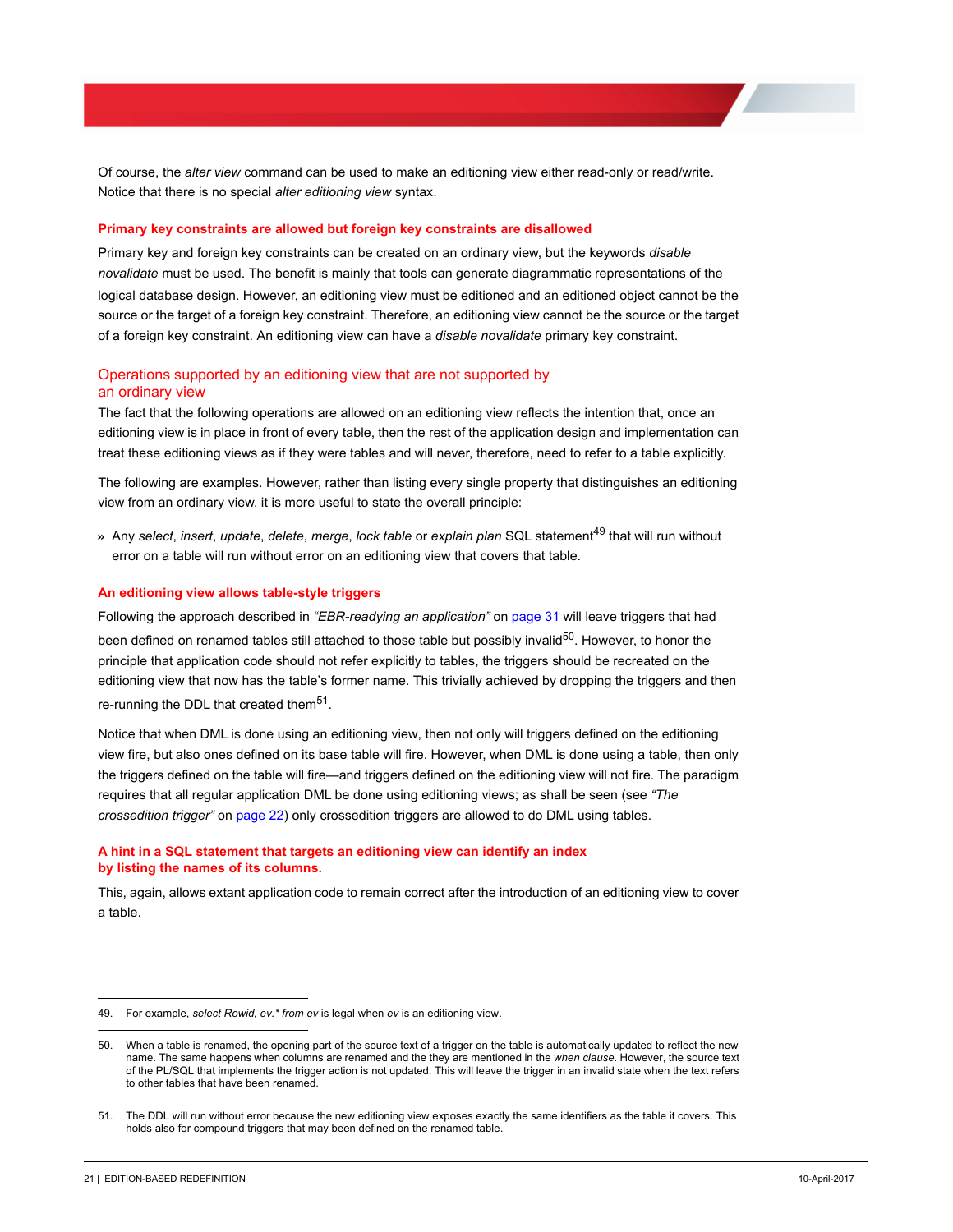#### <span id="page-24-0"></span>**Queries against an editioning view allow partition extended syntax**

When an editioning view's base table is partitioned, then the same query extended syntax that can be used against the table can be used against the editioning view. The SQL\*Plus script shown in *Code\_12* illustrates this.

```
-- Code_12<br>create table t(PK integer primary key, Info varchar2(10))
   partition by range(PK)
   (partition p1 values less than (10),
    partition p2 values less than (maxvalue) )
/
begin
 insert into t(PK, Info) values ( 5, 'in p1');
 insert into t(PK, Info) values (15, 'in p2');
   commit;
end;
/
create view v as select a.PK, a.Info from t a
/
-- Causes ORA-14109
select * from v partition(p1)
/
create editioning view ev as select a.PK, a.Info from t a
/
-- Runs without error
select * from ev partition(p1)
/
```
#### <span id="page-24-1"></span>EBR using only editions and editioning views

If an application upgrade will change only those tables whose data is not changed via the ordinary end-user interfaces, then the edition together with the editioning view are sufficient to allow these changes to be made while the application remains on line. The most obvious example is configuration data—data that determines the behavior of the application and that is changed only as part of an upgrade. Such data is typically not voluminous and so it would be natural to create a replacement table for the upgrade so that an editioning view with a particular owner and name selects from one table in the pre-upgrade edition and from a different table in the post-upgrade edition. The upgrade installation script can simply populate the replacement table as required. According to the requirements of the upgrade, the editioning view that covers the post-upgrade table may, or may not, have the same shape as the editioning view that covers the pre-upgrade table.

## <span id="page-24-2"></span>The crossedition trigger

Sometimes, an application upgrade has to change one or more tables whose content is queried and changed by ordinary end-user interaction. The use case described in *Xref to be filled in*52 provides such an example: a single column that represents a telephone number as it would be used when dialling within the USA is to be split into two columns, one for the country code and one for the within-country number. A bulk transformation of the data is not, by itself, sufficient to ensure correctness of the transformed data. A mechanism is needed to keep pace with changes that end-users of the pre-upgrade application make to the old representation of the data, transforming it into the new representation, both during the bulk transformation and after it is complete as some users continue to use the pre-upgrade application while others start to use the post-upgrade application.

Moreover, changes that end-users of the post-upgrade application make to the new representation of the data must be transformed back into the old representation for the benefit of end-users of the pre-upgrade application.

<sup>52.</sup> An account of this use case will be added in a later version of this whitepaper.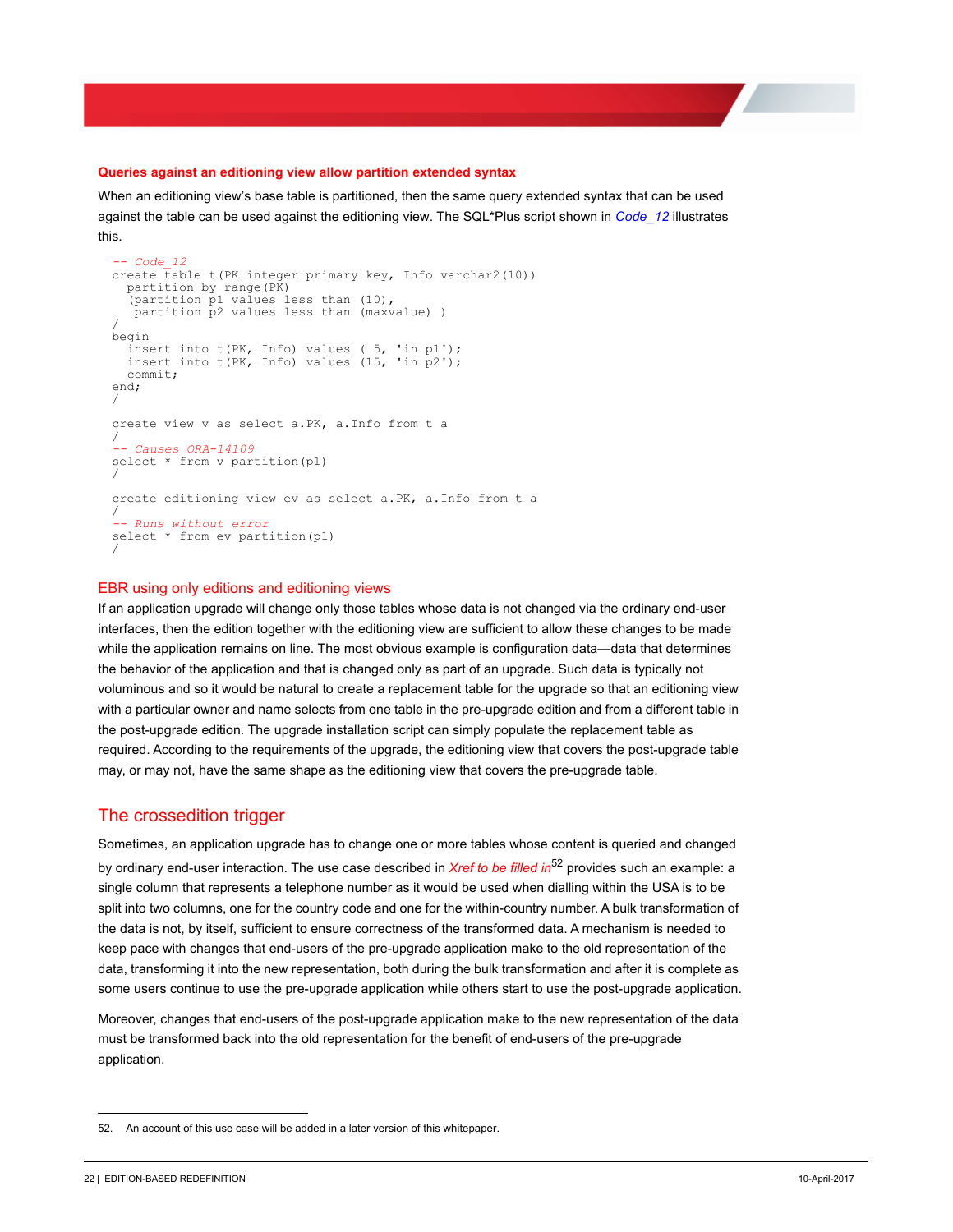Triggers have exactly the right properties to effect the proper responses to the changes that end-users make during the bulk forward transformation of data and during the hot rollover period. Moreover, the use of a trigger for this purpose meets the high level requirement that application code *itself* can be written to implement only what is needed for its ordinary pre- and post-upgrade operation and need not implement special logic to accommodate the period when an EBR exercise is in progress. Special triggers, understood to be distinct from the application code, can be deployed during the EBR exercise and dropped when it is complete.

A crossedition trigger is a special kind of trigger; and a trigger is an editionable object type. However, unlike other objects whose type is editionable, a crossedition trigger *must* be owned by an editions-enabled user; in other words, a crossedition trigger is always editioned<sup>53</sup>. The reason for this restriction is that the firing rules for a crossedition trigger are defined with respect to the relationship between the edition in which it is actual and the current edition of the session that issues the DML. Further, a crossedition trigger is visible only in the edition in which it is actual. As a consequence, the SQL\*Plus script shown in *Code\_13* runs without error.

```
-- Code_13 Crossedition_Trigger_Visibilty\Demo.sql
alter session set edition = e2
/
create trigger x
   before insert or update or delete on t
   for each row
   forward crossedition
   disable
begin
 ...
end x;
/
-- e3 is the child of e2
alter session set edition = e3
/
-- Notice that we don't need "or replace"
create trigger x
   before insert or update or delete on t
   for each row
   forward crossedition
   disable
begin
 ...
end x;
/
```
It is unimportant with respect to the firing rules that a crossedition trigger is visible only in the edition in which it is actual because these rules are explicitly defined; but this has the consequence that dependencies between crossedition triggers (by virtue of *follows* or *precedes* relationships) can exist only between sets of crossedition triggers that are actual in the same edition54. If the clause is *follows*, then the target must be a forward crossedition trigger; and if the clause is *precedes*, then the target must be a reverse crossedition trigger<sup>55</sup>.

The compilation of a crossedition trigger follows the normal rules for the compilation of any editioned object: names are resolved to objects that are visible in the edition in which it is actual. But in contrast to other

<sup>53.</sup> If a user that is not editions-enabled attempts to create a crossedition trigger, this causes *ORA-25030*.

<sup>54.</sup> This restriction ensures that no contradictions about firing order can be expressed. As will be seen, the firing order of crossedition triggers in a particular edition cannot be interleaved with that of crossedition triggers in a different edition.

<sup>55.</sup> The *follows* and *precedes* clauses were introduced in *11.1*. A regular trigger may use only the *follows* clause and its target must be a regular trigger on the same table. An ordering relationship may be established only between triggers with the same timing point (*before statement*, *before each row*, *after each row*, or *after statement*). An attempt to violate this rule causes *ORA-25022: cannot reference a trigger of a different type*. An ordering relationship may be established between compound triggers; however, the ordinary ordering of the timing points (*before statement* fires before *before each row*, and so on) is always respected. It might appear, therefore, that when a compound trigger with only a *before statement* section is defined using *follows* with respect to one with only a *before each row* section, the ordering specification is not respected. However, the ordering can be seen to make sense when many compound triggers are mutually ordered and different ones of them have sections for different subsets of timing points.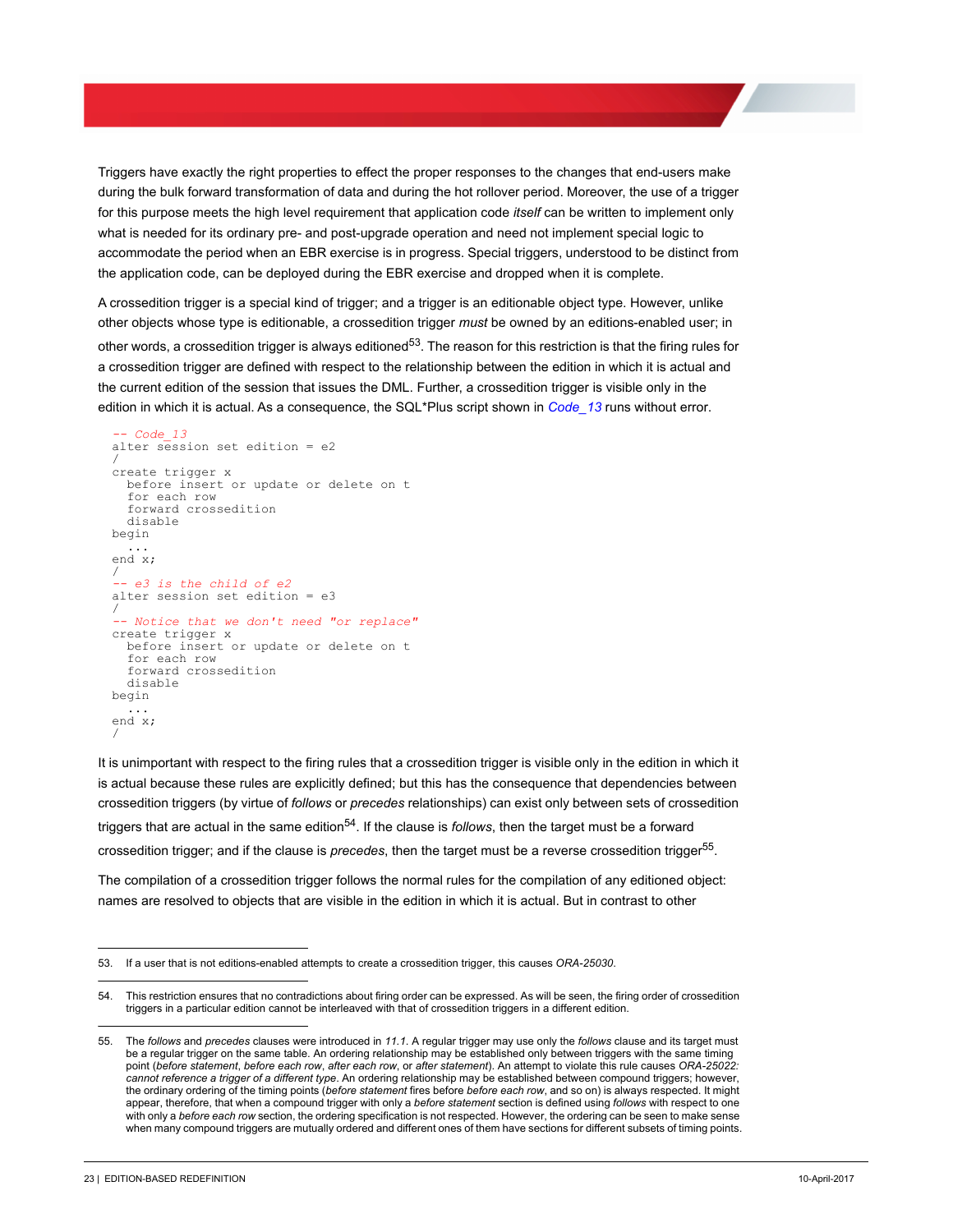editioned objects, a crossedition trigger and all code it calls always *runs* using the edition in which it is actual. *Code\_20* is a SQL\*Plus script that shows this.

A crossedition trigger may be created only directly on a table—and not on either a regular view or an editioning view56. This implies that only the *before statement*, *before each row*, *after each row*, and *after statement* variants may be specified; the *instead of* variant is not legal for a crossedition trigger. A crossedition trigger may be a compound trigger.

#### <span id="page-26-0"></span>Basic firing rules for crossedition triggers

The firing rules were designed on the assumption that the crossedition triggers required to implement a particular upgrade are all installed in the post-upgrade edition. This is consistent with the overall paradigm that (in order that the pre-upgrade application will be unperturbed) *all* DDL to editioned objects is done in the post-upgrade edition. The rules assume that pre-upgrade columns are changed (by ordinary application code) only by sessions using the pre-upgrade edition and that post-upgrade columns are changed (again by ordinary application code) only by sessions using the post-upgrade edition. There are therefore two kinds of crossedition trigger:

- >> A *forward crossedition trigger* is fired by application DML issued by sessions using the pre-upgrade edition. Such a trigger is used to implement transformations from the old representation forwards into the new representation.
- >> A *reverse crossedition trigger* is fired by application DML issued by sessions using the post-upgrade edition. Such a trigger is used to implement transformations from the new representation backwards into the old representation.

The following is a more careful statement of the rules, acknowledging the fact that three or more editions might be active during an EBR exercise:

- >> A forward crossedition trigger is fired by application DML issued by a session using any ancestor edition to that in which the trigger is actual.
- >> A reverse crossedition trigger is fired by application DML issued by a session using the edition in which the trigger is actual or any descendant of that edition.

The following demonstration illustrates these basic firing rules for crossedition triggers. The database has five editions, *e1*, *e2* (child of *e1*), and so on through to *e5* (child of *e4*).

The procedure *Trace*57, shown in *Code\_15*, is owned by *Sys* and is therefore not editioned.

```
-- Code_14 Crossedition_Trigger_Runs_Where_Its_Actual\Demo.sql
procedure Trace(
  t1 in varchar2, t2 in varchar2 := null)
   authid Definer
is
 f Utl_File.File_Type := Utl_File.Fopen(
 Location => 'MY_DIR',
Filename \Rightarrow 't.txt',
Open_Mode => 'a',<br>Max Linesize => 32767);
begin
if t2 is null then<br>Utl File.Put Line(f, t1);
   else
    Utl File.Put Line(f, Rpad(t1, 30, '.')||' '||t2);
  end i\overline{f};
  Utl File.Fclose(f);
end Trace;
```
There is a public synonym for *Sys.Trace*, and *Execute* on *Sys.Trace* is granted to public.

<sup>56.</sup> The attempt causes *ORA-42306: a crossedition trigger may not be created on an editioning view*.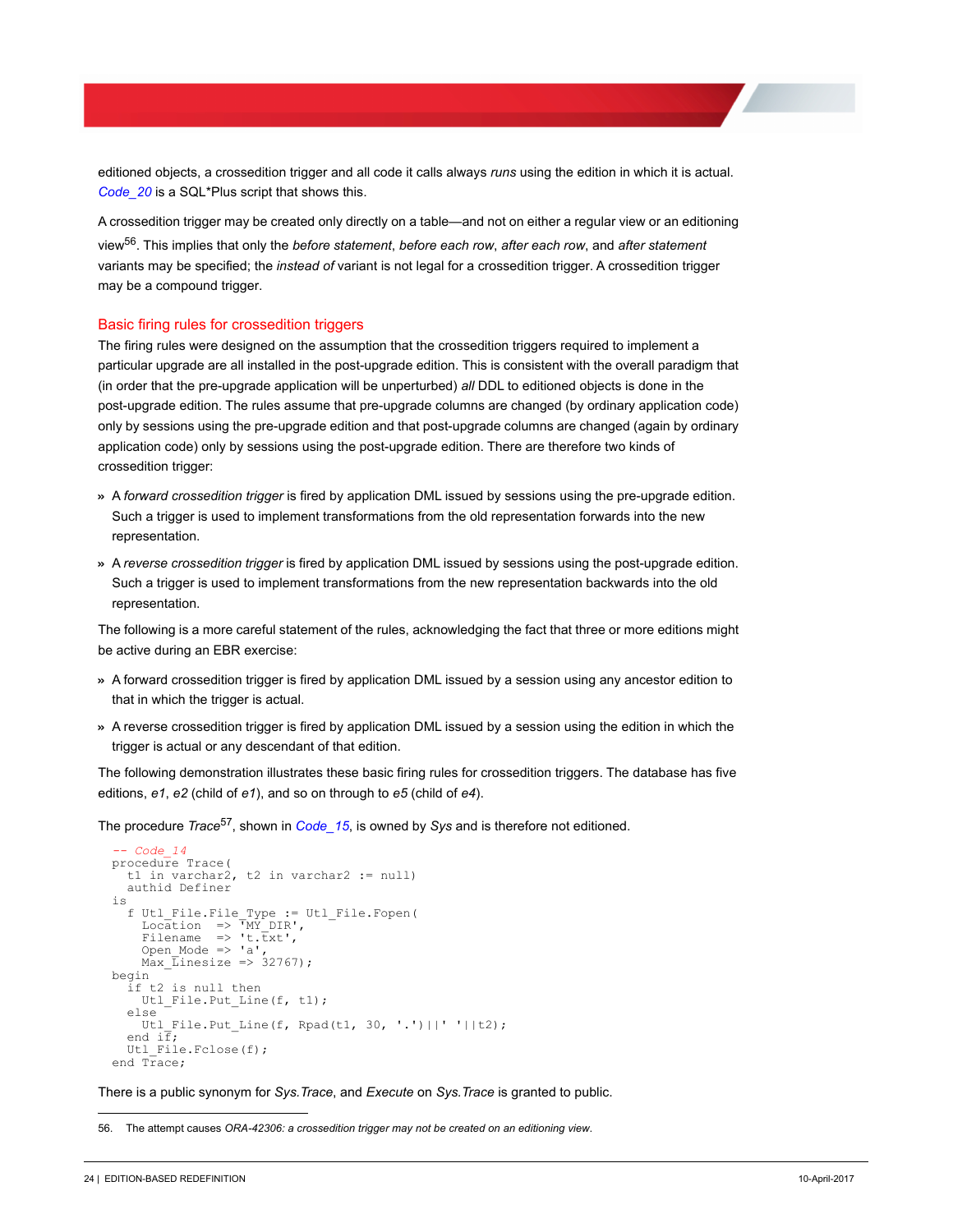The user *Usr* is editions-enabled and is granted only *Create Session*, *Resource*, and *Use* on each of *e1* through *e5*.

```
The function Usr.Curr_Edn, shown in Code_15, is actual in edition e1.
```

```
-- Code_15 Crossedition_Trigger_Runs_Where_Its_Actual\Demo.sql
function Curr Edn return varchar2 authid Definer is
  e constant \bar{v}archar2(30) not null :=
     Sys Context('Userenv', 'Current Edition Name');
begin
   return e;
end Curr_Edn;
```
The table *Usr.t* has a column *n* of datatype *number*; the editioning view *Usr.ev* covers it and selects *n*. The regular trigger *Usr.Regular*, shown *Code\_16*, is actual in edition *e2*.

```
-- Code_16 Crossedition_Trigger_Runs_Where_Its_Actual\Demo.sql
trigger Regular
   after update on ev
begin
   Trace('From Regular', Curr_Edn());
end Regular;
```
The forward crossedition trigger *Usr.Fwd\_Xed*, shown in *Code\_17*, is actual in edition *e3*.

```
-- Code_17 Crossedition_Trigger_Runs_Where_Its_Actual\Demo.sql
trigger Fwd_Xed
   after update on t
   forward crossedition
begin
   Trace('From Fwd Xed. Expect E3', Curr Edn());
end Fwd_Xed;
```
The reverse crossedition trigger *Usr.Rev\_Xed*, shown in *Code\_19*, is actual in edition *e4*.

```
-- Code_18 Crossedition_Trigger_Runs_Where_Its_Actual\Demo.sql
trigger Rev Xed
   after update on t
    reverse crossedition
begin
    Trace('From Rev_Xed. Expect E4', Curr_Edn());
end Rev_Xed;
```
Finally, the procedure *Usr.Do\_Update*58, shown in *Code\_19*, is actual in edition *e1*.

```
-- Code_19 Crossedition_Trigger_Runs_Where_Its_Actual\Demo.sql
Do Update authid Definer is
begin
Trace('From Do_Update', Curr_Edn());<br>update ev set \overline{n} = n + 1;
    commit;
end Do Update;
```
<sup>57.</sup> It is typically not possible to trace the behavior of a crossedition trigger using *DBMS\_Output.Put\_Line()*. This is because the procedure accumulates the lines in a *DBMS\_Output* package global collection so that, when the server call terminates, SQL\*Plus can traverse the collection to print out the lines. However, as has been explained (see *["Package state when the same package is](#page-19-1)  [instantiated in more than one edition"](#page-19-1)* on page 17), when a session uses different editions during its lifetime, then a particular package is separately instantiated in each edition from which a reference to the package is made. It is for this reason that the more cumbersome approach, using *Utl\_File*, is used. This method of tracing, using *Utl\_File* to open the trace file in append mode, write one line, and then to close the file is very inefficient. However, in a test such as this, the inefficiency is undetectable.

<sup>58.</sup> Notice that the procedure *Usr.Do\_Update* issues a *commit*. This allows the scripts shown in *Code\_20* to run without error. It is illegal to change the current edition during a transaction. (See *["Conceptual explanation of the edition"](#page-8-0)* on page 6.)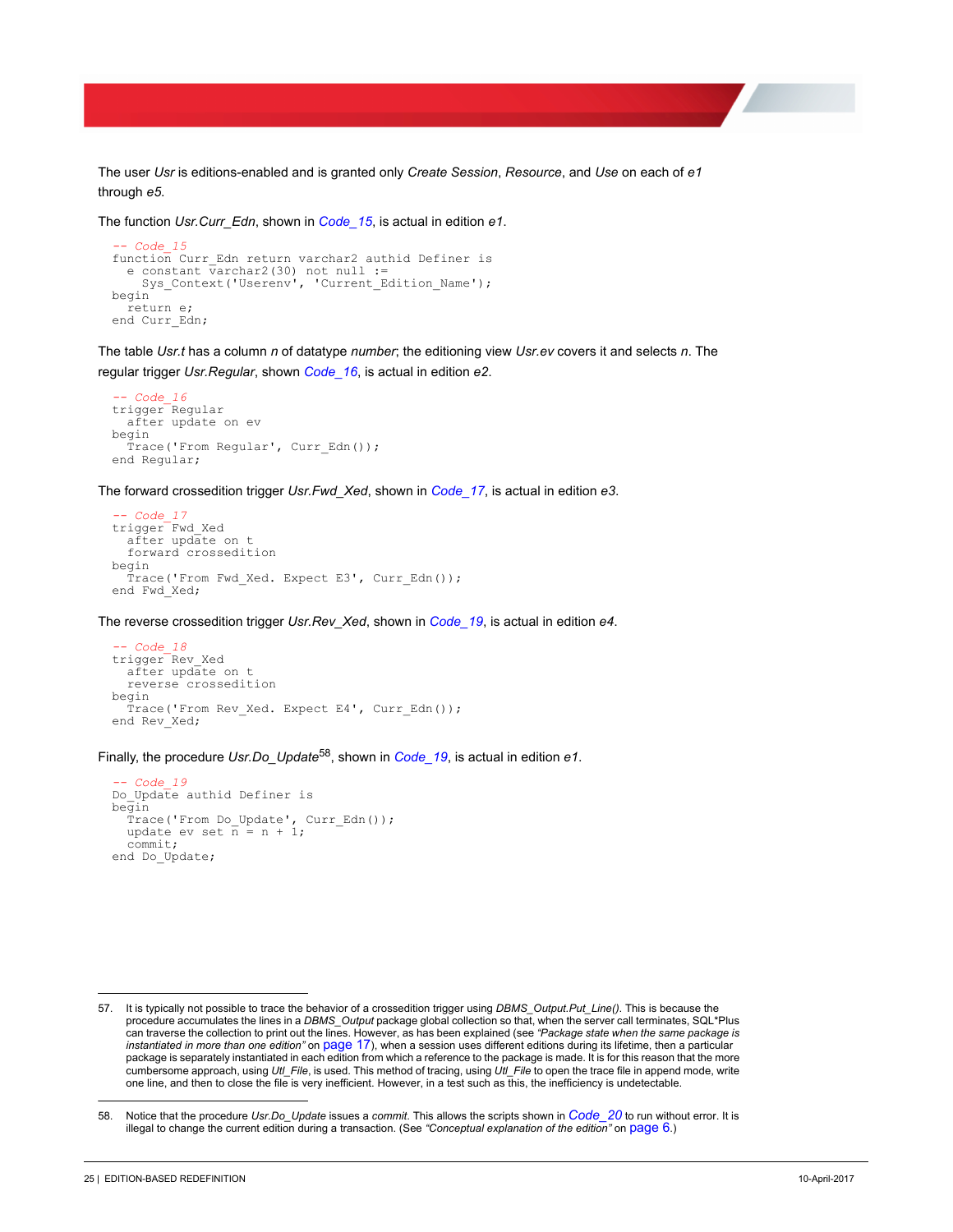#### The SQL\*Plus script shown in *Code\_20*

```
-- Code_20 Crossedition_Trigger_Runs_Where_Its_Actual\Demo.sql
alter session set edition = e1/
begin
   Trace(Chr(10)||'App using e1');
  Do Update();
end;
/
alter session set edition = e2
/
begin
  Trace(Chr(10) || 'App using e2');Do Update();
end;
/
alter session set edition = e3
/
begin
  Trace(Chr(10) ||'App using e3'); Do_Update();
end;
/
alter session set edition = e4
/
begin
  Trace(Chr(10)||'App using e4');
   Do_Update();
end;
/
alter session set edition = e5
/
begin
   Trace(Chr(10)||'App using e5');
  Do Update();
end;
/
```
will then produce this output to the trace file *t.txt*:

```
-- Code_21 Crossedition_Trigger_Runs_Where_Its_Actual\Demo.sql
App using e1<br>From Do Update................ E1
From Fwd_Xed. Expect E3....... E3
App using e2
From Do_Update................ E2
From Regular................. E2<br>From Fwd Xed. Expect E3....... E3
App using e3
From Do_Update................ E3
From Regular................. E3
App using e4
From Do_Update............... E4
From Regular................. E4<br>From Rev Xed. Expect E4....... E4
App using e5
From Do_Update................ E5
From Regular.................. E5
From Rev Xed. Expect E4....... E4
```
When a database has no more than two active editions during an EBR exercise and when no crossedition trigger issues DML<sup>59</sup>, then it is sufficient just to understand these basic firing rules.

<sup>59.</sup> This situation is expected to be common.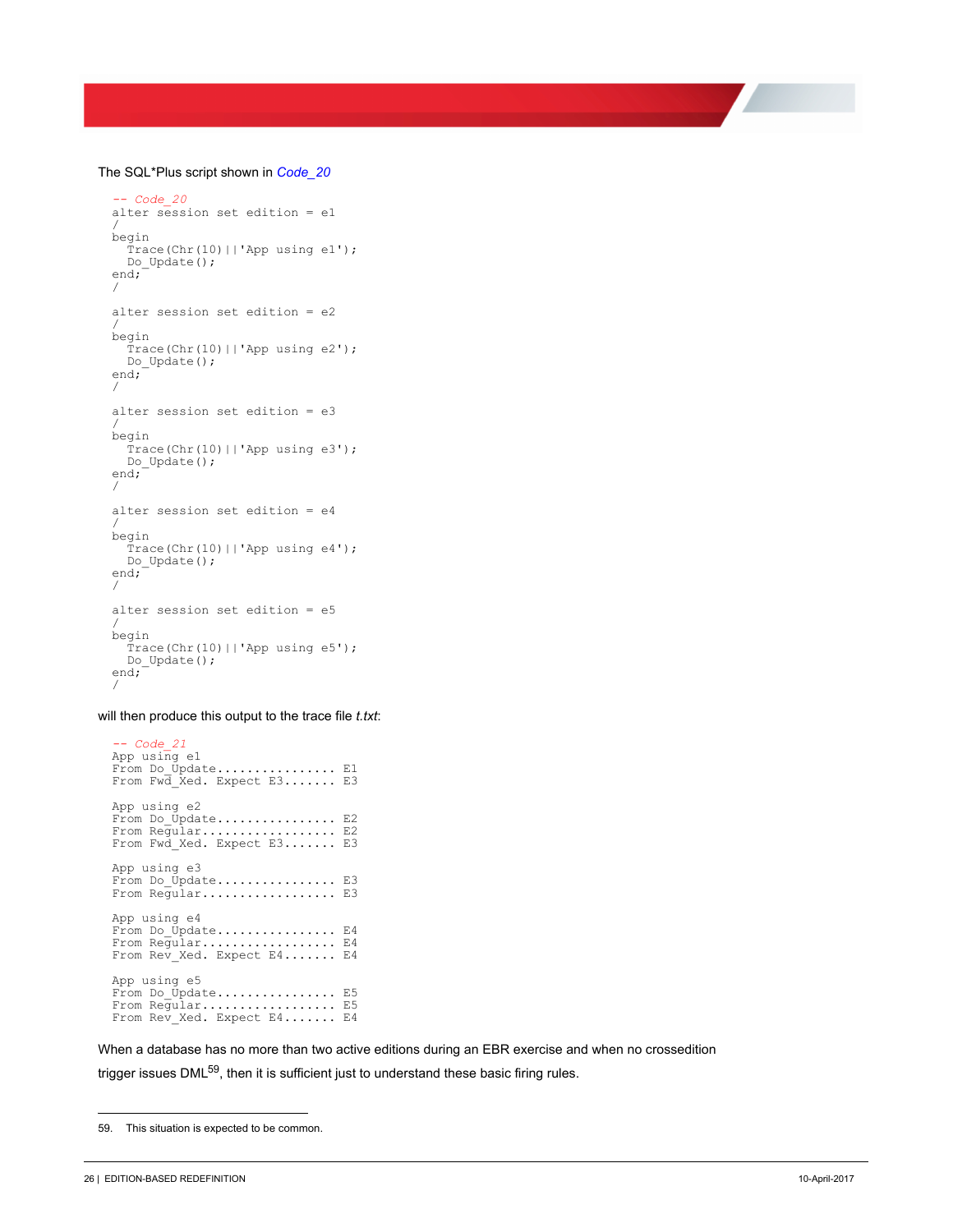### <span id="page-29-0"></span>Advanced firing rules for crossedition triggers

We will use the term *crossedition trigger DML* for DML issued directly, using embedded SQL or native dynamic SQL, from the PL/SQL unit that is a crossedition trigger; and we will use the term *regular DML* for DML issued from *any other site*. Notice that this definition means that DML that is issued from a PL/SQL unit that is invoked by a crossedition trigger is *regular DML*. In particular, DML issued by using the *DBMS\_Sql* API is by default regular DML, even when the invocation of these subprograms is made directly from the implementation of a crossedition trigger. However, if the name of the crossedition trigger that invokes the *DBMS\_Sql* API is provide for the actual of the *Applying\_Crossedition\_Trigger()* formal parameter to *DBMS\_Sql\_Parse()*, then the DML that the *DBMS\_Sql* API issues will be crossedition trigger DML.

- >> Regular DML always fires both visible regular triggers and appropriately selected crossedition triggers.
- >> The firing order of crossedition triggers in a particular edition is never interleaved with that of crossedition triggers in a different edition. All forward crossedition triggers in edition *e* will fire before any in a descendent edition of edition *e*. And all reverse crossedition triggers in edition *e* will fire after any in an ancestor edition of edition *e*.
- >> Crossedition trigger DML from a forward crossedition trigger actual in edition *e* will fire forward crossedition triggers that are actual in descendents of edition *e* but will never fire reverse crossedition triggers or regular triggers.
- >> Correspondingly, crossedition trigger DML from a reverse crossedition trigger actual in edition *e* will fire reverse crossedition triggers that are actual in ancestors of edition *e* but will never fire forward crossedition triggers or regular triggers.
- >> Recall the fact that DML done to a table does not fire triggers on an editioning view that covers the table (see *["An editioning view allows table-style triggers"](#page-23-2)* on page 21). This means that, in practice, even DML to tables that a crossedition trigger issues using the *DBMS\_Sql* API or a helper PL/SQL unit that in turn does the DML (which is therefore regular DML) will not fire regular triggers because these, following the paradigm, will not be created on tables but will be created only on editioning views.
- >> Crossedition trigger DML from a unit that is actual in edition *e* does not, unless special programming steps (described in the next two bullet points) are taken, fire crossedition triggers that are actual in edition *e*.
- >> If forward crossedition trigger *Fwd\_Xed\_1*, on table *t1*, issues crossedition trigger DML to table *t2*, then forward crossedition trigger *Fwd\_Xed\_2*, on table *t2*, will fire if and only if there is an ordering relationship between *Fwd\_Xed\_2* and *Fwd\_Xed\_1*. Either *Fwd\_Xed\_2* may be defined using the *follows Fwd\_Xed\_1* syntax; or the ordering relationship between *Fwd\_Xed\_1* and *Fwd\_Xed\_2* may be established transitively (through one or several intervening crossedition triggers).
- >> Correspondingly, if reverse crossedition trigger *Rev\_Xed\_1*, on table *t1*, issues crossedition trigger DML to table *t2*, then reverse crossedition trigger *Rev\_Xed\_2*, on table *t2*, will fire if and only if there is an ordering relationship between *Rev\_Xed\_2* and *Rev\_Xed\_1*. Again, the ordering may be direct or transitive60.

## <span id="page-29-1"></span>The *apply* step: systematically visiting every row to transform the pre-upgrade representation to the post-upgrade representation

While forward crossedition triggers are necessary in order to propagate changes that happen to be made to the pre-upgrade representation by user activity, just having them in place is, of course, not sufficient to ensure that every row will be transformed. The simplest way to ensure that every row is transformed is to use a batch process to force each forward crossedition trigger to fire. This is trivially achieved by updating each forward

<sup>60.</sup> Of course, neither the use of the *precedes* clause nor the use of the *follows* must specify circularity. The attempt causes *ORA-25023: Cyclic trigger dependency is not allowed*.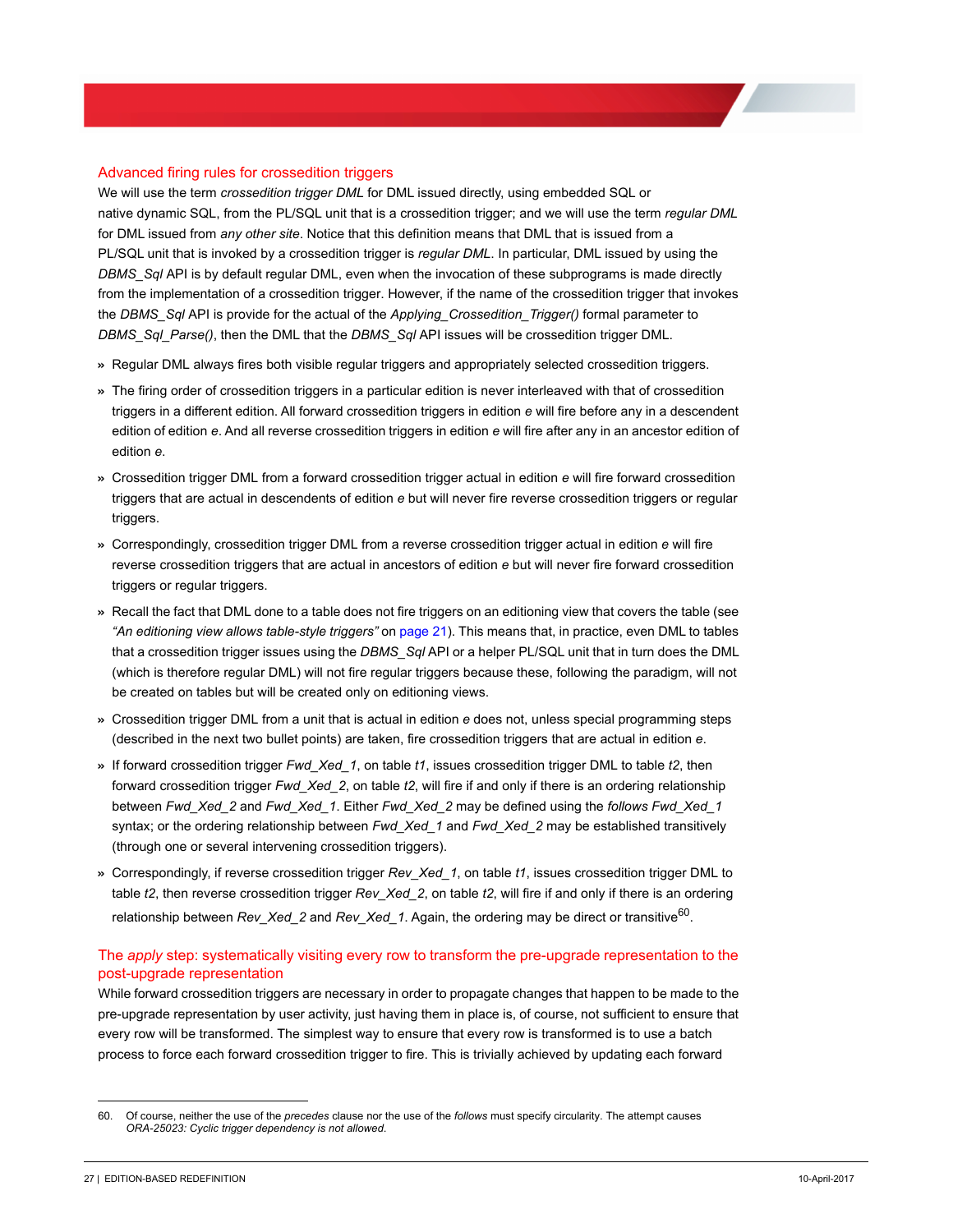crossedition trigger's base table to set a column that fires the trigger on update to itself. There is, however, a little more to this than you might at first think.

#### <span id="page-30-0"></span>**Using** *DBMS\_Sql\_Parse()* **to apply a forward crossedition trigger**

The firing rules for crossedition triggers dictate that regular DML issued by a session using edition *e* will not fire forward crossedition triggers that are actual in edition *e*. But the paradigm for EBR requires that a session that is installing the upgrade should use the post-upgrade edition. How, then, can such a session make a relevant forward crossedition trigger fire?

New in *11.2*, *DBMS\_Sql\_Parse()* has overloads with the formal parameter *Apply\_Crossedition\_Trigger*. These overloads also have the formal parameters *Edition* and *Fire\_Apply\_Trigger*. *Apply\_Crossedition\_Trigger* has no default value, *Edition* has the default value *null*, and *Fire\_Apply\_Trigger* has the default value *true*. (Other overloads have just the formal parameter *Edition*; in these, it has no default value.) *Code\_22* shows the simple use of the overload with *Apply\_Crossedition\_Trigger* to fire the forward crossedition trigger *Fwd\_Xed*, on table *t*, for each of its rows.

```
-- Code_22 
DBMS_Sql.Parse(
  c = The_Cursor,<br>
Language Flag = => DBMS Sql.Na
 Language_Flag => DBMS_Sql.Native,
 Statement => 'update t set c1 = c1',
  Apply_Crossedition Trigger => 'Fwd Xed');
```
When *Edition* is *null*, then names are resolved in the current edition of the session that invokes *DBMS\_Sql\_Parse()*. The significance of *Fire\_Apply\_Trigger* is explained in *["Using explicit SQL for the](#page-31-2)  apply step"* [on page 29](#page-31-2).

Forward crossedition triggers are the only triggers that you can *apply* (cause to fire on every row of the table on which they are defined).

#### <span id="page-30-1"></span>**Crossedition triggers must be idempotent**

It is impossible to predict whether a particular row that is to be transformed by a forward crossedition trigger will be visited first by ordinary end-user activity or by the *apply* step. Therefore, it is possible that, when the *apply* step happens second, the same transform will be applied twice to the same row. The action of a forward crossedition trigger must therefore, by explicit design, be *idempotent*. (Similar rationale holds for the design of a reverse crossedition trigger—even though these are never the subject of an *apply* step.)

When a replacement table is used, then every row in the original table needs to be reflected in the replacement. If the source row is visited first by ordinary end-user activity, then when the same row is visited by the *apply* step, no further cation is needed. (This is because the current state of the source row is already reflected in the target replacement table.) The *Ignore* Row On Dupkey Index<sup>61</sup> is provided to allow the rule to be simply implemented. It is, however, necessary to detect that the *apply* step is in progress if this is implemented simply by causing the forward crossedition trigger that implements the transform to fire for every row. The boolean function *Applying\_Crossedition\_Trigger()* in the package *DBMS\_Standard* is provided for this purpose.

It is possible, of course, that when the forward crossedition trigger fires in response to ordinary end-user activity, the source row is already reflected in the target table. If this is the case, then the functional equivalent of a *merge* must be done. The *Change\_Dupkey\_Error\_Index* hint is provided to allow this functionality to be programmed conveniently<sup>62</sup>.

<sup>61.</sup> The *Ignore\_Row\_On\_Dupkey\_Index*, *Change\_Dupkey\_Error\_Index*, and *Retry\_On\_Row\_Change* hints are new in *11.2*.

<sup>62.</sup> *To do...* explain the circumstances when the *Retry\_On\_Row\_Change* hint is useful.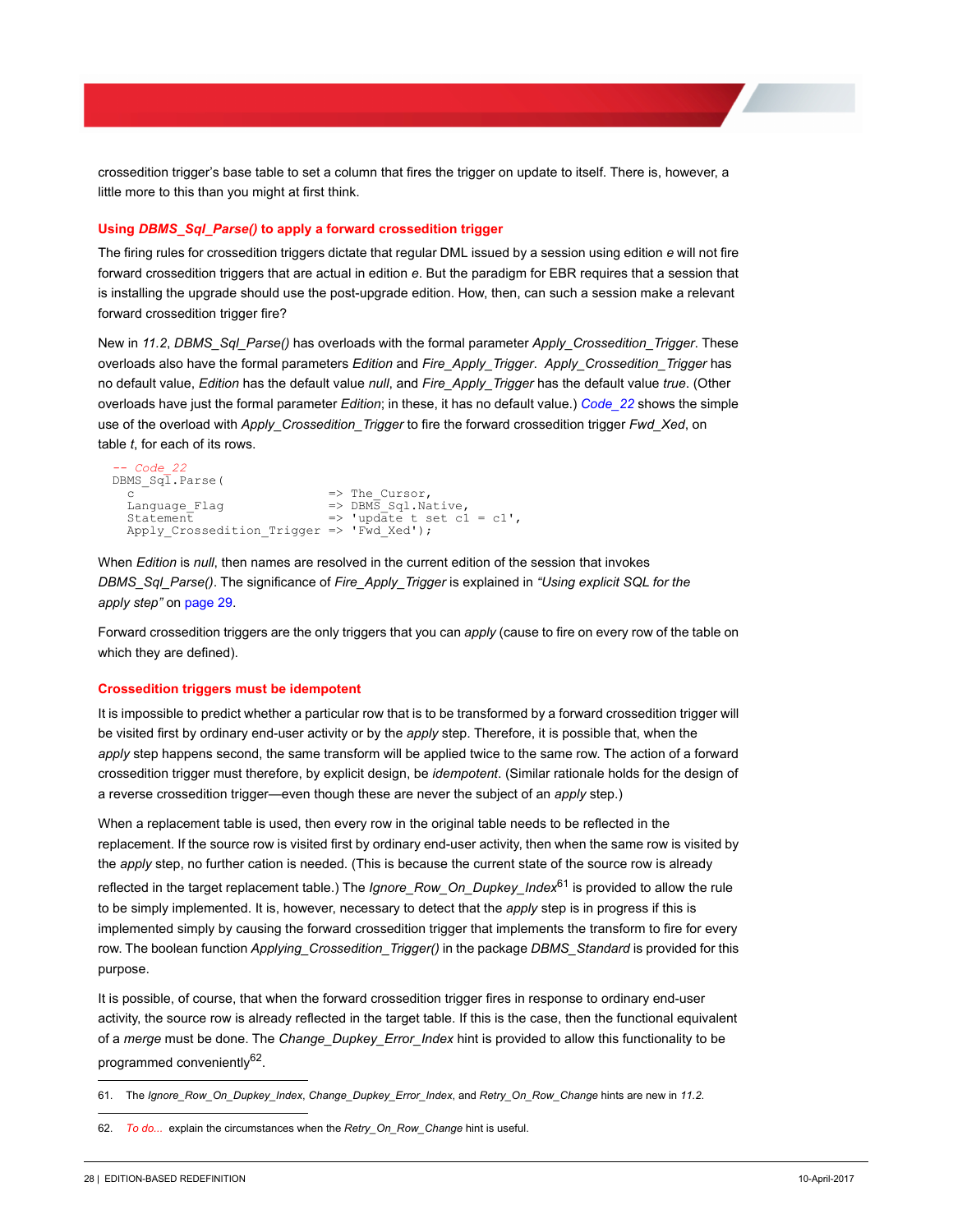#### <span id="page-31-0"></span>**When to enable crossedition triggers—***DBMS\_Utility.Wait\_On\_Pending\_DML()*

In order that there be no "lost updates" during the *apply* step, the following logic must be used.

- >> Enable the forward crossedition triggers that are mutually related by the *follows* relationship.
- >> Invoke *DBMS\_Utility.Wait\_On\_Pending\_DML()*. This waits until all transactions (other than the caller's own) that have locks on the listed tables and that began prior to the invocation of this function have either committed or been rolled back.
- >> Start the *apply* step.

#### <span id="page-31-1"></span>**Using the** *DBMS\_Parallel\_Execute* **API**

If the table which will suffer the *apply* step has very many rows, then should the operation be done as a single transaction, ordinary users attempting to change rows in the same table would be very likely to suffer unacceptable waits. Therefore, the availability of the pre-upgrade application will be improved if the *apply* step is conducted in separately committed chunks of reasonable size. (Because the transform is required to be idempotent, there is no requirement to complete the *apply* step in a single commit unit and no requirement to keep the wall clock time between the commit of the separate chunks short.) The *DBMS\_Parallel\_Execute* package<sup>63</sup> provides a convenient way to achieve this. It exposes just the same degrees of freedom as does the *DBMS\_Sql\_Parse()* overload shown in *Code\_22* on page 28.

#### <span id="page-31-2"></span>**Using explicit SQL for the** *apply* **step**

While it takes least effort on behalf of the developers of the EBR exercise to implement the *apply* step simply by causing the forward crossedition trigger(s) that implement the transform for each row of the table, this is not always the approach that produces the most performant result. This is especially the case when a replacement table is used. A SQL statement that has the same effect (if one can be written) will use less computational resource than the row-by-row approach (with associated per row SQL to PL/SQL to SQL context switches) that reusing the forward crossedition trigger(s) implies. *Code\_23* shows how, to achieve this, *DBMS\_Sql\_Parse()* is used with *Fire\_Apply\_Trigger* set to *false* to indicate that rather than firing the forward crossedition trigger designated by *Apply\_Crossedition\_Trigger*, the real SQL statement designated by *Statement* will be used.

```
-- Code_23 
DBMS_Sql.Parse(
 c => The_Cursor,
 Language_Flag => DBMS_Sql.Native,
Statement<br>Apply Crossedition Trigger => 'Fwd Xed',<br>
  Fire \overline{\text{Apply} - \text{Trigger}} => false);
```
It is necessary to specify the name of the forward crossedition trigger, Fwd Xed, that implements the same transform so that the closure of other forward crossedition triggers in *follows* relationship the *Fwd\_Xed* will fire. Of course, the *DBMS\_Parallel\_Execute* approach may be used for this approach to the *apply* step.

#### <span id="page-31-3"></span>Combining several bug fixes in a single EBR exercise

Real applications are often very large and complex; they may be developed and maintained by a large team; and, sadly but realistically, they suffer from many independent bugs. Each bug fix might be implemented independently of others by a different developer. There are two ways to implement a set of fixes at a deployed site.

>> *Either*, a single patch script is developed to make the transformation corresponding to *N* distinct bug fixes, going from the start state to the end state in an optimal fashion

<sup>63.</sup> The *DBMS\_Parallel\_Execute* is new in *11.2*. It is implemented ordinarily in PL/SQL as wrapper for calls to the *DBMS\_Scheduler* API. It manages the state of progress of a task by using *Sys*-owned tables exposed via catalog views.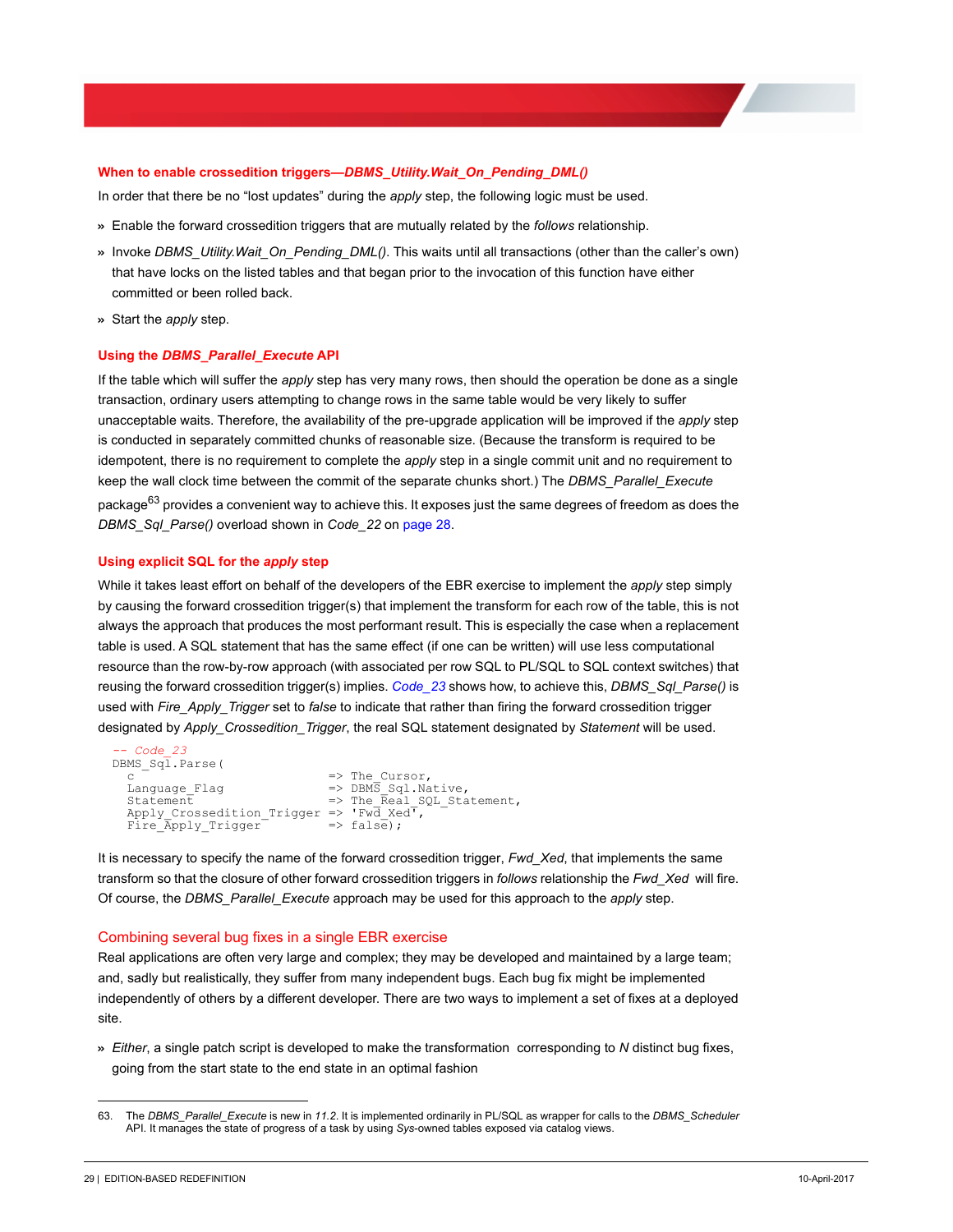>> *or N* separate patch scripts are developed, each to implement the fix for one bug, and these *N* scripts are run in succession in an order that has been designed to be appropriate.

The first approach is potentially more efficient; but the second approach is likely to require less effort from the team that develops and maintains the application. Moreover, especially when the application is delivered by an  $ISV<sup>64</sup>$ , different sites where the same application is deployed might need to apply different bug fixes; in such cases, the second approach offers more flexibility.

When the first approach is implemented using EBR, it is very unlikely that the advanced firing rules for crossedition triggers will be useful. The exercise will use only a single new edition, and no crossedition trigger *Trg2* will implement logic to respond to a change that a different crossedition trigger *Trg1* will make. (Rather, *Trg1* will implement directly the logic that *Trg2* otherwise would have implemented.)

However, when the second approach is implemented using EBR, it might happen that one crossedition trigger *Trg2* must fire only after another crossedition trigger *Trg1* has fired because, in the ordering scheme for individual fixes, it is realized that *Trg2* (on table *t2*) must read data that *Trg1* (on table *t1*) must first have changed. In relatively rare cases, not only might *Trg1* do DML to *t2* but also *Trg2* might do DML to *t1—*in other words, a possibility of circularity might arise.

The conceptually simple way to avoid such circularity is to use a new edition for each fix, where the parent-child order of the editions reflects the designed order of applying the fixes. End-user sessions would use only the ultimate ancestor edition and the ultimate descendent edition. The fact that crossedition trigger DML from a forward crossedition trigger will fire only those forward crossedition triggers in descendent editions (and correspondingly for reverse crossedition triggers) avoids circular firing. However, it is less cumbersome to use only a single new edition; in this case, that fact that crossedition trigger DML will never fire crossedition triggers in the same edition unless this is explicitly requested with a *follows* or *precedes* mutual relationship avoids circular firing.

<sup>64.</sup> ISV stands for Independent Software Vendor and here denotes a vendor that produces an application for Oracle Database that is deployed by many different customers.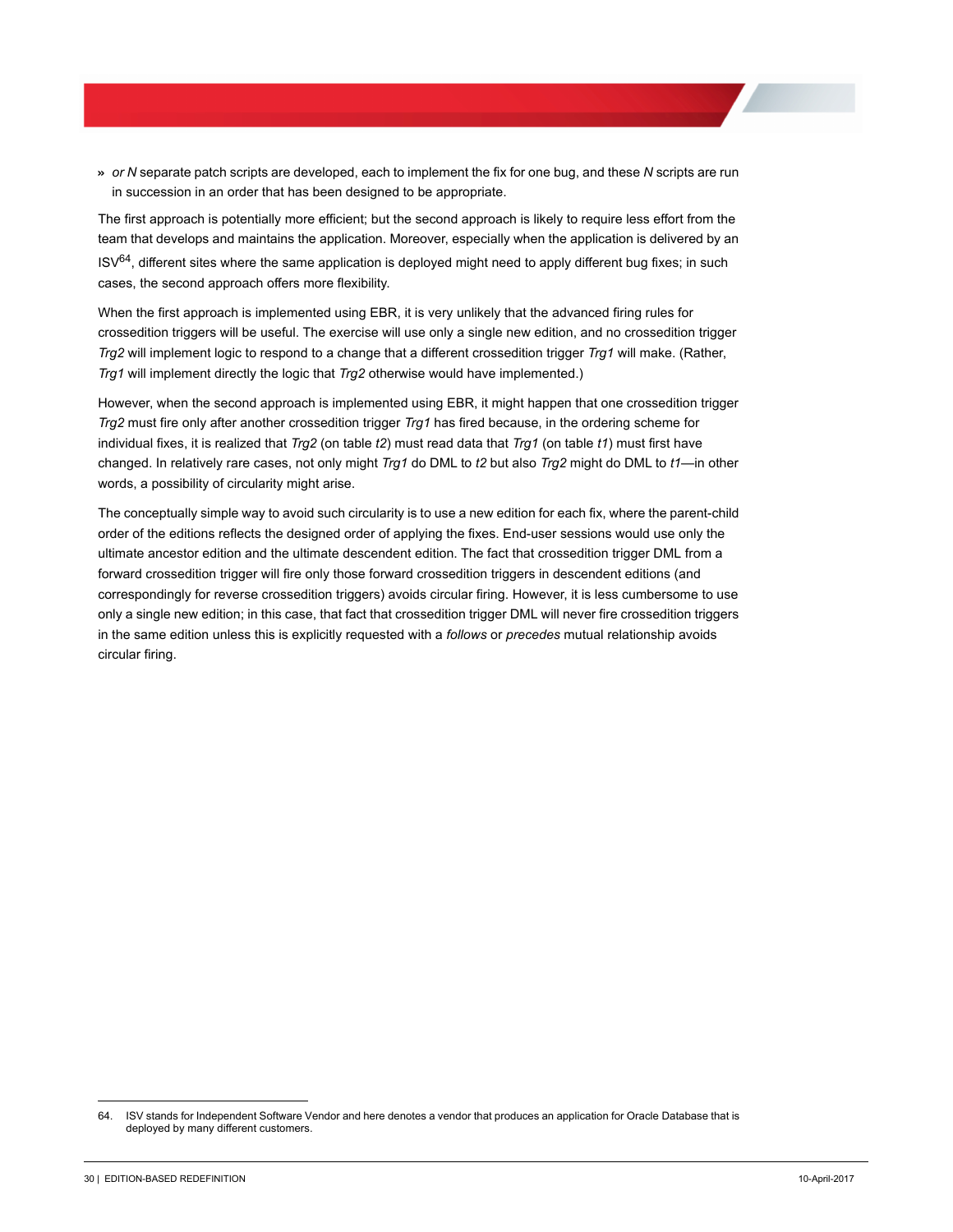# <span id="page-33-0"></span>EBR-readying an application

EBR-readying an application requires that at lest one user be editions-enabled and that an editioning view be introduced to cover each of the application's tables. It might be necessary to do some schema reorganization in order that the intended editions-enabling will succeed.

This EBR-readying step is a non-negotiably offline operation. And, because of the requirement for testing that the various changes to the application imply, the vehicle must be a new version of the application. The application author must decide if a new version will be dedicated to be the vehicle for delivering the EBR-readied application or if other functionality changes might be bundled into the same new version.

# <span id="page-33-1"></span>Editions-enabling the intended users

Because an editioning view can be owned only by an editions-enabled user, then every user that owns a table that belongs to the application, and that therefore will be covered by an editioning view, must be editions-enabled<sup>65</sup>. Further, every user that owns a synonym, view, or PL/SQL object that belongs to the application should be editions-enabled so that such objects can be modified as appropriate in the child edition during an EBR exercise. Note though that an evolved ADT cannot be editioned and nor can a view that is the source or the target of a foreign key constraint. This implies that, when the application has such objects, some kind of explicit fix will be necessary.

Recall that an object that is not editioned cannot depend on one that is editioned. This means that the attempt to editions-enable a user that owns an object whose type is editionable will fail<sup>66</sup> if that object has an object that is not editioned in the closure of its dependants that is not owned by the to-be-editions-enabled user. If this failure occurs, then the *force* keyword can be used. The *alter user... enable editions force* command will succeed but all the not editioned objects in the closure of dependants of each now editioned object owned by the newly editions-enabled user, not owned by the user, will be invalidated.

The invalidation will be *recoverable* for an invalidated object of editionable type if its owner can, in turn, be successfully editions-enabled. But the invalidation will be *irrecoverable* for an invalidated object that cannot become an editioned object, either because its type is not editionable or because its owner cannot be editions-enabled.

It might prove necessary to designate one or more users that own objects that belong to the application that will *not* be editions-enabled for the specific purpose of owning objects whose type is editionable but that must become editioned in order to avoid irrecoverable invalidations.

# <span id="page-33-2"></span>Introducing an editioning view in front of every table

Suppose that an extant application that runs in *11.1* has a table *The\_Rows* with columns *PK*, *a*, *b*, *c*, and *d*. Of course, these names will be reflected in very many places in the application's install scripts and in its code. In order to take advantage of EBR, application code must no longer refer to this table explicitly but must instead refer to an editioning view that covers the table.

<sup>65.</sup> Oracle recommends that no attempt be made to predict which tables are likely to suffer change in patches and upgrades to the application in the hope that only each of these needs to be covered by an editioning view. This is bound to be a false economy of effort.

<sup>66.</sup> The attempt causes *ORA-38819*.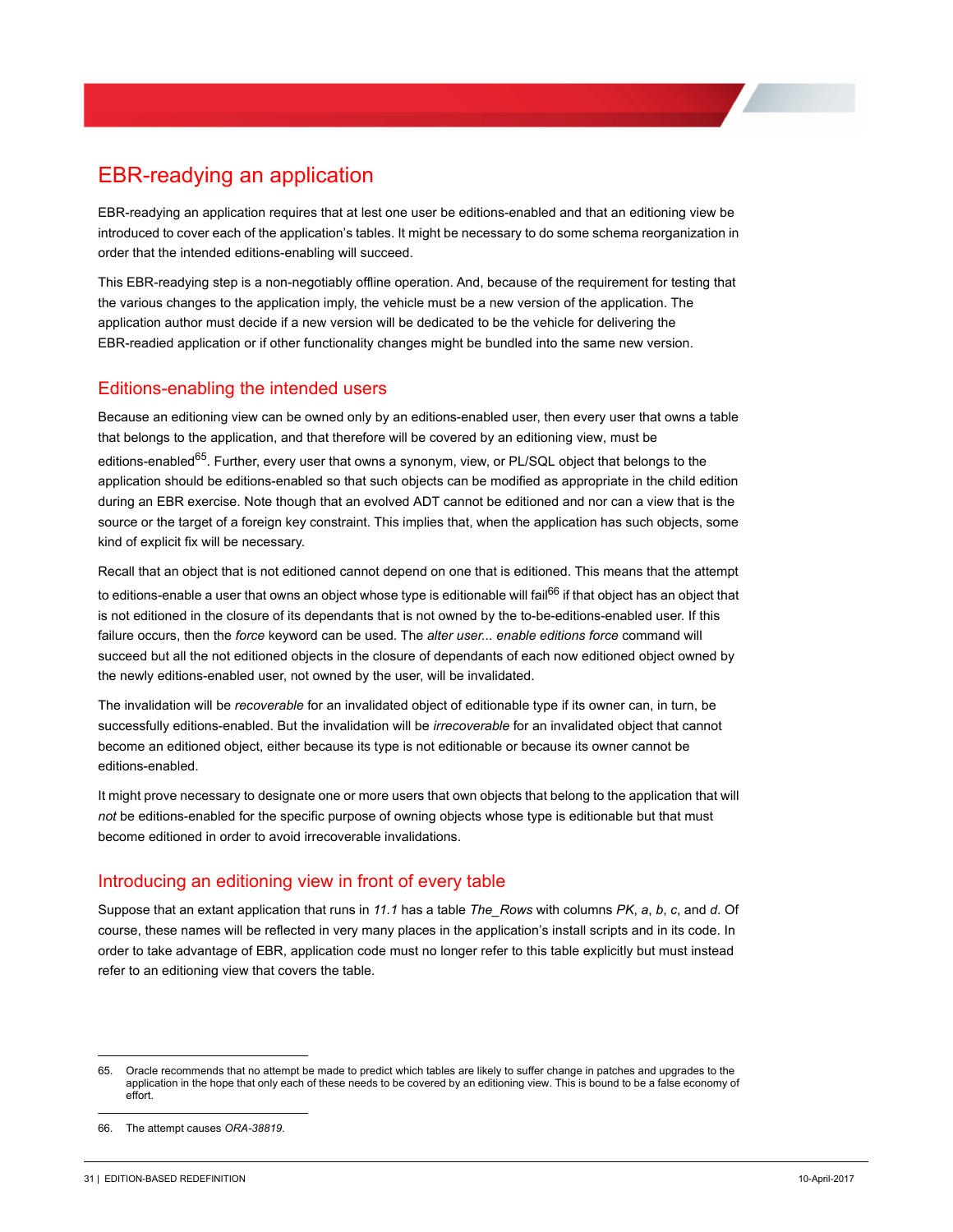In fact, each one of an application's tables must be covered by an editioning view; and all data access from application code must reference the covering editioning view; only crossedition triggers<sup>67</sup> and, of course, editioning views, should be allowed to reference tables.

The least invasive way to effect this regime is to rename the table, giving it a name that is conventionally related to its former name, and then to create an editioning view with the table's former name and that exposes the same column list as did the table. It is natural, but not necessary, to rename the table's columns using a convention that denotes the change history.

*Code\_24* shows an example of a *create editioning view* statement that follows such a naming convention68.

```
-- Code_24 n/a
create editioning view The_Rows as
   select
      a.PK_1 PK,
     a.a\overline{1} a,
a.b_1 b,<br>
a.c_2 c,<br>
a.d_3 d
   from The_Rows_ a
```
Notice that EBR cannot be used to support the introduction of an editioning view to cover each of an applications tables69. Rather, the one-time operation, like the upgrade of the Oracle Database to *11.2*, is the price that must be paid to EBR-ready the application. It would be natural to do both first the upgrade to *11.2* and then the introduction of the editioning views in the same downtime exercise.

Notice that constraints and indexes (with the exception of join indexes<sup>70</sup>) remain valid when their tables, and the columns in these, are renamed because the rename command automatically updates the constraint and index metadata. However, such renaming will, in general, invalidate triggers because the trigger prologue is automatically edited but the PL/SQLcode that implements the trigger is not. The remedy is simply to re-run the scripts that created the triggers once the covering editioning views are in place. This will have the effect of moving each trigger from a table to the editioning view that covers it, in line with the recommended practice.

67. See *["The crossedition trigger"](#page-24-2)* on page 22.

An attempt to rename the column *Masters.Val* fails with *ORA-23293: Cannot rename a column which is part of a join index*.

<sup>68.</sup> The name *PK* is meant to suggest *primary key*. Suppose that a particular application upgrade intended to split a single primary key column into two which then would be then new primary key. Because constraints are defined at the table level, this step would require the intermediate use of unique indexes.

<sup>69.</sup> This restriction needs to be stated more carefully. When the aim is to cover each table *The\_Rows* with an editioning view *The\_Rows* by first renaming the table to *The\_Rows\_*, then EBR cannot be used to support this. If, rather, each table retains its old name and each editioning view has a new name, then EBR *can* be used. In this approach, a new edition would be used for the creation of the editioning views. Of course, every database object that had referred directly to the table would now need to be edited so that it referred to the corresponding editioning view. When such a reference was made from the code of an editioned object, then a new occurrence could be ordinarily made in the new edition. However, when the reference was made from a noneditioned object, then this would need to be manually versioned by giving the new occurrence a new name. It is expected that the effort, and therefore the risk of introducing bugs, of using EBR to introduce the editioning views will be considered by most customers too great and that they will choose, instead, to EBR-ready their applications offline.

<sup>70.</sup> A join index is created like this.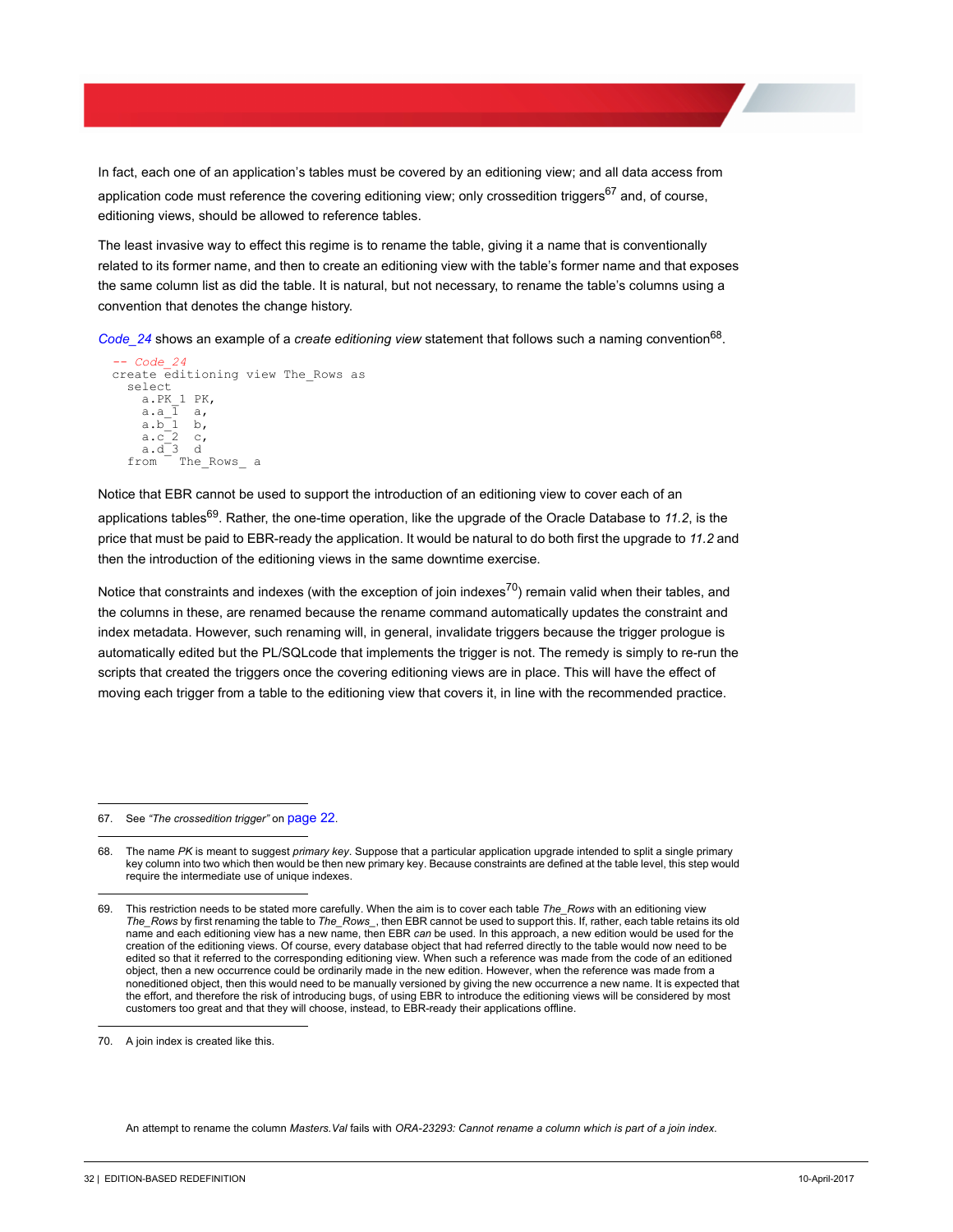# <span id="page-35-0"></span>Existing features in the presence of editions

### <span id="page-35-1"></span>Database links

A database link has always been allowed between databases at different versions of Oracle Database. However, we need not consider the case where a database link in a database at *11.1* or earlier denotes a *11.2* database71. We need only consider a database link in a database at *11.2* or later that denotes a database at its own version or at an earlier version. The interesting case is when a database with more than one edition has a database link that denotes another database with more than one edition. It turns out that the case where the target database has just one edition, or is at *11.1* or earlier where there is no such thing as an edition, is a just degenerate case of the more interesting one.

Though a database link is a code object, the object type is not editionable.

The *create database link* statement has no way to identify the edition at the target database<sup>72</sup>. When this target has more than one edition, then the session that supports the reference to an object *@Some\_Link* uses the target's default edition. The local database therefore sees a "flat" picture of the remote database. It cannot tell whether the target is at a version of Oracle Database that knows nothing of editions, has is just one edition, or has several editions. Especially, it cannot detect whether a remote object is editioned or not<sup>73</sup>.

For objects within a single database, an object that is not editioned cannot depend on an editioned object. This restriction is necessary because of the rules which are used to determine which actual occurrence of an editioned referenced object to resolve to. These rules rely on knowing the edition of the dependent object.

The general rule, that an object that is not editioned cannot depend on one that is, needs to be stated very carefully when the referenced object is remote. In this case, the flattening effect of seeing the referenced object via the link trumps the fact that it might be editioned. For a remote dependency, the mechanism of the link is sufficient to uniquely identify which actual occurrence of the reference object to use when it is editioned. Therefore, a local object that is not editioned *can* depend on a remote object that is editioned.

The pre-*11.2* understanding about remote dependencies (timestamp mode *versus* signature mode) holds even when both the local dependent object and the remote referenced object are editioned and when the local database and the remote database each has several editions.

### <span id="page-35-2"></span>Application Contexts

*Code\_25* shows a SQL statement that creates a global application context.

*-- Code\_25*<br>create context My Context using Usr.My\_Context\_API accessed globally

Objects whose type is *context* are listed in the *DBA\_Objects* catalog view family and they are never editioned74. While it appears that *My\_Context* depends on the package *Usr.My\_Context\_API*, this is not a

<sup>71.</sup> The source database should not be at an earlier version than the target. This rule holds for any client, for example SQL\*Plus; the client version must be at least the same as the database version. If a *9.2* SQL\*Plus client connects to a *11.1* database, many operations might seem to work, but some will fail. The advent of editions doesn't change this.

<sup>72.</sup> The power of expression of the connect string could be extended to allow the target edition to be specified.

<sup>73.</sup> Of course, if the local database executes a PL/SQL unit that uses remote procedure call to invoke the overload of *DBMS\_Sql\_Parse()* in the remote database that allows the edition to be specified, and other appropriate *DBMS\_Sql* subroutines, then it can discover arbitrary information about the remote objects and execute SQL statements of all sorts in any remote edition that it chooses. But such a unit is not expected to be part of an ordinary application.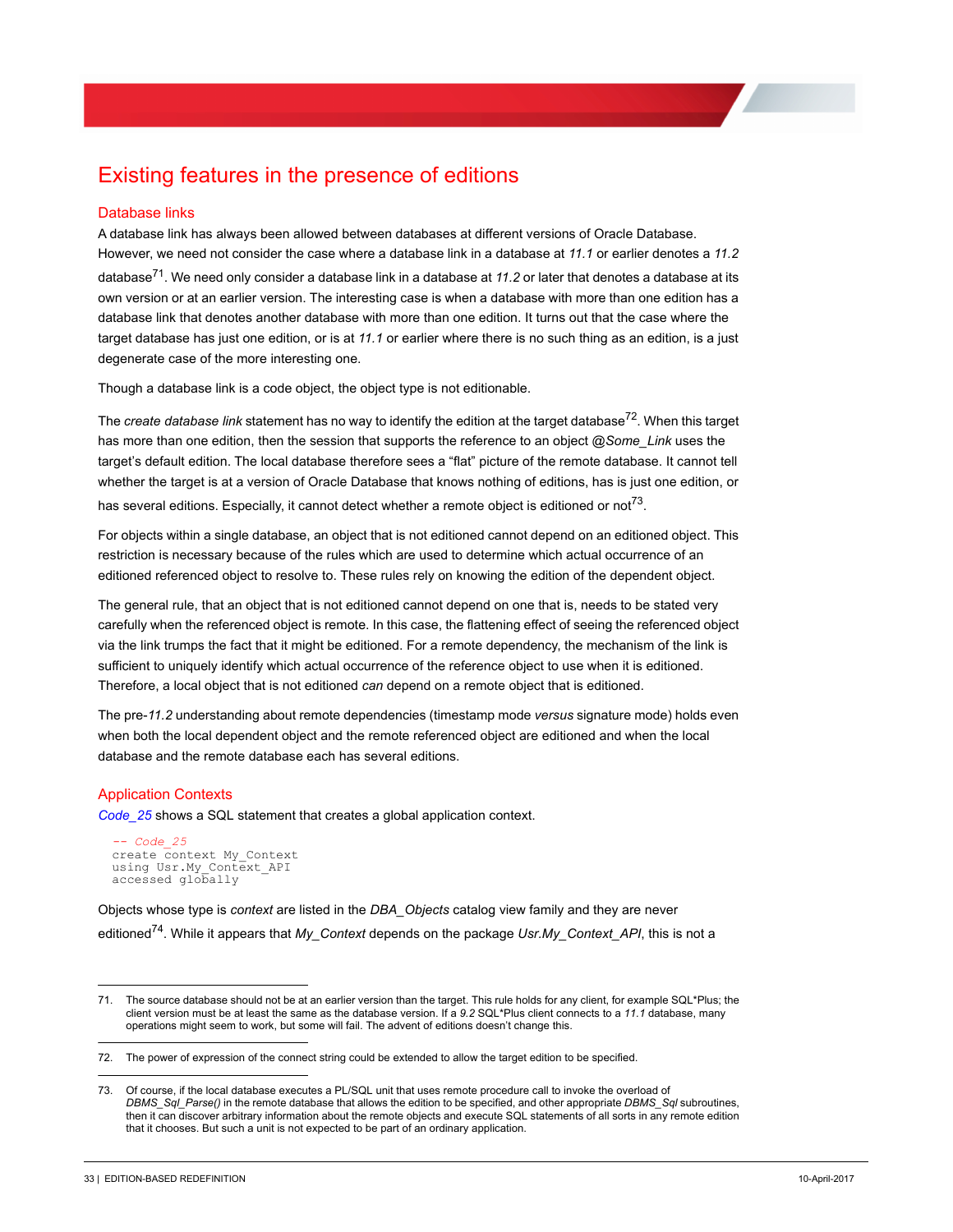formal relationship. The *create context* statement will succeed even if the package *Usr.My\_Context\_API* does not exist. Therefore, even though *My\_Context* is not editioned, *Usr.My\_Context\_API* may be.

The consequence of this is best understood by an example. Suppose that the database has two editions,

*Pre\_Upgrade* and *Post\_Upgrade* and that package *Usr.My\_Context\_API* with the source shown in *Code\_26* is actual in *Pre\_Upgrade* and inherited in *Post\_Upgrade*.

```
-- Code_26<br>package My_Context_API authid Current_User is<br>procedure Set Value(Key in varchar2, Val in varchar2);
function Key Value(Key in varchar2) return varchar2;
end My_Context_API;
```
Suppose, too, that the implementation in the body of *My\_Context\_API* is actual in both *Pre\_Upgrade* and *Post\_Upgrade* because improved functionality is introduced in the newer occurrence. It is common to use *Set Value()* to restrict the choice of key using a list of allowed keys and, therefore, a common improvement is to add a new key with a new meaning for the clients of the context it controls. Such details are unimportant for this example; it is sufficient to consider the *Pre\_Upgrade* implementation shown in *Code\_27*

```
-- Code_27 Application_Context\Demo.sql
package body My_Context_API is
  procedure Set Value(Key in varchar2, Val in varchar2) is
   begin
    DBMS Session.Set Context(
      namespace \Rightarrow 'My Context',
      attribute => Key,<br>value => 'Usi
                 \Rightarrow 'Using the Pre Upgrade''s Set: '||Val);
   end Set_Value;
  function Key Value(Key in varchar2) return varchar2 is
   begin
     return 'Using Pre_Upgrade''s Key_Value: '||
            Sys_Context('My_Context', Key);
  end Key Value;
end My_Context_API;
```
and a *Post\_Upgrade* implementation that simply replaces the text *Pre\_Upgrade* with *Post\_Upgrade*.

Suppose now that the SQL\*Plus script shown in *Code\_28* is used to store values in the context.

```
-- Code_28 Application_Context\Demo.sql
alter session set edition = Pre_Upgrade
/
begin
 My_Context_API.Set_Value(Key=>'a', Val=>'Apple');
 My_Context_API.Set_Value(Key=>'b', Val=>'Banana');
 My_Context_API.Set_Value(Key=>'c', Val=>'Carrot');
end;
/
alter session set edition = Post_Upgrade
/
begin
    My_Context_API.Set_Value(Key=>'d', Val=>'Date');
 My_Context_API.Set_Value(Key=>'e', Val=>'Eggplant');
 My_Context_API.Set_Value(Key=>'f', Val=>'Fig');
end;
/
```
The result stands in contrast to that for package state<sup>75</sup>. All six key-value pairs are stored in the same context but are (in this example) annotated differently reflecting the current edition at the time that *Set\_Value()* was invoked.

<sup>74.</sup> The list of editionable object types is given in *["editionable object types, editions-enabled users, and editioned objects"](#page-9-0)* on page 7; *context* is not among them.

<sup>75.</sup> See *["Package state when the same package is instantiated in more than one edition"](#page-19-1)* on page 17.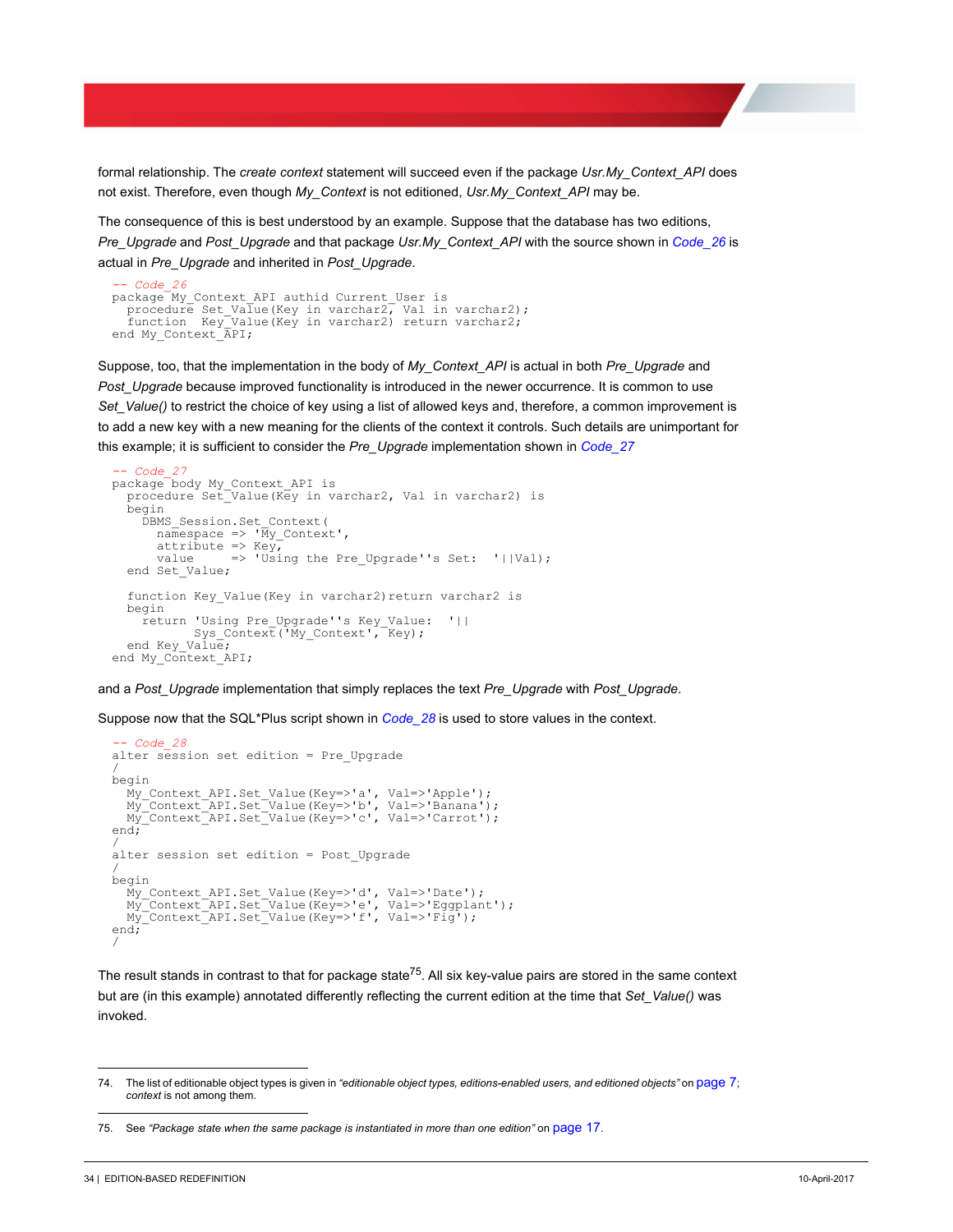Suppose, finally, that the SQL\*Plus script shown in *Code\_29* is used to retrieve values from the context.

```
- Code 29
alter session set edition = Pre_Upgrade
/
begin
   DBMS_Output.Put_Line('a: '||
    Usr.My Context API.Key Value('a'));
 ...
 DBMS_Output.Put_Line('d: '||
    USF. My Context API.Key Value('d'));
 ...
end;
/
alter session set edition = Post_Upgrade
/
begin
DBMS_Output.Put_Line('a: '||<br>Usr.My Context API.Key Value('a'));
 ...
 DBMS_Output.Put_Line('d: '||
 Usr.My_Context_API.Key_Value('a'));
 ...
end;
/
```
It produces this output:

```
a: Using Pre_Upgrade's Key_Value: Using the Pre_Upgrade's Set: Apple<br>b: Using Pre_Upgrade's Key_Value: Using the Pre_Upgrade's Set: Banana<br>c: Using Pre_Upgrade's Key_Value: Using the Pre_Upgrade's Set: Carrot<br>d: Using Pre_
a: Using Post_Upgrade's Key_Value: Using the Pre_Upgrade's Set: Apple<br>b: Using Post_Upgrade's Key_Value: Using the Pre_Upgrade's Set: Banana<br>c: Using Post_Upgrade's Key_Value: Using the Pre_Upgrade's Set: Carrot<br>d: Using P
```
This shows that both the old and new implementations of *Key\_Value()* see the same edition-independent set of values stored in the context.

It is essential to understand this behavior when designing an upgrade to an application that uses a context. Different strategies will serve different purposes. For example, if the setter and getter subprograms did no more than enforce the list of allowed keys, then a new key could be added in a new edition without considering the representation of the values that the context stores, and the both the new and the old implementations could populate the same context. For a more radical change, the new setter and getter subprograms could use a different context than the old ones<sup>76</sup>.

#### <span id="page-37-0"></span>VPD policies on editioning views and synonyms

Oracle recommends that any VPD policy that is attached to a table in the application before it has been readied for EBR be dropped and re-created on the editioning view that covers the table after the application has been readied for EBR. The main reason is that the *apply* step needs to visit every row in the table; and a VPD policy can block the table's owner from seeing every row in he table.

#### <span id="page-37-1"></span>Regular and fine-grained audit policies

Oracle recommends that any regular or fine-grained auditing policy that is attached to a table in the application before it has been readied for EBR be left at the table level after the application has been readied for EBR. This is because auditing is the last line of defense in a security design. It is conceivable that a person who knows

<sup>76.</sup> This discussion reinforces the wisdom of the discipline of using a getter function in all application code, thereby hiding the name of the context, rather than invoking *Sys\_Context('My\_Context', Key)* directly.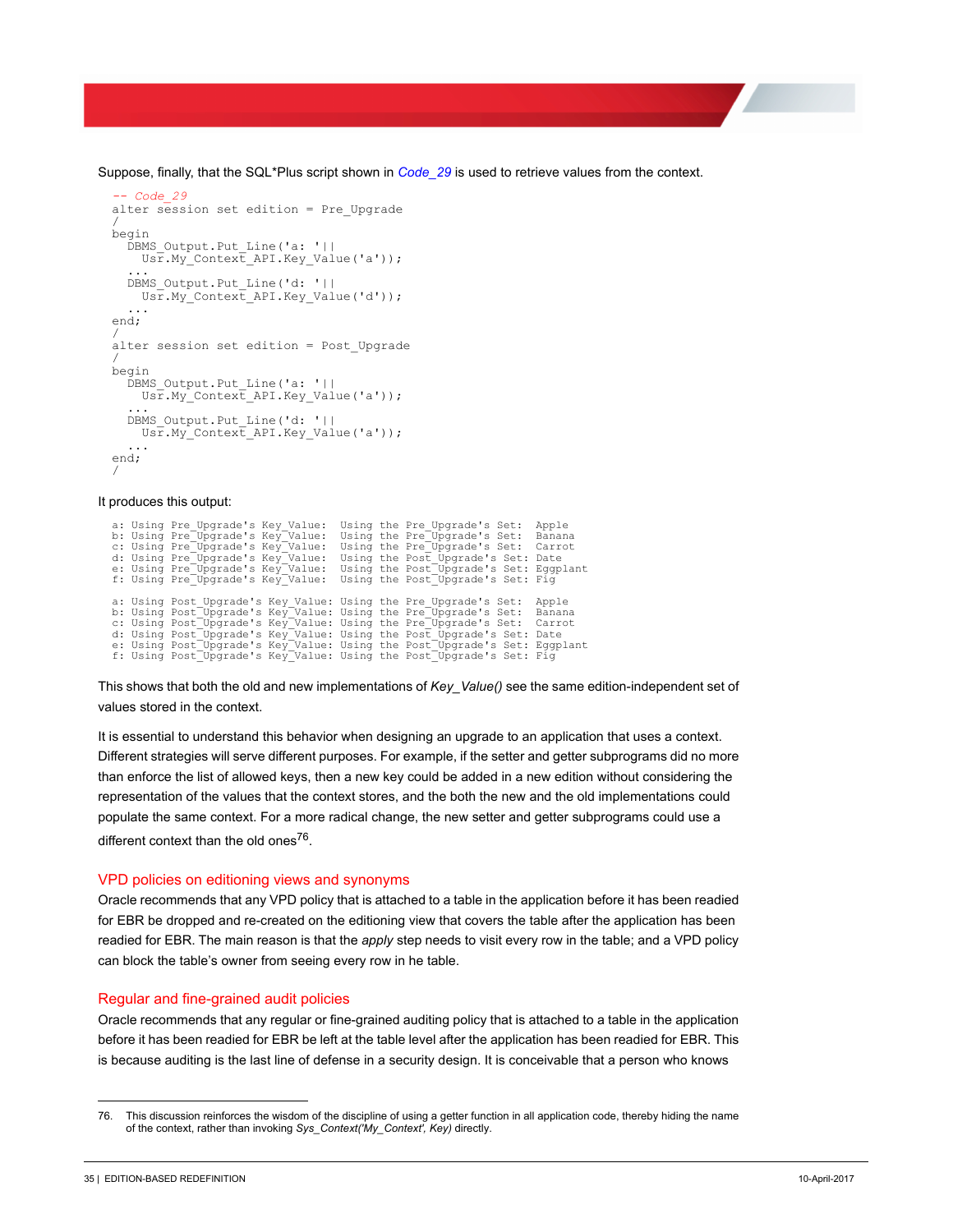the password of the user that owns a table could turn out to be untrustworthy and might make unauthorized changes to the data that the table stores.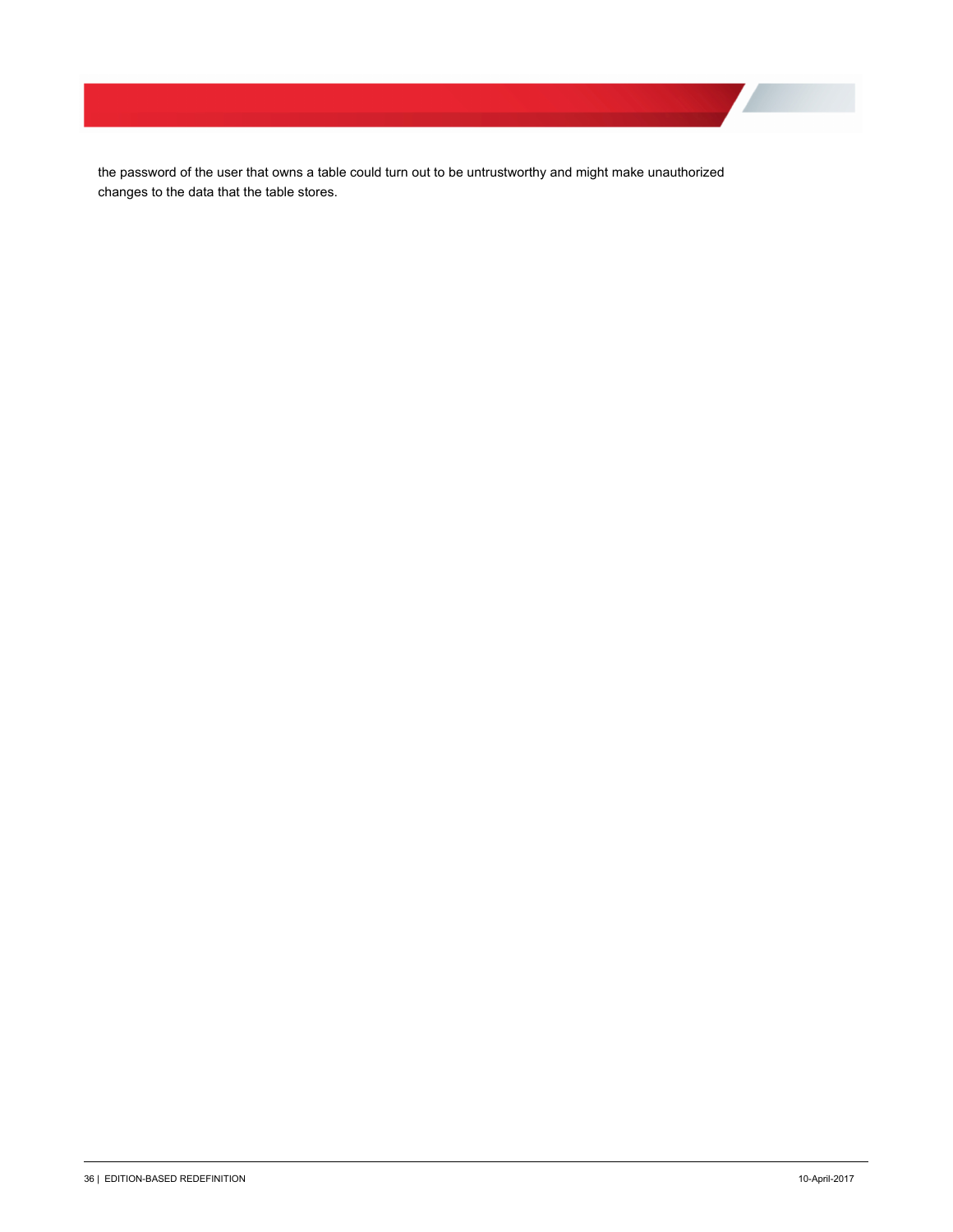# <span id="page-39-0"></span>Conclusion

This whitepaper has explained how edition-based redefinition is used to allow an application's database objects to be patched or upgraded while the application remains in uninterrupted use. It has drawn attention to the following characteristics that distinguish the capability markedly from other Oracle Database capabilities that support the other subgoals of the overall high availability goal.

- >> An application's database backend must be specifically prepared to use EBR. This will need a new version of the application as the vehicle. The new version will be designed by the application's architect and will be delivered by upgrade scripts created in by the application's developers. The upgrade to the EBR-readied version must be done in downtime because tables will be renamed and dependent objects will be invalidated. Only when an editioning view covers each table and restores its former name will revalidation be possible77.
- >> If the extant application, before it is EBR-readied, has unfavorable occurrences of objects that cannot be editioned that depend on objects that will be editioned, if it has occurrences of evolved ADTs owned by users that will be editions-enabled, or if it has occurrences of views that are the source or target of foreign key constraints owned by users that will be editions-enabled, then the application's architect will need to design some non-trivial changes to the distribution of objects among the applications owners.
- >> Once the application has been EBR-readied, then subsequent upgrades and patches may be done online.
- >> Such scripted EBR exercises, just like scripted classical offline upgrades and patches, will be designed by the application's architect and implemented by the application's developers. An administrator at the deployed site of an application cannot perform an online application upgrade unless the application's developers have delivered the upgrade scripts as an EBR exercise.

Should a particular upgrade require to change only synonyms, views, or PL/SQL objects, then the upgrade scripts will be identical to those used for a classical offline upgrade. The only difference will be that they are executed using a new edition.

Should a particular upgrade require additionally (or alternatively) to change the shape or content of only those tables that do not suffer changes in consequence of ordinary end-user activity, then the design and implementation of the EBR exercise will not need to use crossedition triggers; it will need only to change editioning views, and possibly other editioned objects, in the new edition.

Only when the upgrade requires to change the shape or content of tables that *do* suffer changes in consequence of ordinary end-user activity, is the use of crossedition triggers required. These crossedition triggers are created to sustain the EBR exercise and are dropped when it is complete; in contrast to editioning views, they are not a permanent part of the application.

Enjoy!

*Bryn Llewellyn, Distinguished Product Manager, Database Server Technologies Division, Oracle Headquarters [bryn.llewellyn@oracle.com](mailto:bryn.llewellyn@oracle.com) 10-April-2017*

<sup>77.</sup> Of course, this revalidation will be possible without changing the code of the dependent objects.